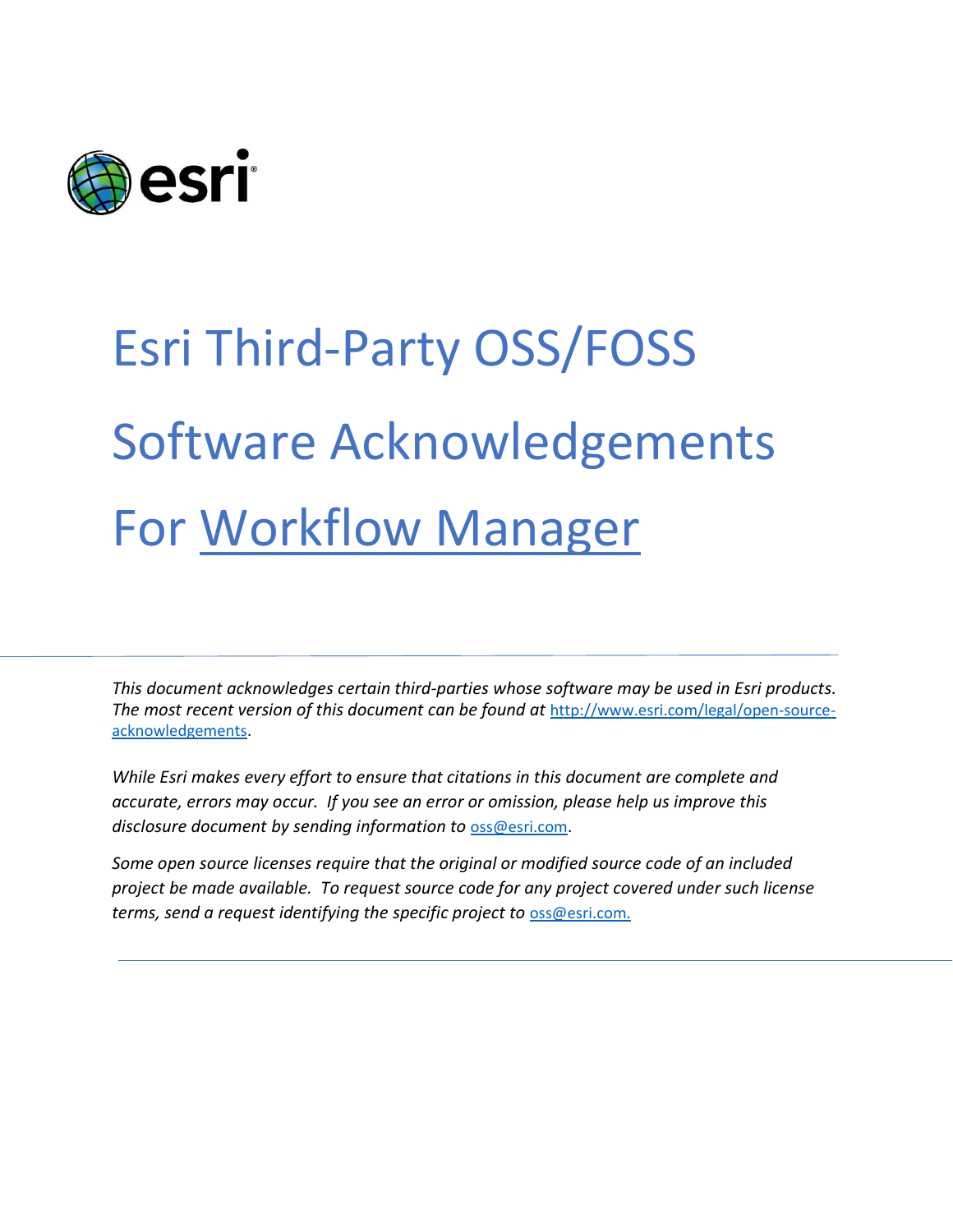# OPEN SOURCE ACKNOWLEDGEMENTS

# @a11y/focus-trap 1.0.5

# Copyright © 2018 Andreas Mehlsen andmehlsen@gmail.com

# MIT

https://github.com/andreasbm/focus-trap https://github.com/andreasbm/focus-trap/blob/master/LICENSE.md A copy of the MIT license is appended to the end of this document for reference.

# @angular/animations 12.1.5

# Copyright (c) 2010 - 2022 Google LLC.

# MIT

https://github.com/angular/angular https://github.com/angular/angular/blob/master/LICENSE A copy of the MIT license is appended to the end of this document for reference.

# @angular/cdk 12.1.4

# Copyright (c) 2010 - 2022 Google LLC.

# MIT

https://github.com/angular/components https://github.com/angular/angular/blob/master/LICENSE A copy of the MIT license is appended to the end of this document for reference.

## @angular/common 12.1.5

## Copyright (c) 2021 Google LLC.

# MIT

https://github.com/angular/angular https://github.com/angular/components/blob/master/cdk/LICENSE A copy of the MIT license is appended to the end of this document for reference.

# @angular/compiler 12.1.5

## Copyright (c) 2010 - 2022 Google LLC.

# MIT

https://github.com/angular/angular https://github.com/angular/angular/blob/master/LICENSE A copy of the MIT license is appended to the end of this document for reference.

# @angular/core 12.1.5

# Copyright (c) 2010 - 2022 Google LLC.

# MIT

https://github.com/angular/angular https://github.com/angular/angular/blob/master/LICENSE A copy of the MIT license is appended to the end of this document for reference.

# @angular/forms 12.1.5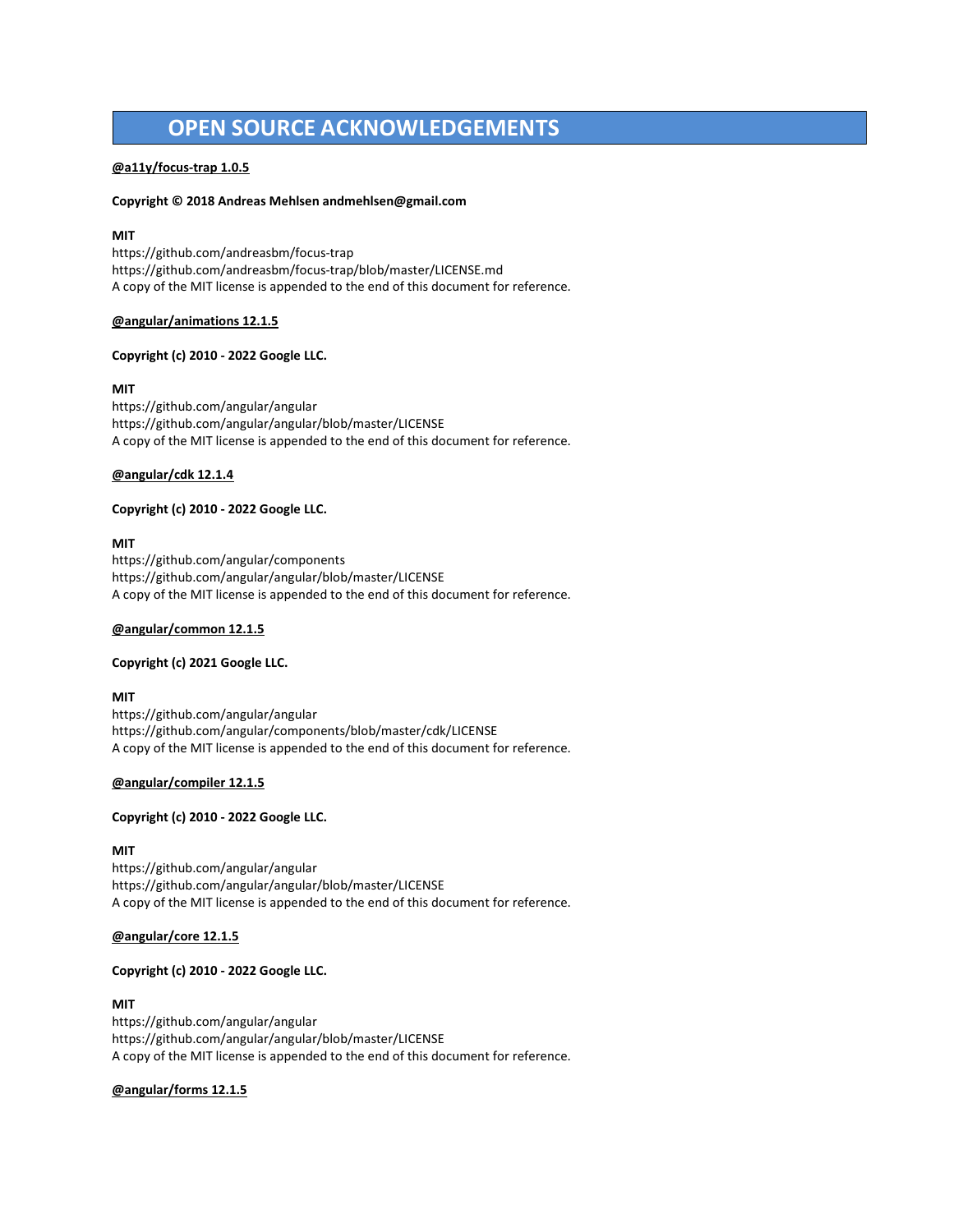# Copyright (c) 2010 - 2022 Google LLC.

MIT https://github.com/angular/angular https://github.com/angular/angular/blob/master/LICENSE A copy of the MIT license is appended to the end of this document for reference.

# @angular/localize 12.1.5

## MIT

https://github.com/angular/angular A copy of the MIT license is appended to the end of this document for reference.

## @angular/platform-browser 12.1.5

# Copyright (c) 2021 Google LLC.

# MIT

https://github.com/angular/angular https://github.com/angular/components/blob/master/cdk/LICENSE A copy of the MIT license is appended to the end of this document for reference.

# @angular/platform-browser-dynamic 12.1.5

# Copyright (c) 2021 Google LLC.

# MIT

https://github.com/angular/angular https://github.com/angular/components/blob/master/cdk/LICENSE A copy of the MIT license is appended to the end of this document for reference.

## @angular/router 12.1.5

## Copyright (c) 2021 Google LLC.

# MIT

https://github.com/angular/angular https://github.com/angular/components/blob/master/cdk/LICENSE A copy of the MIT license is appended to the end of this document for reference.

## @babel/code-frame 7.10.4

# Copyright (c) 2014-present Sebastian McKenzie and other contributors

## MIT

https://github.com/babel/babel https://github.com/babel/babel/blob/master/code-frame/LICENSE A copy of the MIT license is appended to the end of this document for reference.

# @babel/core 7.8.3

## Copyright (c) 2014-present Sebastian McKenzie and other contributors

## **MIT**

https://github.com/babel/babel node\_modules\@babel\core\LICENSE A copy of the MIT license is appended to the end of this document for reference.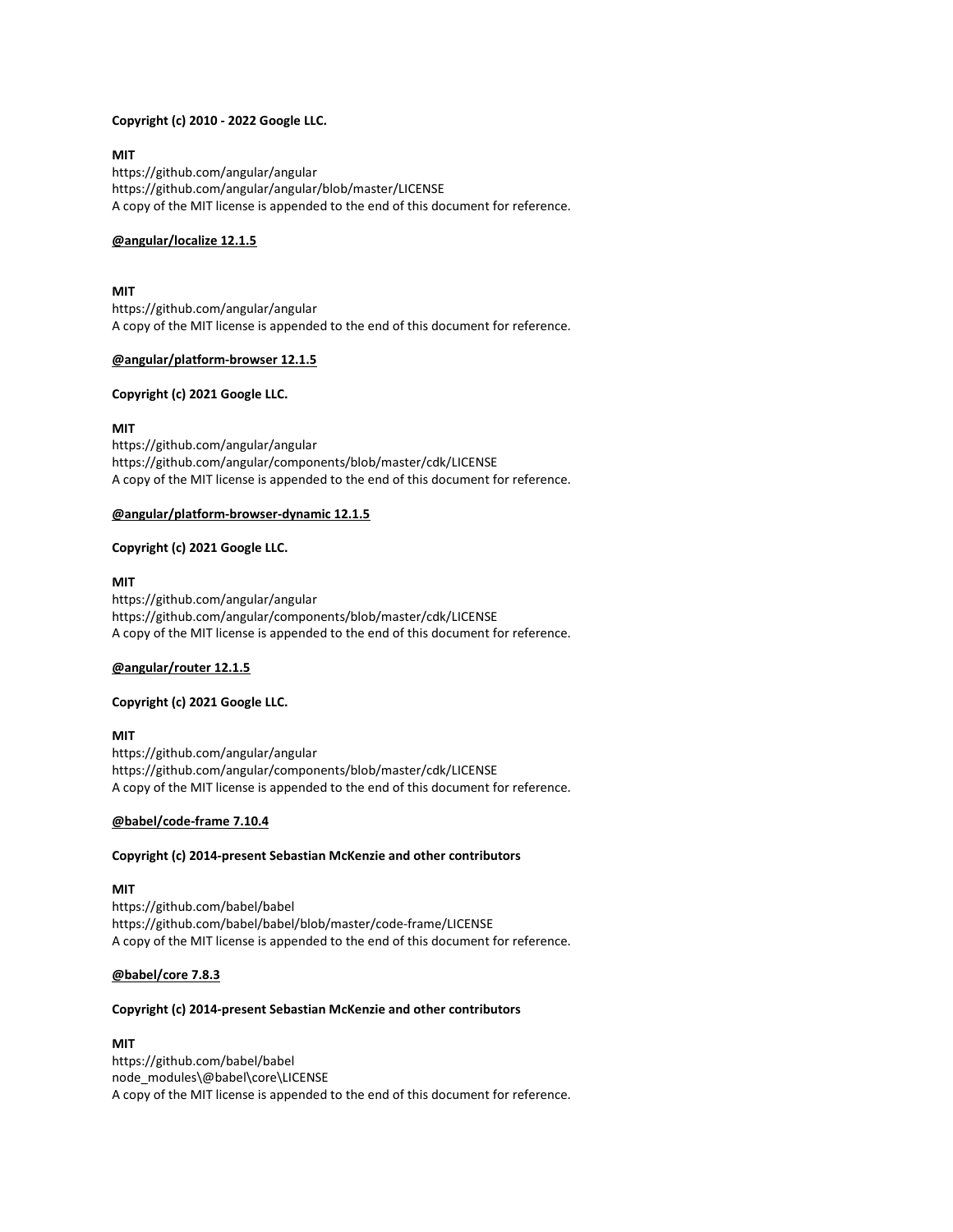# @babel/generator 7.10.5

# Copyright (c) 2014-present Sebastian McKenzie and other contributors

# MIT

https://github.com/babel/babel https://github.com/babel/babel/blob/master/generator/LICENSE A copy of the MIT license is appended to the end of this document for reference.

# @babel/helper-function-name 7.10.4

# Copyright (c) 2014-present Sebastian McKenzie and other contributors

# MIT

https://github.com/babel/babel https://github.com/babel/babel/blob/master/helper-function-name/LICENSE A copy of the MIT license is appended to the end of this document for reference.

# @babel/helper-get-function-arity 7.10.4

# Copyright (c) 2014-present Sebastian McKenzie and other contributors

# **MIT**

https://github.com/babel/babel https://github.com/babel/babel/blob/master/helper-get-function-arity/LICENSE A copy of the MIT license is appended to the end of this document for reference.

# @babel/helpers 7.10.4

## Copyright (c) 2014-present Sebastian McKenzie and other contributors

## MIT

https://github.com/babel/babel https://github.com/babel/babel/blob/master/helpers/LICENSE A copy of the MIT license is appended to the end of this document for reference.

## @babel/helper-split-export-declaration 7.10.4

## Copyright (c) 2014-present Sebastian McKenzie and other contributors

## **MIT**

https://github.com/babel/babel https://github.com/babel/babel/blob/master/helper-split-export-declaration/LICENSE A copy of the MIT license is appended to the end of this document for reference.

## @babel/helper-validator-identifier 7.10.4

## Copyright (c) 2014-present Sebastian McKenzie and other contributors

# MIT

https://github.com/babel/babel https://github.com/babel/babel/blob/master/helper-validator-identifier/LICENSE A copy of the MIT license is appended to the end of this document for reference.

# @babel/highlight 7.10.4

## Copyright (c) 2014-present Sebastian McKenzie and other contributors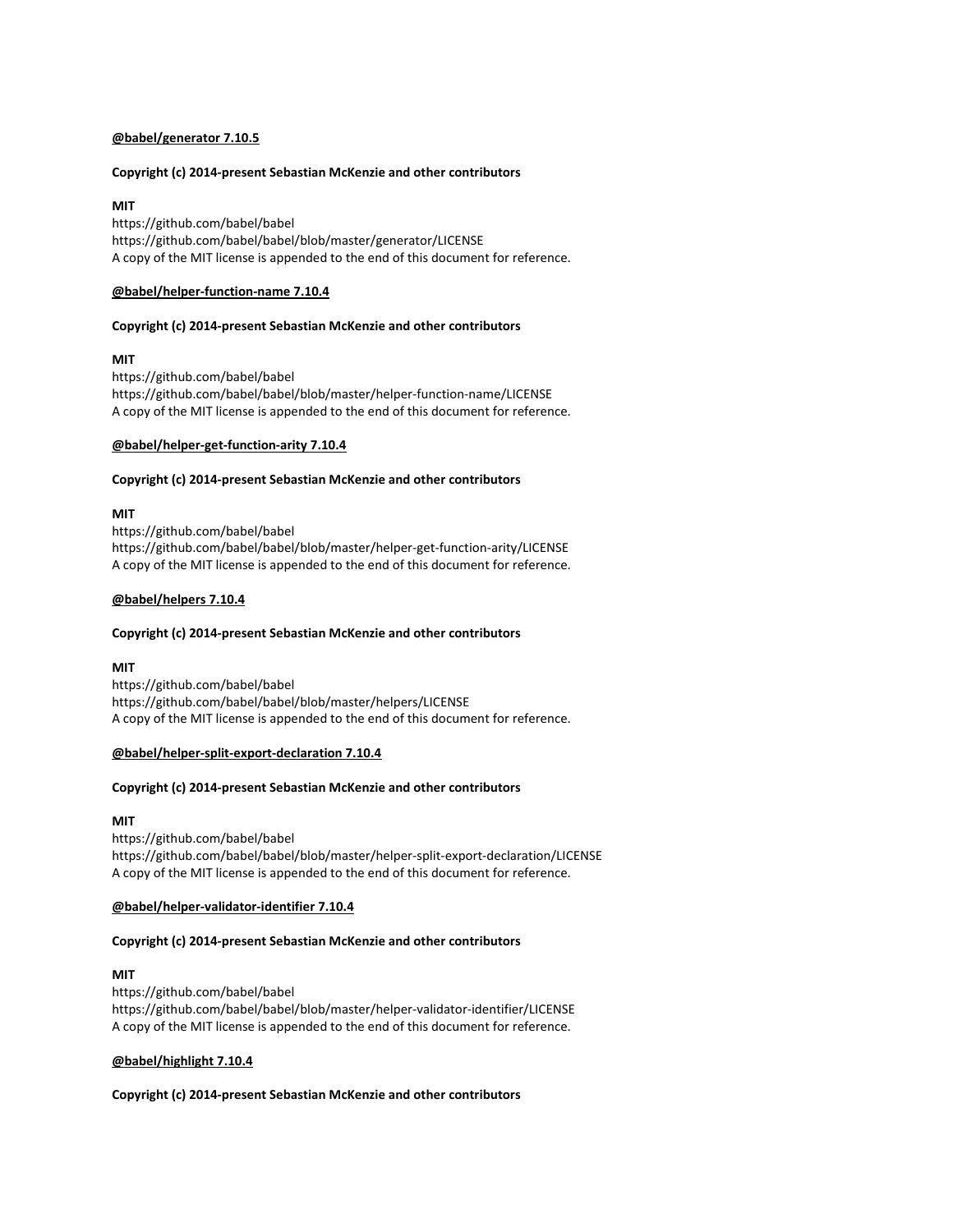# MIT

https://github.com/babel/babel https://github.com/babel/babel/blob/master/highlight/LICENSE A copy of the MIT license is appended to the end of this document for reference.

# @babel/parser 7.10.5

## Copyright (C) 2012-2014 by various contributors (see AUTHORS)

# MIT

https://github.com/babel/babel https://github.com/babel/babel/blob/master/parser/LICENSE A copy of the MIT license is appended to the end of this document for reference.

# @babel/template 7.10.4

# Copyright (c) 2014-present Sebastian McKenzie and other contributors

# MIT

https://github.com/babel/babel https://github.com/babel/babel/blob/master/template/LICENSE A copy of the MIT license is appended to the end of this document for reference.

# @babel/traverse 7.10.5

# Copyright (c) 2014-present Sebastian McKenzie and other contributors

# MIT

https://github.com/babel/babel https://github.com/babel/babel/blob/master/traverse/LICENSE A copy of the MIT license is appended to the end of this document for reference.

# @babel/types 7.10.5

## Copyright (c) 2014-present Sebastian McKenzie and other contributors

# MIT

https://github.com/babel/babel https://github.com/babel/babel/blob/master/types/LICENSE A copy of the MIT license is appended to the end of this document for reference.

# @fortawesome/fontawesome-free 5.7.2

## MIT

https://github.com/FortAwesome/Font-Awesome https://github.com/FortAwesome/Font-Awesome/blob/master/fontawesome-free/LICENSE.txt A copy of the MIT license is appended to the end of this document for reference.

## @ngx-translate/core 13.0.0

## MIT

https://github.com/ngx-translate/core A copy of the MIT license is appended to the end of this document for reference.

# @ngx-translate/http-loader 6.0.0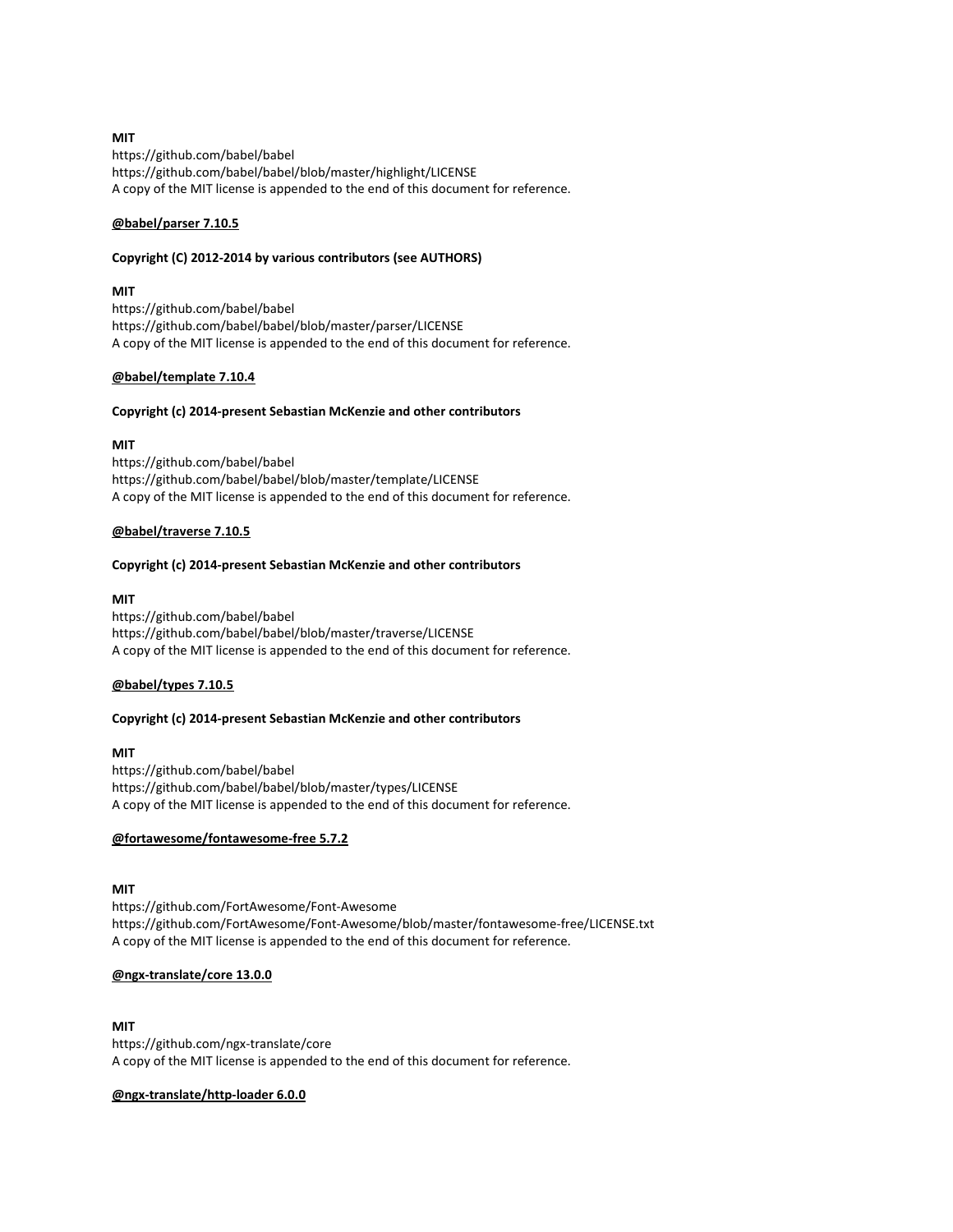## MIT https://github.com/ngx-translate/http-loader A copy of the MIT license is appended to the end of this document for reference.

# @popperjs/core 2.10.2

# Copyright (c) 2019 Federico Zivolo

# **MIT**

https://popperjs/popper-core https://github.com/popperjs/popper-core/blob/master/core/LICENSE.md A copy of the MIT license is appended to the end of this document for reference.

# @rxweb/reactive-form-validators 1.9.4

# MIT

https://github.com/rxweb/rxweb/tree/master/packages/reactive-form-validators#readme A copy of the MIT license is appended to the end of this document for reference.

# @stencil/core 2.10.0

# Copyright (c) 2019-present Drifty Co.

# MIT

https://github.com/ionic-team/stencil https://github.com/ionic-team/stencil/blob/master/core/LICENSE.md A copy of the MIT license is appended to the end of this document for reference.

# @types/color 3.0.2

# Copyright (c) Microsoft Corporation.

# MIT

(none) node\_modules\@types\color\LICENSE A copy of the MIT license is appended to the end of this document for reference.

# @types/color-convert 2.0.0

# Copyright (c) Microsoft Corporation.

# MIT

https://github.com/DefinitelyTyped/DefinitelyTyped https://github.com/DefinitelyTyped/DefinitelyTyped/blob/master/color-convert/LICENSE A copy of the MIT license is appended to the end of this document for reference.

# @types/color-name 1.1.1

# Copyright (c) Microsoft Corporation. All rights reserved.

# MIT

https://github.com/DefinitelyTyped/DefinitelyTyped https://github.com/DefinitelyTyped/DefinitelyTyped/blob/master/color-name/LICENSE A copy of the MIT license is appended to the end of this document for reference.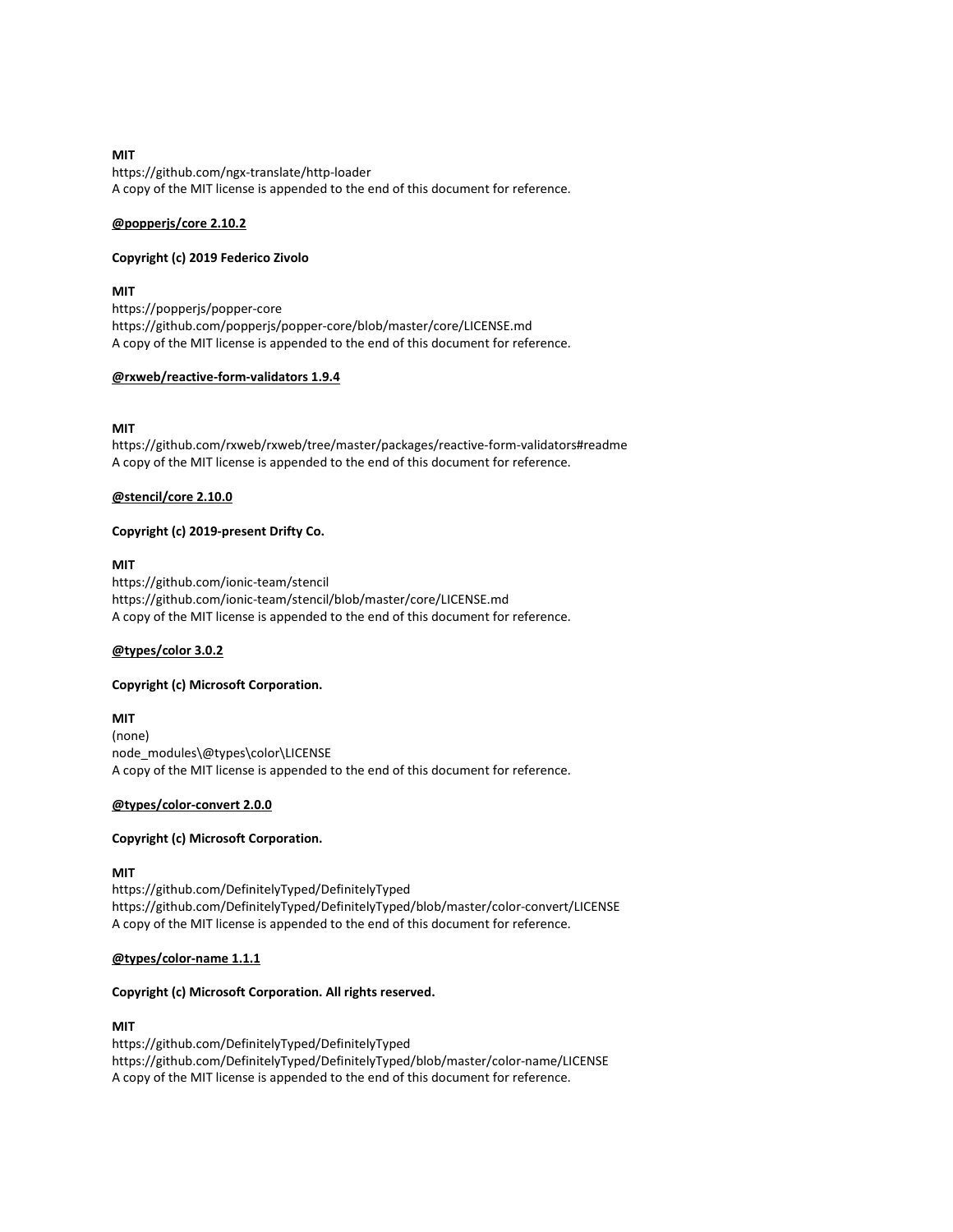# @types/dragula 2.1.35

## Copyright (c) Microsoft Corporation. All rights reserved.

# **MIT**

https://github.com/DefinitelyTyped/DefinitelyTyped https://github.com/DefinitelyTyped/DefinitelyTyped/blob/master/dragula/LICENSE A copy of the MIT license is appended to the end of this document for reference.

# @types/uuid 8.3.3

# Copyright (c) Microsoft Corporation.

# MIT

https://github.com/DefinitelyTyped/DefinitelyTyped https://github.com/DefinitelyTyped/DefinitelyTyped/blob/master/uuid/LICENSE A copy of the MIT license is appended to the end of this document for reference.

## ai.x.play-json-extensions\_2.12 0.42.0

## Copyright (c) 2015, Jan Christopher Vogt

# BSD-2-Clause

https://github.com/xdotai/play-json-extensions https://github.com/xdotai/play-json-extensions/blob/master/LICENSE.txt Simplified BSD License Copyright (c) 2015, Jan Christopher Vogt All rights reserved. Redistribution and use in source and binary forms, with or without modification, are permitted provided that the following conditions are met: \* Redistributions of sou

## angular-resizable-element 3.3.4

## Copyright (c) 2016 Matt Lewis

# MIT

https://github.com/mattlewis92/angular-resizable-element https://github.com/mattlewis92/angular-resizable-element/blob/master/LICENSE A copy of the MIT license is appended to the end of this document for reference.

## angular-svg-icon 7.2.1

## Copyright (c) 2019 David Czeck.

## MIT

https://github.com/czeckd/angular-svg-icon https://github.com/czeckd/angular-svg-icon/blob/master/LICENSE A copy of the MIT license is appended to the end of this document for reference.

## ansi-escapes 1.4.0

## Copyright (c) Sindre Sorhus <sindresorhus@gmail.com> (sindresorhus.com)

# **MIT**

https://github.com/sindresorhus/ansi-escapes https://github.com/sindresorhus/ansi-escapes/blob/master/license A copy of the MIT license is appended to the end of this document for reference.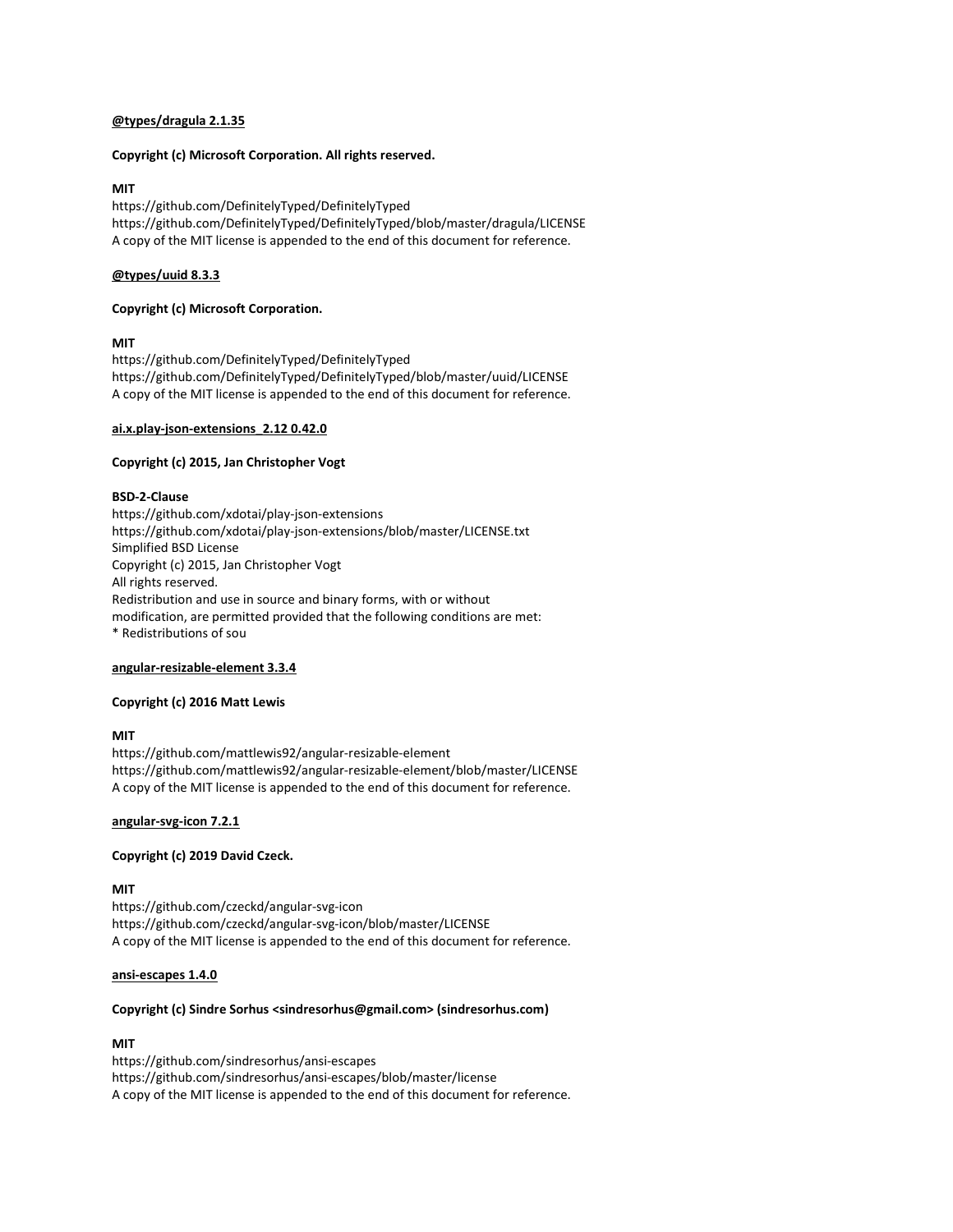# ansi-regex 2.1.1

## Copyright (c) Sindre Sorhus <sindresorhus@gmail.com> (sindresorhus.com)

## MIT

https://github.com/chalk/ansi-regex https://github.com/chalk/ansi-regex/blob/master/license A copy of the MIT license is appended to the end of this document for reference.

## ansi-regex 3.0.0

# Copyright (c) Sindre Sorhus <sindresorhus@gmail.com> (sindresorhus.com)

MIT (none) node\_modules\ansi-regex\license A copy of the MIT license is appended to the end of this document for reference.

## ansi-regex 5.0.1

#### Copyright (c) Sindre Sorhus <sindresorhus@gmail.com> (sindresorhus.com)

#### MIT

(none) node\_modules\ansi-regex\license A copy of the MIT license is appended to the end of this document for reference.

## ansi-styles 2.2.1

# Copyright (c) Sindre Sorhus <sindresorhus@gmail.com> (sindresorhus.com)

## MIT

https://github.com/chalk/ansi-styles https://github.com/chalk/ansi-styles/blob/master/license A copy of the MIT license is appended to the end of this document for reference.

## ansi-styles 3.2.1

## Copyright (c) Sindre Sorhus <sindresorhus@gmail.com> (sindresorhus.com)

MIT (none) node\_modules\ansi-styles\license A copy of the MIT license is appended to the end of this document for reference.

# ansi-styles 4.3.0

# Copyright (c) Sindre Sorhus <sindresorhus@gmail.com> (sindresorhus.com)

MIT (none) node\_modules\ansi-styles\license A copy of the MIT license is appended to the end of this document for reference.

## aopalliance.aopalliance 1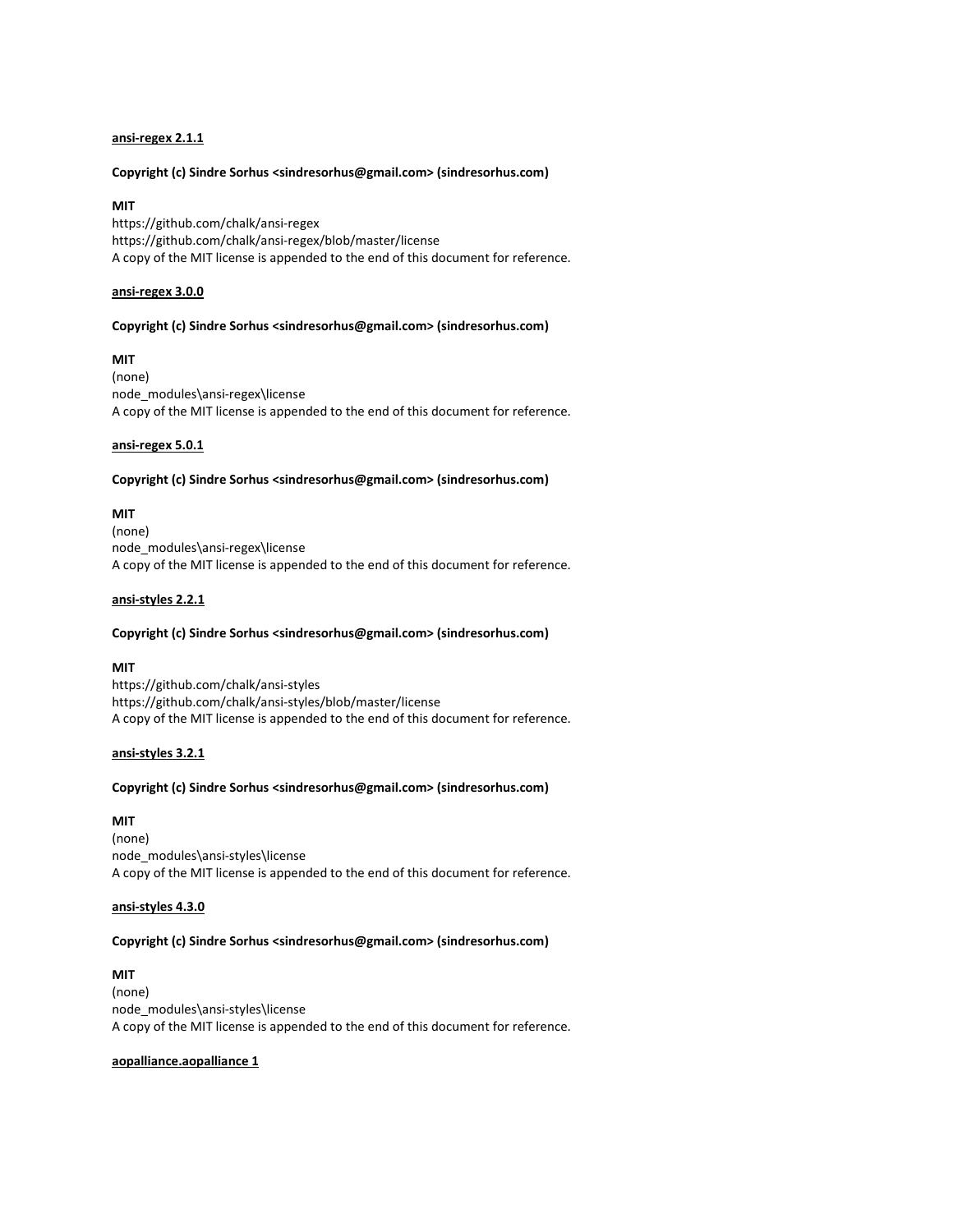Public Domain http://aopalliance.sourceforge.net http://aopalliance.sourceforge.net License: all the source code provided by AOP Alliance is Public Domain.

# atoa 1.0.0

# Copyright © 2015 Nicolas Bevacqua

# MIT

https://github.com/bevacqua/atoa https://github.com/bevacqua/atoa/blob/master/license A copy of the MIT license is appended to the end of this document for reference.

# babel-polyfill 6.23.0

# Copyright (c) 2014-present Sebastian McKenzie and other contributors

# MIT

https://github.com/babel/babel/tree/master/packages/babel-polyfill https://github.com/babel/babel/blob/master/LICENSE A copy of the MIT license is appended to the end of this document for reference.

# babel-runtime 6.26.0

# Copyright (c) 2014-present Sebastian McKenzie and other contributors

# MIT

https://github.com/babel/babel/tree/master/packages/babel-runtime https://github.com/babel/babel/blob/master/LICENSE A copy of the MIT license is appended to the end of this document for reference.

## balanced-match 1.0.0

# Copyright (c) 2013 Julian Gruber <julian@juliangruber.com&gt;

## MIT

http://github.com/juliangruber/balanced-match http://github.com/juliangruber/balanced-match/blob/master/LICENSE.md A copy of the MIT license is appended to the end of this document for reference.

## brace-expansion 1.1.11

# Copyright (c) 2013 Julian Gruber <julian@juliangruber.com>

## MIT

http://github.com/juliangruber/brace-expansion http://github.com/juliangruber/brace-expansion/blob/master/LICENSE A copy of the MIT license is appended to the end of this document for reference.

# c3 0.7.20

# Copyright (c) 2013 Masayuki Tanaka

# **MIT**

http://github.com/c3js/c3 http://github.com/c3js/c3/blob/master/LICENSE A copy of the MIT license is appended to the end of this document for reference.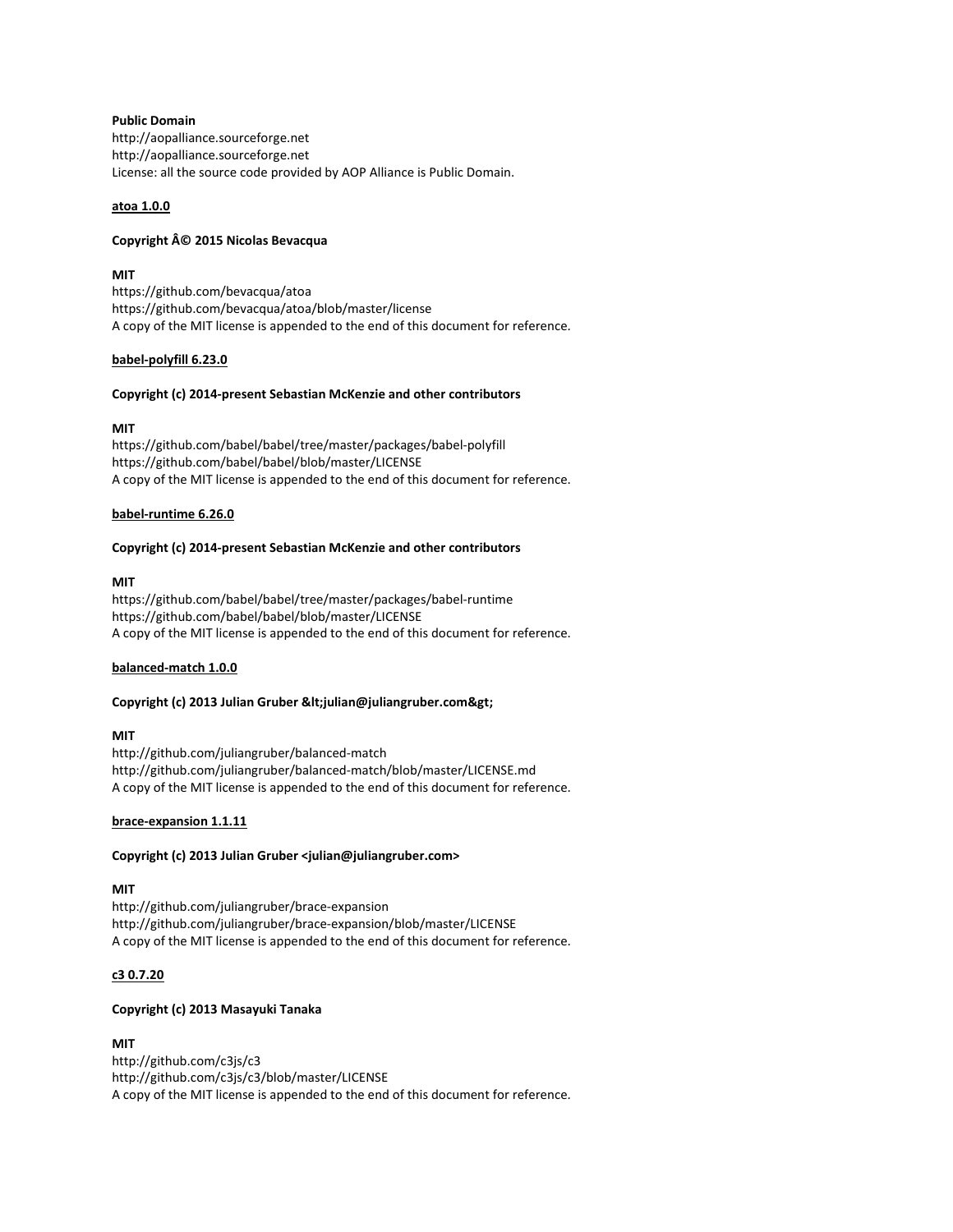# ch.qos.logback.logback-classic 1.2.10

## Copyright (C) 1999-2015, QOS.ch. All rights reserved.

Eclipse Public License - v 1.0 https://mvnrepository.com/artifact/ch.qos.logback/logback-classic/1.2.3 http://www.eclipse.org/legal/epl-v10.html Eclipse Public License - v 1.0 THE ACCOMPANYING PROGRAM IS PROVIDED UNDER THE TERMS OF THIS ECLIPSE PUBLIC LICENSE ("AGREEMENT"). ANY USE, REPRODUCTION OR DISTRIBUTION OF THE PROGRAM CONSTITUTES RECIPIENT'S ACCEPTANCE OF THIS AGREEMENT. 1. DEFINITIONS "

## ch.qos.logback.logback-core 1.2.10

# Copyright (C) 1999-2015, QOS.ch. All rights reserved.

Eclipse Public License - v 1.0 https://mvnrepository.com/artifact/ch.qos.logback/logback-core http://www.eclipse.org/legal/epl-v10.html Eclipse Public License - v 1.0 THE ACCOMPANYING PROGRAM IS PROVIDED UNDER THE TERMS OF THIS ECLIPSE PUBLIC LICENSE ("AGREEMENT"). ANY USE, REPRODUCTION OR DISTRIBUTION OF THE PROGRAM CONSTITUTES RECIPIENT'S ACCEPTANCE OF THIS AGREEMENT. 1. DEFINITIONS "

# chalk 1.1.3

# Copyright (c) Sindre Sorhus <sindresorhus@gmail.com> (sindresorhus.com)

## MIT

https://github.com/chalk/chalk https://github.com/chalk/chalk/blob/master/license A copy of the MIT license is appended to the end of this document for reference.

# chalk 2.4.2

## Copyright (c) Sindre Sorhus <sindresorhus@gmail.com> (sindresorhus.com)

## MIT

(none) node\_modules\chalk\license A copy of the MIT license is appended to the end of this document for reference.

## chardet 0.4.2

# Copyright (C) 2017 Dmitry Shirokov

# MIT

http://www.github.com/runk/node-chardet http://www.github.com/runk/node-chardet/blob/master/LICENSE A copy of the MIT license is appended to the end of this document for reference.

## cli-cursor 2.1.0

Copyright (c) Sindre Sorhus <sindresorhus@gmail.com> (sindresorhus.com)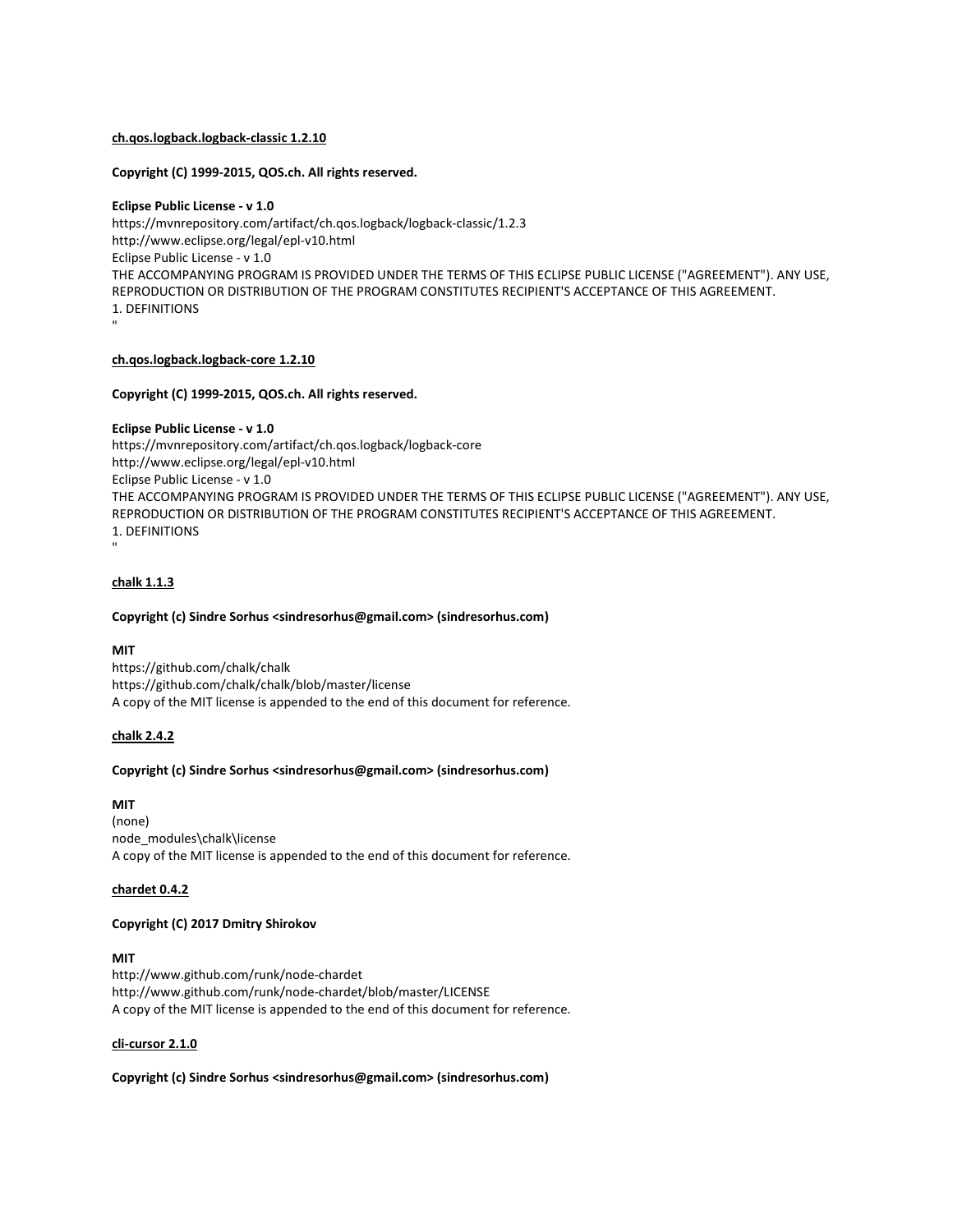# MIT

https://github.com/sindresorhus/cli-cursor https://github.com/sindresorhus/cli-cursor/blob/master/license A copy of the MIT license is appended to the end of this document for reference.

# cliui 7.0.4

## Copyright (c) 2015, Contributors

# ISC

(none) node\_modules\cliui\LICENSE.txt Copyright (c) 2015, Contributors Permission to use, copy, modify, and/or distribute this software for any purpose with or without fee is hereby granted, provided that the above copyright notice and this permission notice appear in all copies. THE SOFTWA

# cli-width 2.2.1

# Copyright (c) 2015, Ilya Radchenko <ilya@burstcreations.com>

# ISC

http://www.github.com/knownasilya/cli-width http://www.github.com/knownasilya/cli-width/blob/master/LICENSE Copyright (c) 2015, Ilya Radchenko <ilya@burstcreations.com> Permission to use, copy, modify, and/or distribute this software for any purpose with or without fee is hereby granted, provided that the above copyright notice and this permission notice appea

## color 4.0.1

## Copyright (c) 2012 Heather Arthur

MIT (none) node\_modules\color\LICENSE A copy of the MIT license is appended to the end of this document for reference.

## color-convert 1.9.3

# Copyright (c) 2011-2016 Heather Arthur <fayearthur@gmail.com>

# MIT

https://github.com/Qix-/color-convert https://github.com/Qix-/color-convert/blob/master/LICENSE A copy of the MIT license is appended to the end of this document for reference.

## color-convert 2.0.1

## Copyright (c) 2011-2016 Heather Arthur <fayearthur@gmail.com>

MIT (none) node\_modules\color-convert\LICENSE A copy of the MIT license is appended to the end of this document for reference.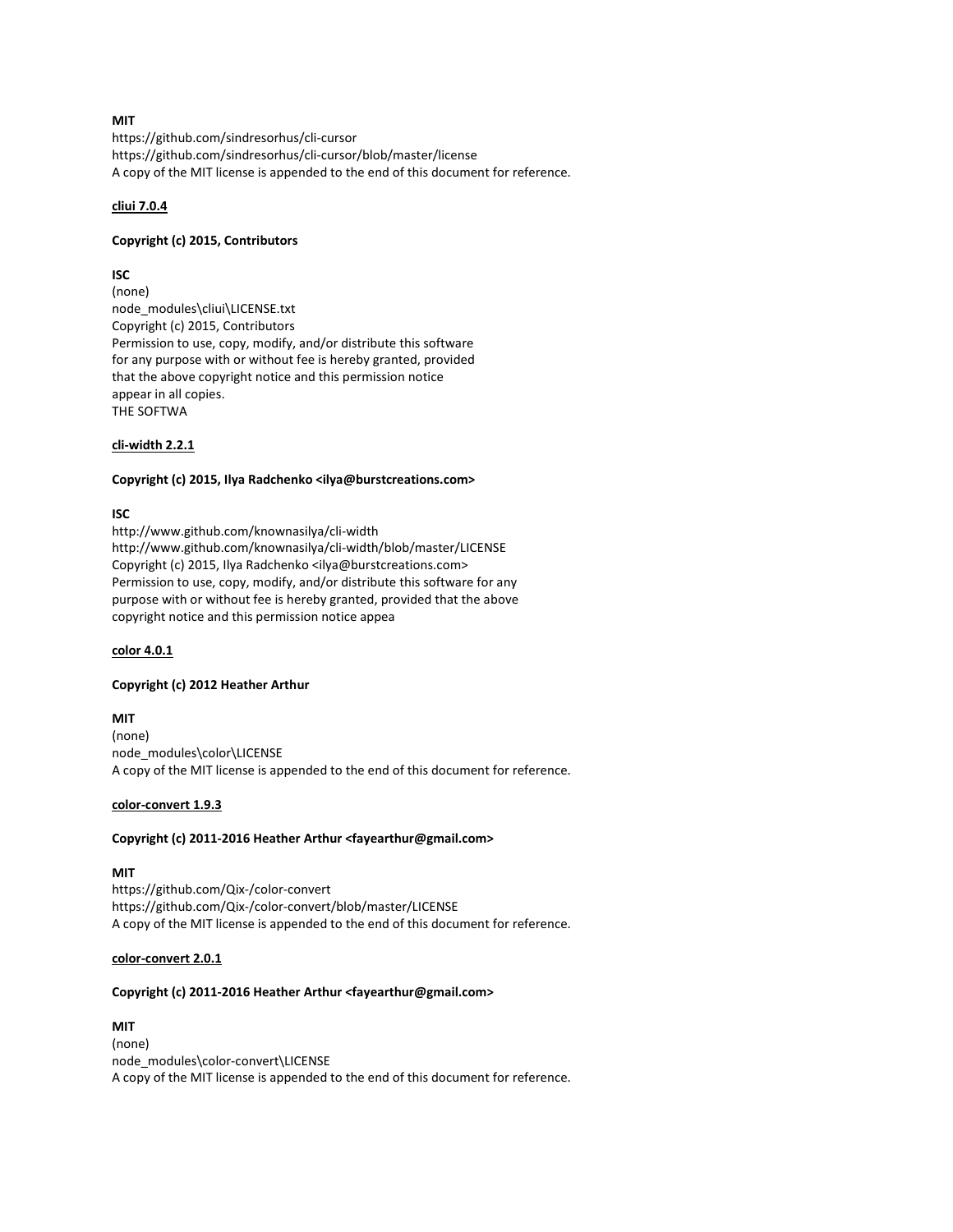## color-name 1.1.3

#### Copyright (c) 2015 Dmitry Ivanov

## MIT

http://www.github.com/dfcreative/color-name http://www.github.com/dfcreative/color-name/blob/master/LICENSE A copy of the MIT license is appended to the end of this document for reference.

## color-name 1.1.4

## Copyright (c) 2015 Dmitry Ivanov

MIT

(none) node\_modules\color-name\LICENSE A copy of the MIT license is appended to the end of this document for reference.

## color-string 1.6.0

# Copyright (c) 2011 Heather Arthur <fayearthur@gmail.com>

MIT (none) node\_modules\color-string\LICENSE A copy of the MIT license is appended to the end of this document for reference.

## com.aliyun.oss.aliyun-sdk-oss 2.8.3

## Apache-2.0

http://www.aliyun.com/product/oss https://aws.amazon.com/apache2.0 A copy of the Apache 2.0 license is appended to the end of this document for reference.

## com.amazonaws.aws-java-sdk-core 1.11.1012

Apache-2.0 https://aws.amazon.com/sdkforjava https://aws.amazon.com/apache2.0 A copy of the Apache 2.0 license is appended to the end of this document for reference.

# com.amazonaws.aws-java-sdk-kms 1.11.1012

Apache-2.0 https://aws.amazon.com/sdkforjava https://aws.amazon.com/apache2.0 A copy of the Apache 2.0 license is appended to the end of this document for reference.

#### com.amazonaws.aws-java-sdk-s3 1.11.1012

Apache-2.0 https://aws.amazon.com/sdkforjava https://aws.amazon.com/apache2.0 A copy of the Apache 2.0 license is appended to the end of this document for reference.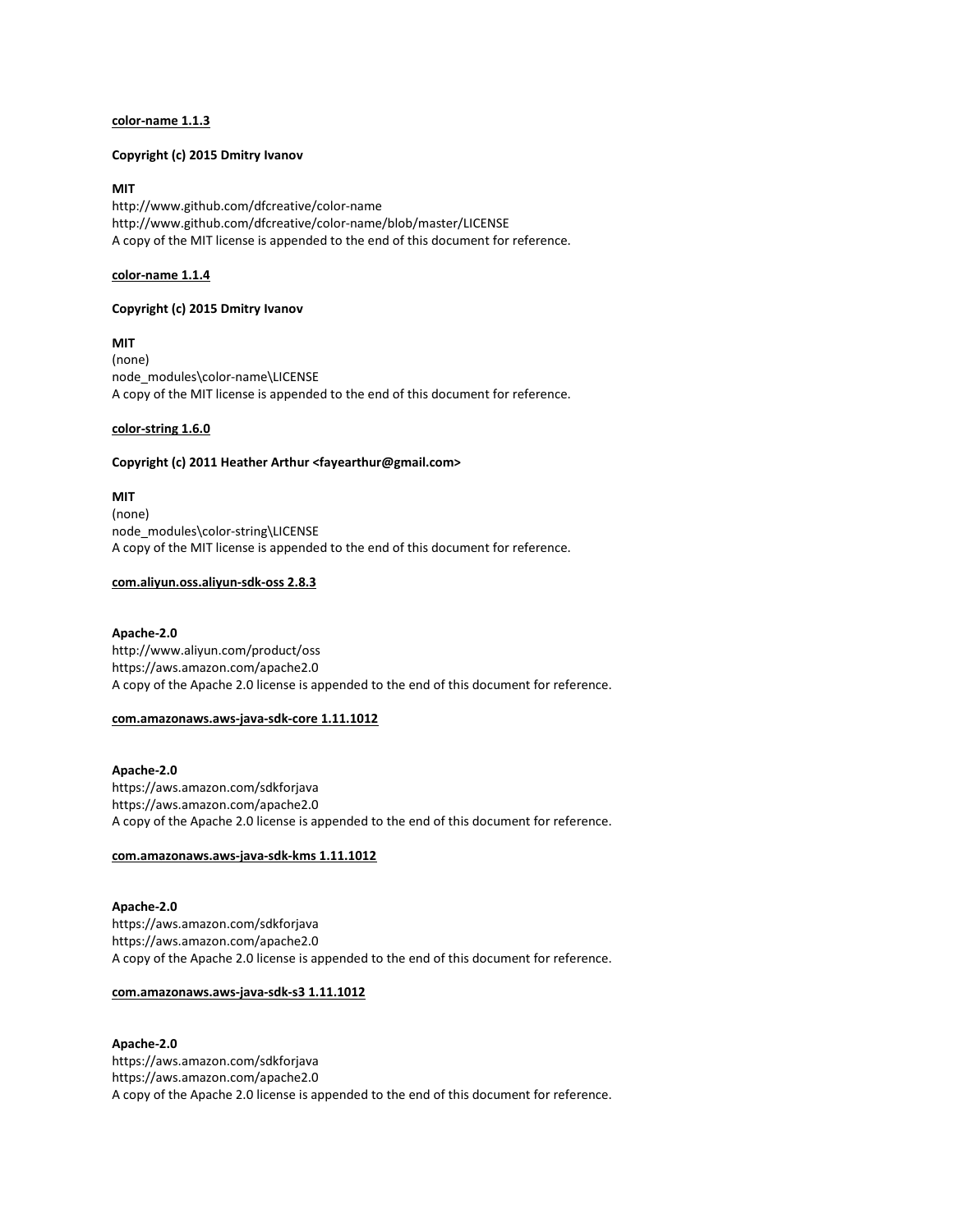## com.amazonaws.aws-java-sdk-sqs 1.11.1012

# Apache-2.0

https://aws.amazon.com/sdkforjava https://aws.amazon.com/apache2.0 A copy of the Apache 2.0 license is appended to the end of this document for reference.

#### com.amazonaws.jmespath-java 1.11.1012

# Apache-2.0

https://aws.amazon.com/sdkforjava https://aws.amazon.com/apache2.0 A copy of the Apache 2.0 license is appended to the end of this document for reference.

## com.beachape.enumeratum\_2.12 1.6.1

#### Copyright (c) 2016 by Lloyd Chan (MIT Copyright)

MIT https://github.com/lloydmeta/enumeratum http://opensource.org/licenses/MIT A copy of the MIT license is appended to the end of this document for reference.

## com.beachape.enumeratum-macros\_2.12 1.6.1

## Copyright (c) 2016 by Lloyd Chan (MIT Copyright)

#### MIT

https://github.com/lloydmeta/enumeratum http://opensource.org/licenses/MIT A copy of the MIT license is appended to the end of this document for reference.

#### com.beachape.enumeratum-play-json\_2.12 1.6.1

# Copyright (c) 2016 by Lloyd Chan (MIT Copyright)

#### MIT

https://github.com/lloydmeta/enumeratum http://opensource.org/licenses/MIT A copy of the MIT license is appended to the end of this document for reference.

#### com.fasterxml.jackson.core.jackson-annotations 2.11.4

# Apache-2.0

http://github.com/FasterXML/jackson http://www.apache.org/licenses/LICENSE-2.0.txt A copy of the Apache 2.0 license is appended to the end of this document for reference.

## com.fasterxml.jackson.core.jackson-core 2.11.4

# Apache-2.0

https://github.com/FasterXML/jackson-core http://www.apache.org/licenses/LICENSE-2.0.txt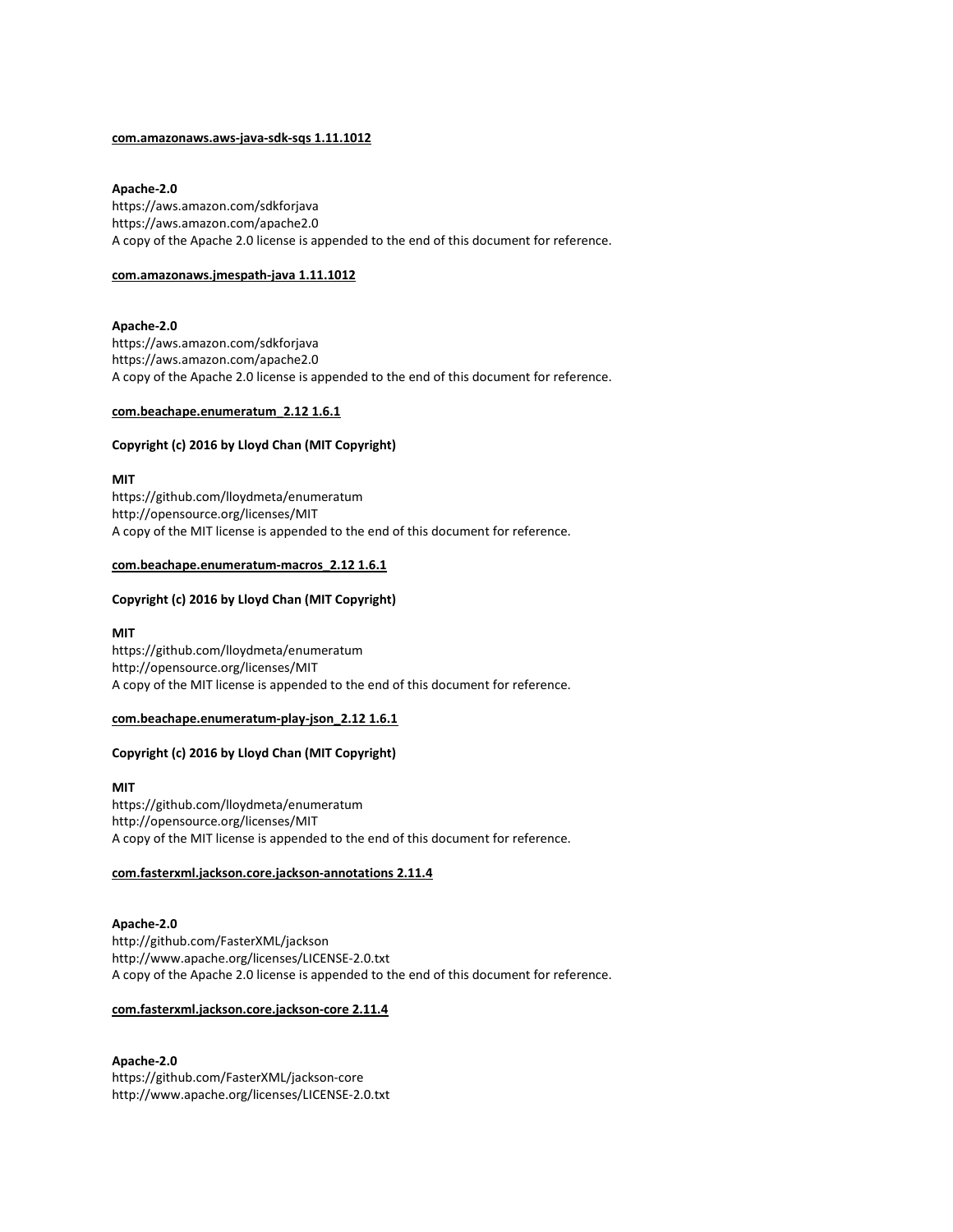A copy of the Apache 2.0 license is appended to the end of this document for reference.

## com.fasterxml.jackson.core.jackson-databind 2.11.4

# Apache-2.0

http://github.com/FasterXML/jackson http://www.apache.org/licenses/LICENSE-2.0.txt A copy of the Apache 2.0 license is appended to the end of this document for reference.

## com.fasterxml.jackson.dataformat.jackson-dataformat-cbor 2.11.4

# Apache-2.0

http://github.com/FasterXML/jackson-dataformats-binary http://www.apache.org/licenses/LICENSE-2.0.txt A copy of the Apache 2.0 license is appended to the end of this document for reference.

## com.fasterxml.jackson.datatype.jackson-datatype-jdk8 2.11.4

# Apache-2.0

https://mvnrepository.com/artifact/com.fasterxml.jackson.datatype/jackson-datatype-jdk8/2.9.8 http://www.apache.org/licenses/LICENSE-2.0.txt A copy of the Apache 2.0 license is appended to the end of this document for reference.

# com.fasterxml.jackson.datatype.jackson-datatype-jsr310 2.11.4

## Apache-2.0

https://mvnrepository.com/artifact/com.fasterxml.jackson.datatype/jackson-datatype-jsr310/2.8.11 http://www.apache.org/licenses/LICENSE-2.0.txt A copy of the Apache 2.0 license is appended to the end of this document for reference.

## com.fasterxml.jackson.module.jackson-module-parameter-names 2.11.4

# Apache-2.0

Unknown http://www.apache.org/licenses/LICENSE-2.0.txt A copy of the Apache 2.0 license is appended to the end of this document for reference.

# com.fasterxml.jackson.module.jackson-module-paranamer 2.11.4

Apache-2.0 https://github.com/FasterXML/jackson-modules-base http://www.apache.org/licenses/LICENSE-2.0.txt A copy of the Apache 2.0 license is appended to the end of this document for reference.

## com.fasterxml.jackson.module.jackson-module-scala\_2.12 2.11.4

# Apache-2.0 http://wiki.fasterxml.com/JacksonModuleScala https://www.apache.org/licenses/LICENSE-2.0.txt A copy of the Apache 2.0 license is appended to the end of this document for reference.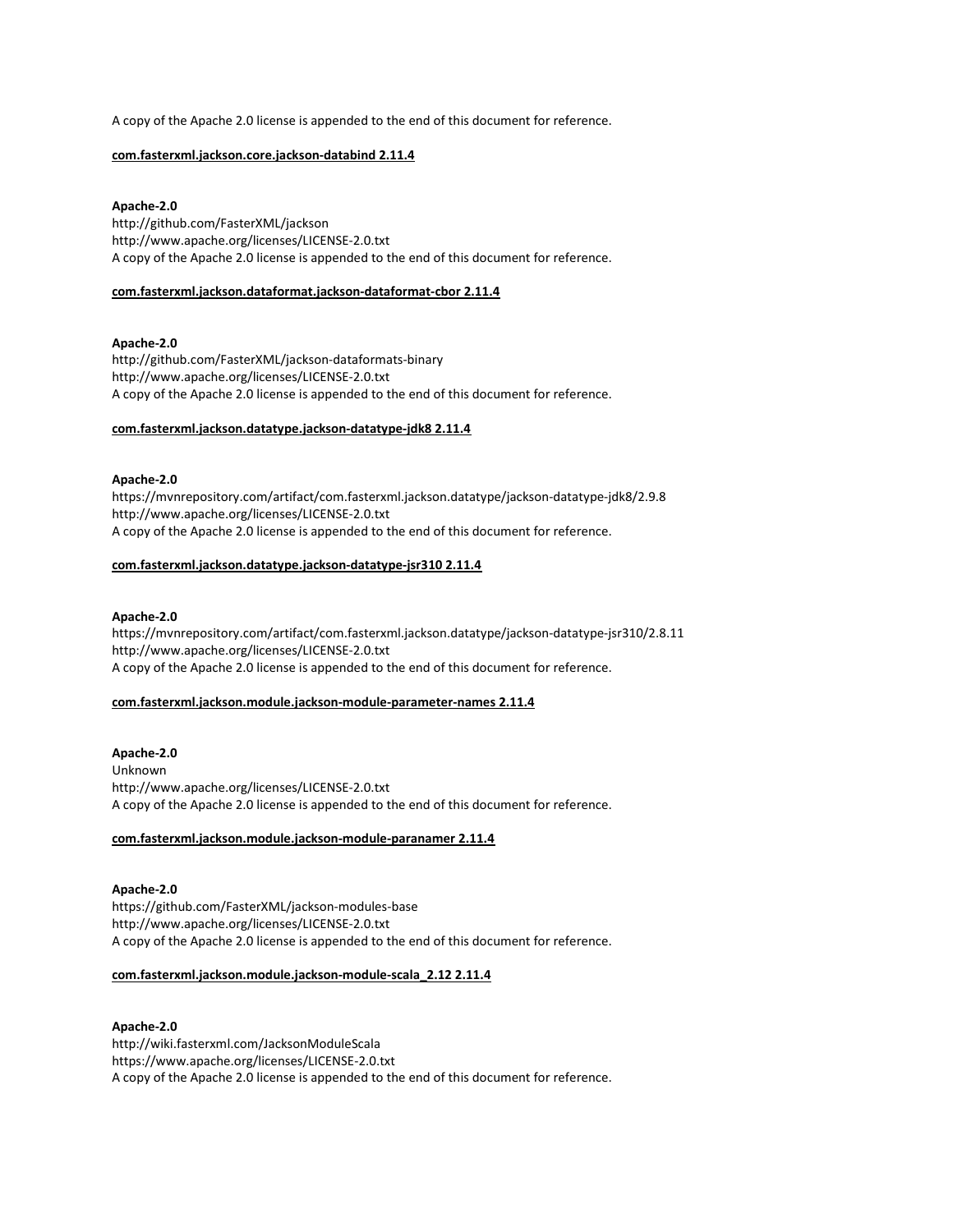## com.github.ben-manes.caffeine.caffeine 2.8.8

## Apache-2.0

https://github.com/ben-manes/caffeine https://www.apache.org/licenses/LICENSE-2.0.txt A copy of the Apache 2.0 license is appended to the end of this document for reference.

#### com.github.ben-manes.caffeine.jcache 2.8.8

# Apache-2.0

https://github.com/ben-manes/caffeine https://www.apache.org/licenses/LICENSE-2.0.txt A copy of the Apache 2.0 license is appended to the end of this document for reference.

## com.github.daddykotex.courier\_2.12 2.0.0

# Copyright (c) 2013 Doug Tangren

**MIT** 

https://github.com/dmurvihill/courier https://opensource.org/licenses/MIT A copy of the MIT license is appended to the end of this document for reference.

#### com.github.oshi.oshi-core 3.4.4

#### Copyright (c) 2010 - 2017 The Oshi Project Team

## Eclipse Public License

https://mvnrepository.com/artifact/com.github.oshi/oshi-core/3.4.0 http://www.eclipse.org/legal/epl-v10.html Eclipse Public License - v 1.0 THE ACCOMPANYING PROGRAM IS PROVIDED UNDER THE TERMS OF THIS ECLIPSE PUBLIC LICENSE ("AGREEMENT"). ANY USE, REPRODUCTION OR DISTRIBUTION OF THE PROGRAM CONSTITUTES RECIPIENT'S ACCEPTANCE OF THIS AGREEMENT. 1. DEFINITIONS "

com.google.code.findbugs.jsr305 3.0.2

# Apache-2.0

http://findbugs.sourceforge.net/ http://www.apache.org/licenses/LICENSE-2.0.txt A copy of the Apache 2.0 license is appended to the end of this document for reference.

#### com.google.errorprone.error\_prone\_annotations 2.5.1

# Copyright 2015 The Error Prone Authors.

## Apache-2.0

https://mvnrepository.com/artifact/com.google.errorprone/error\_prone\_annotations/2.2.0 http://www.apache.org/licenses/LICENSE-2.0.txt A copy of the Apache 2.0 license is appended to the end of this document for reference.

# com.google.guava.failureaccess 1.0.1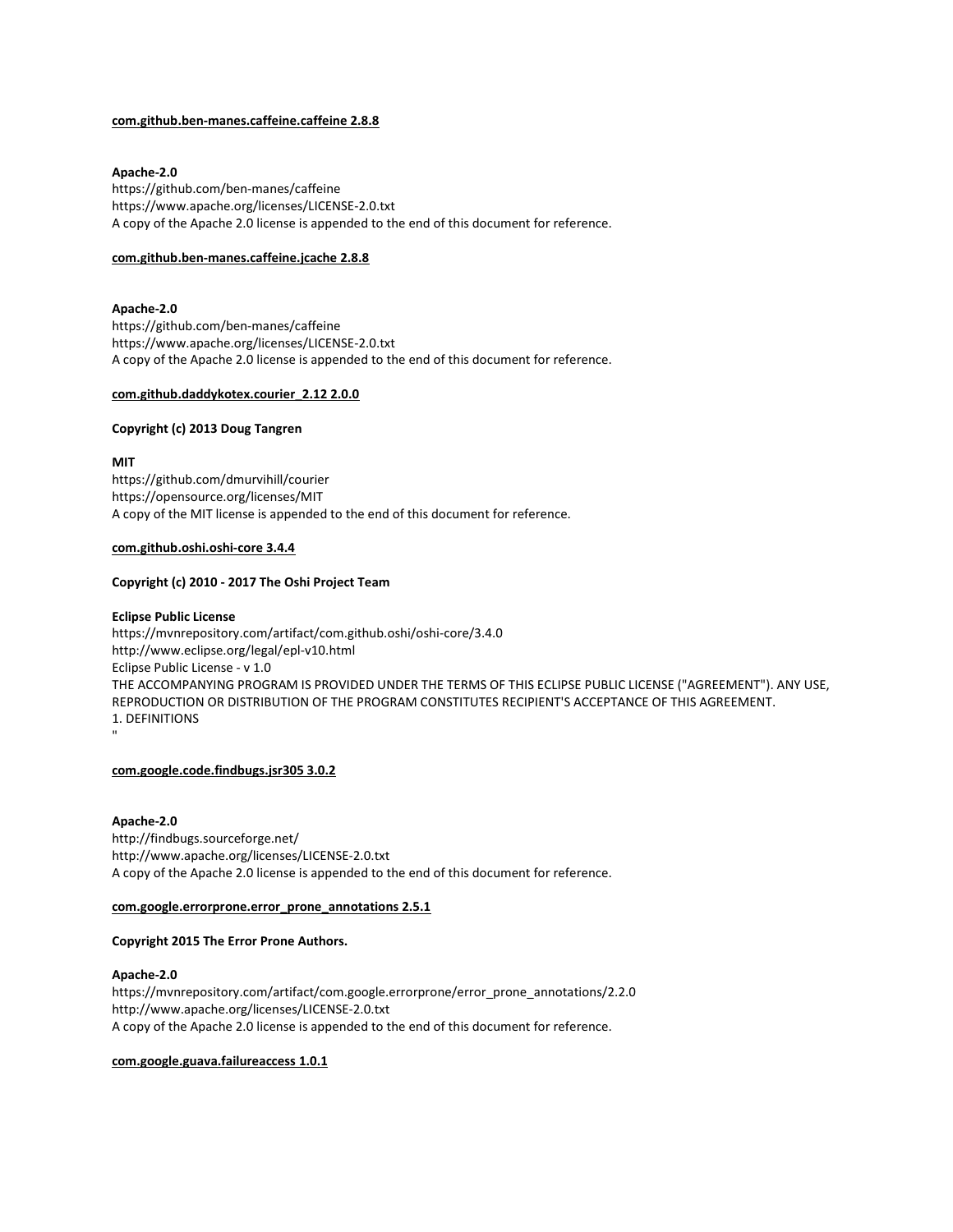## Apache-2.0

https://mvnrepository.com/artifact/com.google.guava/failureaccess/1.0 http://www.apache.org/licenses/LICENSE-2.0.txt A copy of the Apache 2.0 license is appended to the end of this document for reference.

## com.google.guava.guava 30.1.1-jre

## Apache-2.0

https://mvnrepository.com/artifact/com.google.guava/guava/27.1-jre http://www.apache.org/licenses/LICENSE-2.0.txt A copy of the Apache 2.0 license is appended to the end of this document for reference.

#### com.google.guava.listenablefuture 9999.0-empty-to-avoid-conflict-with-guava

#### Apache-2.0

https://mvnrepository.com/artifact/com.google.guava/listenablefuture http://www.apache.org/licenses/LICENSE-2.0.txt A copy of the Apache 2.0 license is appended to the end of this document for reference.

## com.google.inject.extensions.guice-assistedinject 4.2.3

#### Apache-2.0

https://mvnrepository.com/artifact/com.google.inject.extensions/guice-assistedinject http://www.apache.org/licenses/LICENSE-2.0.txt A copy of the Apache 2.0 license is appended to the end of this document for reference.

#### com.google.inject.guice 4.2.3

# Apache-2.0

https://mvnrepository.com/artifact/com.google.inject/guice/4.0 http://www.apache.org/licenses/LICENSE-2.0.txt A copy of the Apache 2.0 license is appended to the end of this document for reference.

## com.google.j2objc.j2objc-annotations 1.3

#### Apache-2.0

https://github.com/google/j2objc/ http://www.apache.org/licenses/LICENSE-2.0.txt A copy of the Apache 2.0 license is appended to the end of this document for reference.

## com.googlecode.usc.jdbcdslog 1.0.6.2

# Apache-2.0

http://code.google.com/p/jdbcdslog-exp/ http://www.apache.org/licenses/LICENSE-2.0 A copy of the Apache 2.0 license is appended to the end of this document for reference.

## com.jayway.jsonpath.json-path 2.6.0

# Apache-2.0 https://github.com/jayway/JsonPath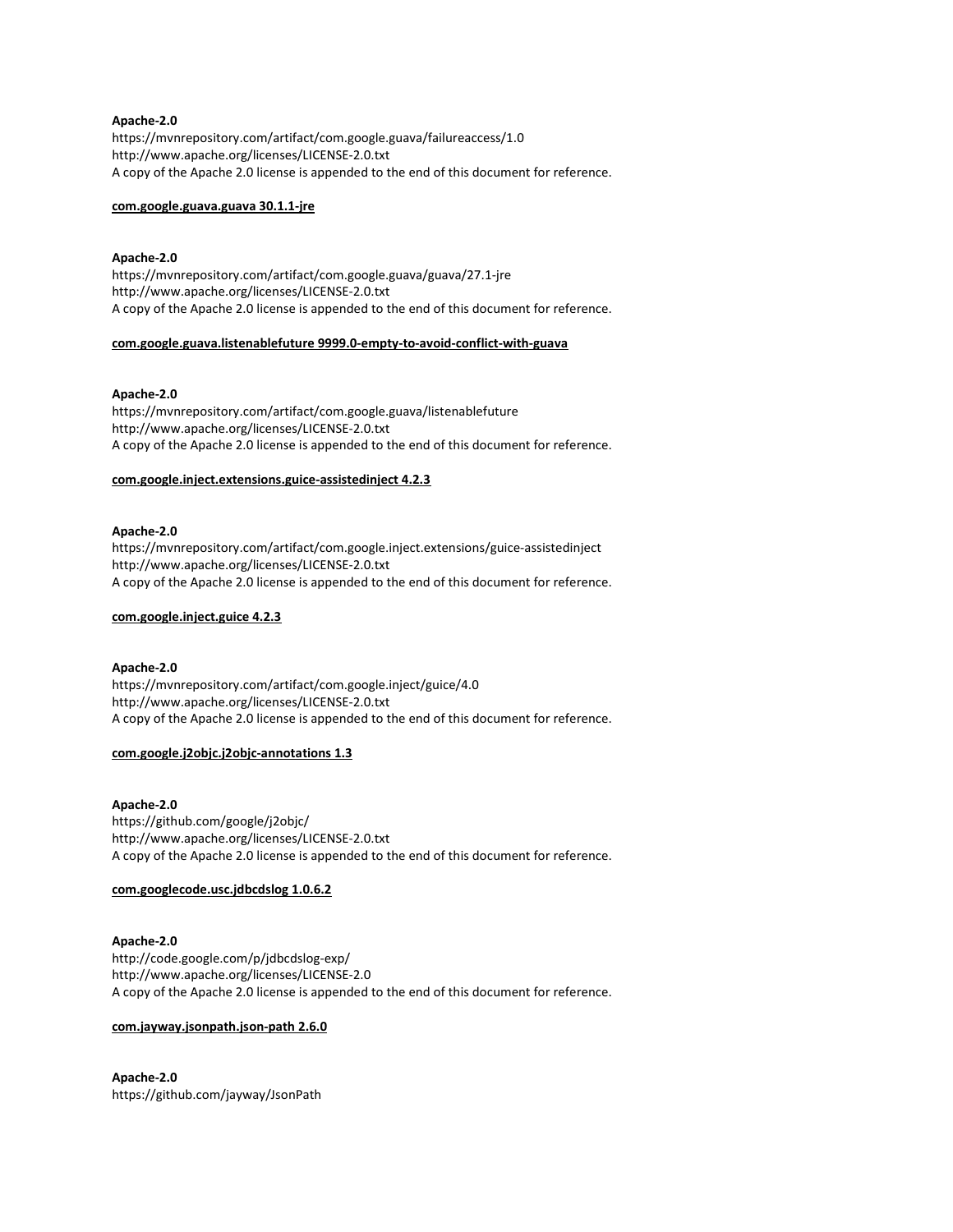http://www.apache.org/licenses/LICENSE-2.0.txt A copy of the Apache 2.0 license is appended to the end of this document for reference.

## com.microsoft.azure.azure-data-lake-store-sdk 2.1.4

# MIT

https://azure.microsoft.com/en-us/services/data-lake-store https://github.com/Azure/azure-data-lake-store-java/blob/master/LICENSE.txt A copy of the MIT license is appended to the end of this document for reference.

# com.microsoft.azure.azure-keyvault-core 1.2.4

# MIT

https://github.com/Azure/azure-sdk-for-java http://opensource.org/licenses/MIT A copy of the MIT license is appended to the end of this document for reference.

# com.microsoft.azure.azure-storage 8.6.6

# Apache-2.0

https://github.com/Azure/azure-storage-java http://www.apache.org/licenses/LICENSE-2.0.txt A copy of the Apache 2.0 license is appended to the end of this document for reference.

# com.sun.mail.javax.mail 1.6.2

# Copyright (c) 1997-2018 Oracle and/or its affiliates.

## CDDL/GPLv2+CE

https://mvnrepository.com/artifact/com.sun.mail/javax.mail https://javaee.github.io/javamail/LICENSE COMMON DEVELOPMENT AND DISTRIBUTION LICENSE (CDDL) Version 1.1 1. Definitions.

 1.1. "Contributor" means each individual or entity that creates or contributes to the creation of Modifications. 1.2. "Contributor Version" means the combination of th

# com.sun.xml.bind.jaxb-core 2.3.0.1

Copyright (C) 1989, 1991 Free Software Foundation, Inc. 51 Franklin Street, Fifth Floor Boston, MA 02110-1335 USA

CDDL+GPL License https://mvnrepository.com/artifact/com.sun.xml.bind/jaxb-core/2.2.7 http://glassfish.java.net/public/CDDL+GPL\_1\_1.html COMMON DEVELOPMENT AND DISTRIBUTION LICENSE (CDDL) Version 1.1 1. Definitions.

 1.1. "Contributor" means each individual or entity that creates or contributes to the creation of Modifications.

1.2. "Contributor Version" means the combination of th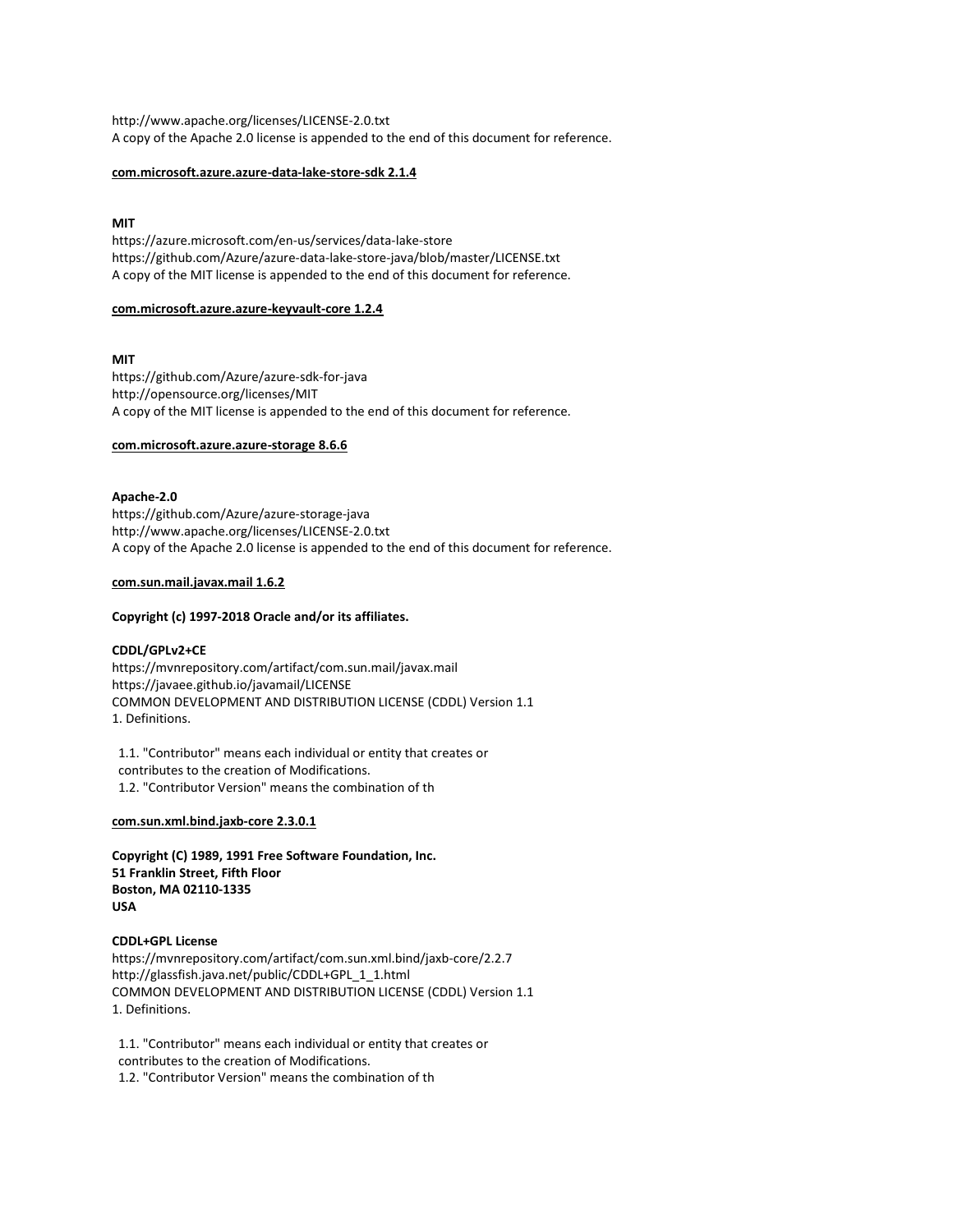#### com.sun.xml.bind.jaxb-impl 2.3.1

Copyright (c) 2013-2018 Oracle and/or its affiliates.

## CDDL+GPL License

https://mvnrepository.com/artifact/com.sun.xml.bind/jaxb-impl http://glassfish.java.net/public/CDDL+GPL\_1\_1.html COMMON DEVELOPMENT AND DISTRIBUTION LICENSE (CDDL) Version 1.1 1. Definitions.

 1.1. "Contributor" means each individual or entity that creates or contributes to the creation of Modifications. 1.2. "Contributor Version" means the combination of th

#### com.thoughtworks.paranamer.paranamer 2.8

**BSD** Unknown LICENSE.txt

## com.typesafe.akka.akka-actor\_2.12 2.6.18

# Copyright 2011-2022 Lightbend Inc.

Apache-2.0 https://akka.io/ https://www.apache.org/licenses/LICENSE-2.0.html A copy of the Apache 2.0 license is appended to the end of this document for reference.

# com.typesafe.akka.akka-actor-typed\_2.12 2.6.18

#### Copyright 2011-2022 Lightbend Inc.

Apache-2.0 https://akka.io/ https://www.apache.org/licenses/LICENSE-2.0.html A copy of the Apache 2.0 license is appended to the end of this document for reference.

## com.typesafe.akka.akka-http-core\_2.12 10.1.15

## Copyright 2011-2022 Lightbend Inc.

## Apache-2.0

https://akka.io https://opensource.org/licenses/Apache-2.0 A copy of the Apache 2.0 license is appended to the end of this document for reference.

#### com.typesafe.akka.akka-parsing\_2.12 10.1.15

# Copyright 2011-2022 Lightbend Inc.

#### Apache-2.0

https://akka.io https://opensource.org/licenses/Apache-2.0 A copy of the Apache 2.0 license is appended to the end of this document for reference.

## com.typesafe.akka.akka-protobuf-v3\_2.12 2.6.18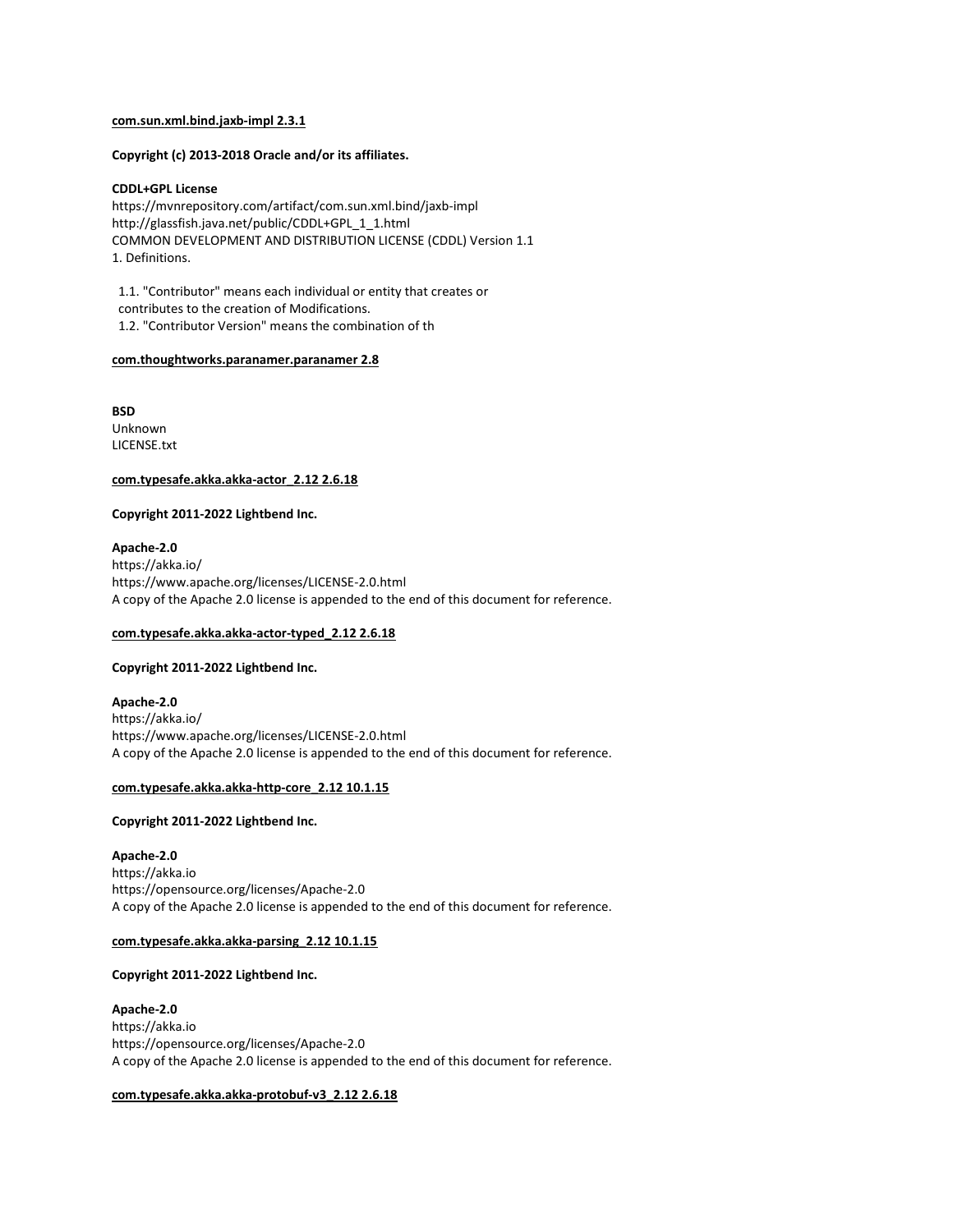## Copyright 2011-2022 Lightbend Inc.

Apache-2.0

https://akka.io/ https://www.apache.org/licenses/LICENSE-2.0.html A copy of the Apache 2.0 license is appended to the end of this document for reference.

## com.typesafe.akka.akka-serialization-jackson\_2.12 2.6.18

## Copyright 2011-2022 Lightbend Inc.

Apache-2.0 https://akka.io/ https://www.apache.org/licenses/LICENSE-2.0.html A copy of the Apache 2.0 license is appended to the end of this document for reference.

## com.typesafe.akka.akka-slf4j\_2.12 2.6.18

## Copyright 2011-2022 Lightbend Inc.

Apache-2.0 https://akka.io/ https://www.apache.org/licenses/LICENSE-2.0.html A copy of the Apache 2.0 license is appended to the end of this document for reference.

## com.typesafe.akka.akka-stream\_2.12 2.6.18

## Copyright 2011-2022 Lightbend Inc.

Apache-2.0 https://akka.io/ https://www.apache.org/licenses/LICENSE-2.0.html A copy of the Apache 2.0 license is appended to the end of this document for reference.

## com.typesafe.akka.akka-testkit\_2.12 2.6.18

# Copyright 2011-2022 Lightbend Inc.

Apache-2.0 https://akka.io/ https://www.apache.org/licenses/LICENSE-2.0.html A copy of the Apache 2.0 license is appended to the end of this document for reference.

#### com.typesafe.config 1.4.1

# Copyright 2011-2022 Lightbend Inc.

## Apache-2.0

https://github.com/lightbend/config https://www.apache.org/licenses/LICENSE-2.0 A copy of the Apache 2.0 license is appended to the end of this document for reference.

## com.typesafe.play.build-link 2.8.13

# Copyright 2011-2022 Lightbend Inc.

Apache-2.0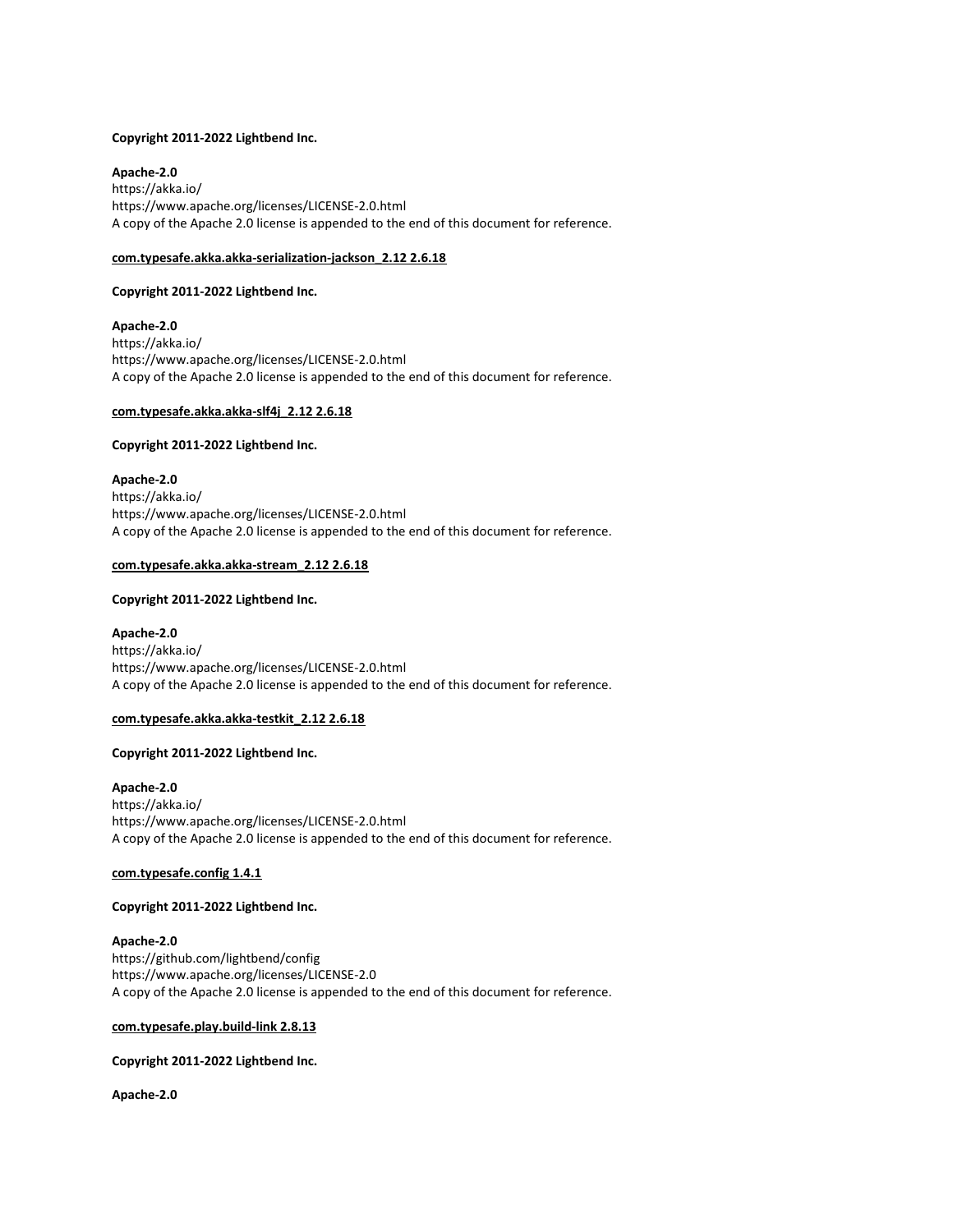https://playframework.com http://www.apache.org/licenses/LICENSE-2.0.html A copy of the Apache 2.0 license is appended to the end of this document for reference.

## com.typesafe.play.cachecontrol\_2.12 2.0.0

## Copyright 2011-2022 Lightbend Inc.

## Apache-2.0

https://github.com/playframework/cachecontrol http://www.apache.org/licenses/LICENSE-2.0.html A copy of the Apache 2.0 license is appended to the end of this document for reference.

## com.typesafe.play.filters-helpers\_2.12 2.8.13

Apache-2.0 https://playframework.com http://www.apache.org/licenses/LICENSE-2.0.html A copy of the Apache 2.0 license is appended to the end of this document for reference.

## com.typesafe.play.play\_2.12 2.8.13

# Apache-2.0

https://playframework.com http://www.apache.org/licenses/LICENSE-2.0.html A copy of the Apache 2.0 license is appended to the end of this document for reference.

# com.typesafe.play.play-ahc-ws\_2.12 2.8.13

# Apache-2.0 https://playframework.com http://www.apache.org/licenses/LICENSE-2.0.html A copy of the Apache 2.0 license is appended to the end of this document for reference.

# com.typesafe.play.play-ahc-ws-standalone\_2.12 2.1.7

## Copyright 2009-2017 Lightbend, Inc. http://www.lightbend.com

# Apache-2.0

https://github.com/playframework/play-ws http://www.apache.org/licenses/LICENSE-2.0 A copy of the Apache 2.0 license is appended to the end of this document for reference.

# com.typesafe.play.play-akka-http-server\_2.12 2.8.13

# Apache-2.0 https://playframework.com http://www.apache.org/licenses/LICENSE-2.0.html A copy of the Apache 2.0 license is appended to the end of this document for reference.

# com.typesafe.play.play-cache\_2.12 2.8.13

Apache-2.0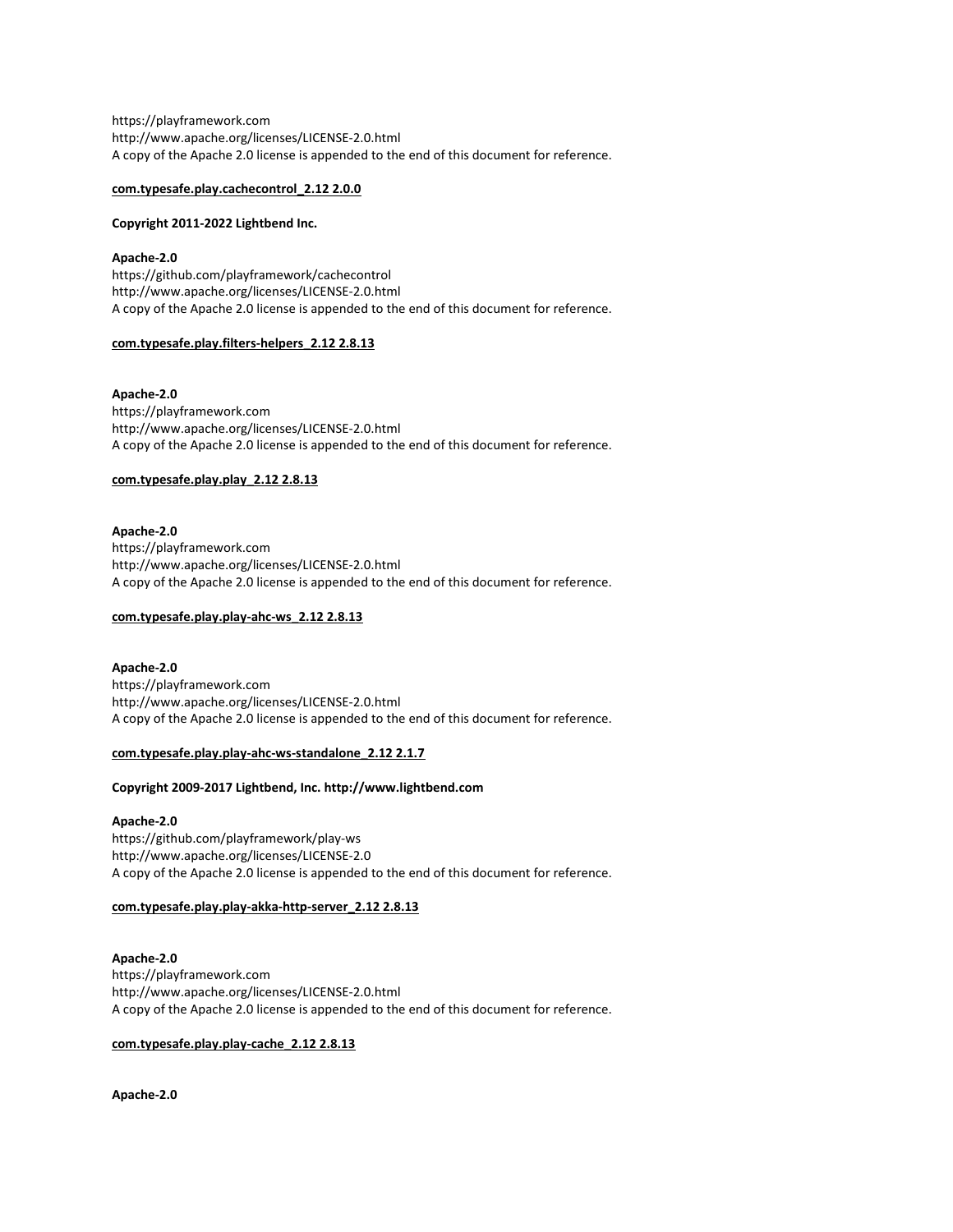https://playframework.com http://www.apache.org/licenses/LICENSE-2.0.html A copy of the Apache 2.0 license is appended to the end of this document for reference.

# com.typesafe.play.play-caffeine-cache\_2.12 2.8.13

## Apache-2.0

https://playframework.com http://www.apache.org/licenses/LICENSE-2.0.html A copy of the Apache 2.0 license is appended to the end of this document for reference.

# com.typesafe.play.play-exceptions 2.8.13

## Apache-2.0

https://playframework.com http://www.apache.org/licenses/LICENSE-2.0.html A copy of the Apache 2.0 license is appended to the end of this document for reference.

## com.typesafe.play.play-functional\_2.12 2.9.2

# Copyright (C) 2009-2020 Lightbend Inc. <https://www.lightbend.com>

# Apache-2.0

https://github.com/playframework/play-json https://www.apache.org/licenses/LICENSE-2.0.html A copy of the Apache 2.0 license is appended to the end of this document for reference.

# com.typesafe.play.play-guice\_2.12 2.8.13

# Apache-2.0 https://playframework.com

http://www.apache.org/licenses/LICENSE-2.0.html A copy of the Apache 2.0 license is appended to the end of this document for reference.

# com.typesafe.play.play-jdbc\_2.12 2.8.13

Apache-2.0 https://playframework.com http://www.apache.org/licenses/LICENSE-2.0.html A copy of the Apache 2.0 license is appended to the end of this document for reference.

## com.typesafe.play.play-jdbc-api\_2.12 2.8.13

# Apache-2.0 https://playframework.com http://www.apache.org/licenses/LICENSE-2.0.html A copy of the Apache 2.0 license is appended to the end of this document for reference.

# com.typesafe.play.play-json\_2.12 2.9.2

Apache-2.0 https://github.com/playframework/play-json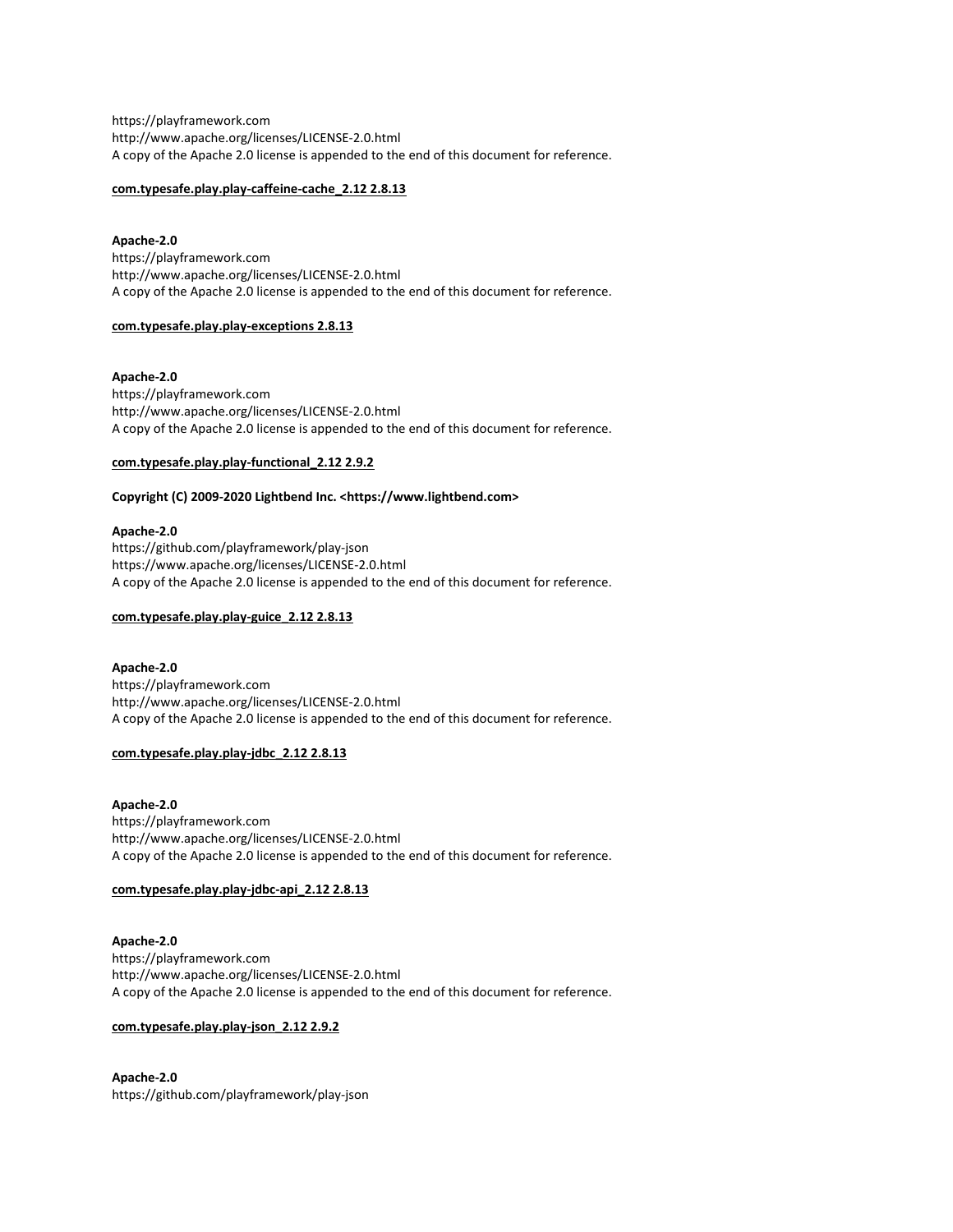https://www.apache.org/licenses/LICENSE-2.0.html A copy of the Apache 2.0 license is appended to the end of this document for reference.

## com.typesafe.play.play-logback\_2.12 2.8.13

# Apache-2.0

https://playframework.com http://www.apache.org/licenses/LICENSE-2.0.html A copy of the Apache 2.0 license is appended to the end of this document for reference.

#### com.typesafe.play.play-server\_2.12 2.8.13

Apache-2.0 https://playframework.com http://www.apache.org/licenses/LICENSE-2.0.html A copy of the Apache 2.0 license is appended to the end of this document for reference.

#### com.typesafe.play.play-streams\_2.12 2.8.13

Apache-2.0 https://playframework.com http://www.apache.org/licenses/LICENSE-2.0.html A copy of the Apache 2.0 license is appended to the end of this document for reference.

## com.typesafe.play.play-ws\_2.12 2.8.13

## Apache-2.0

https://playframework.com http://www.apache.org/licenses/LICENSE-2.0.html A copy of the Apache 2.0 license is appended to the end of this document for reference.

## com.typesafe.play.play-ws-standalone\_2.12 2.1.7

Apache-2.0 https://github.com/playframework/play-ws http://www.apache.org/licenses/LICENSE-2.0 A copy of the Apache 2.0 license is appended to the end of this document for reference.

## com.typesafe.play.play-ws-standalone-json\_2.12 2.1.7

Apache-2.0 https://github.com/playframework/play-ws http://www.apache.org/licenses/LICENSE-2.0 A copy of the Apache 2.0 license is appended to the end of this document for reference.

#### com.typesafe.play.play-ws-standalone-xml\_2.12 2.1.7

# Apache-2.0

https://github.com/playframework/play-ws http://www.apache.org/licenses/LICENSE-2.0 A copy of the Apache 2.0 license is appended to the end of this document for reference.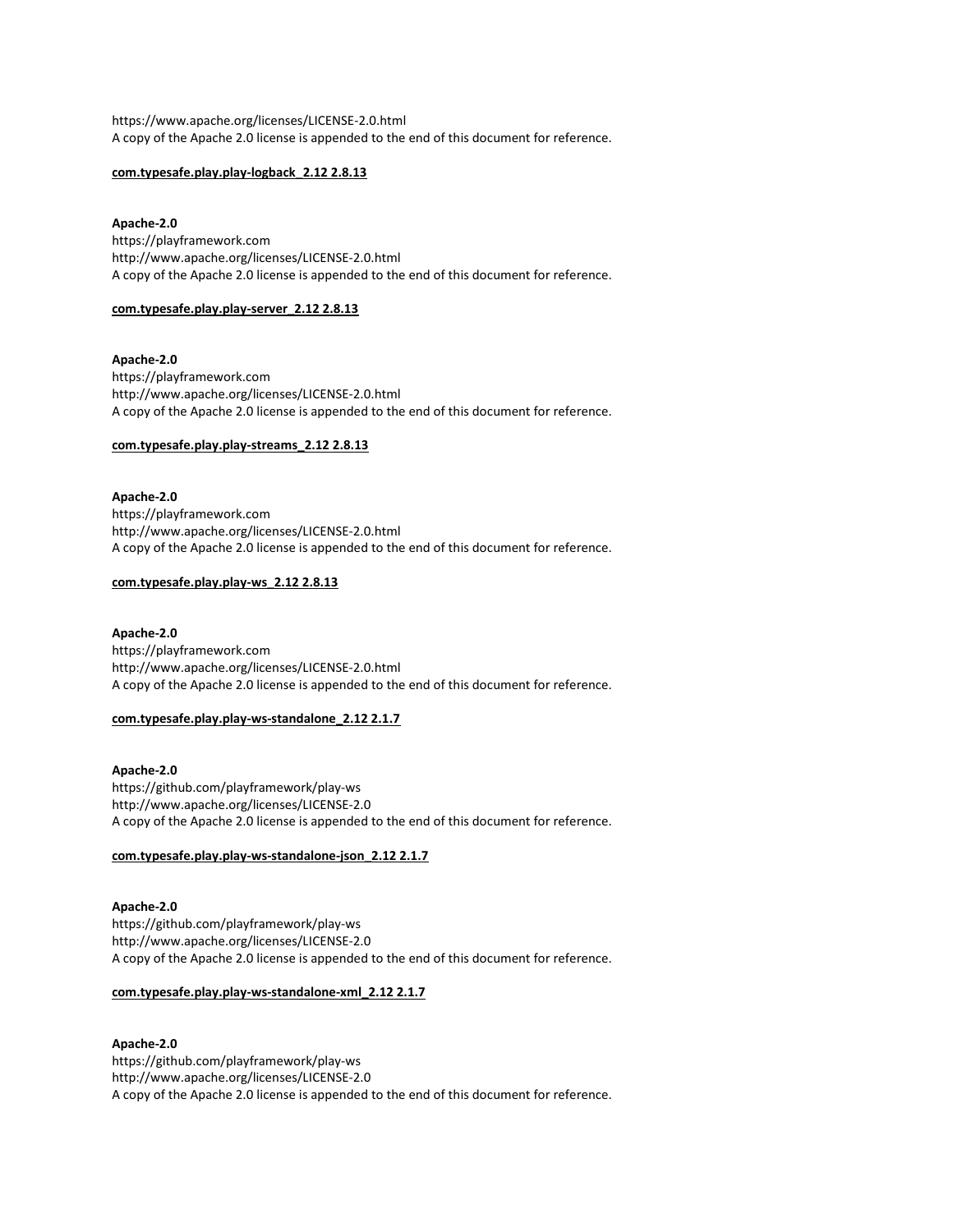# com.typesafe.play.shaded-asynchttpclient 2.1.7

# Apache-2.0

https://github.com/playframework/play-ws http://www.apache.org/licenses/LICENSE-2.0 A copy of the Apache 2.0 license is appended to the end of this document for reference.

## com.typesafe.play.shaded-oauth 2.1.7

# Apache-2.0

https://github.com/playframework/play-ws http://www.apache.org/licenses/LICENSE-2.0 A copy of the Apache 2.0 license is appended to the end of this document for reference.

# com.typesafe.play.twirl-api\_2.12 1.5.1

# Apache-2.0

https://github.com/playframework/twirl http://www.apache.org/licenses/LICENSE-2.0.html A copy of the Apache 2.0 license is appended to the end of this document for reference.

# com.typesafe.ssl-config-core\_2.12 0.4.2

# Apache-2.0

https://github.com/lightbend/ssl-config https://www.apache.org/licenses/LICENSE-2.0.txt A copy of the Apache 2.0 license is appended to the end of this document for reference.

## com.zaxxer.HikariCP 3.4.5

# Apache-2.0

https://github.com/brettwooldridge/HikariCP http://www.apache.org/licenses/LICENSE-2.0.txt A copy of the Apache 2.0 license is appended to the end of this document for reference.

## commander 2.20.3

# Copyright (c) 2011 TJ Holowaychuk <tj@vision-media.ca>

## MIT

https://github.com/tj/commander.js https://github.com/tj/commander.js/blob/master/LICENSE A copy of the MIT license is appended to the end of this document for reference.

## commons-codec.commons-codec 1.6

## Apache-2.0

http://commons.apache.org/codec/ http://www.apache.org/licenses/LICENSE-2.0.txt A copy of the Apache 2.0 license is appended to the end of this document for reference.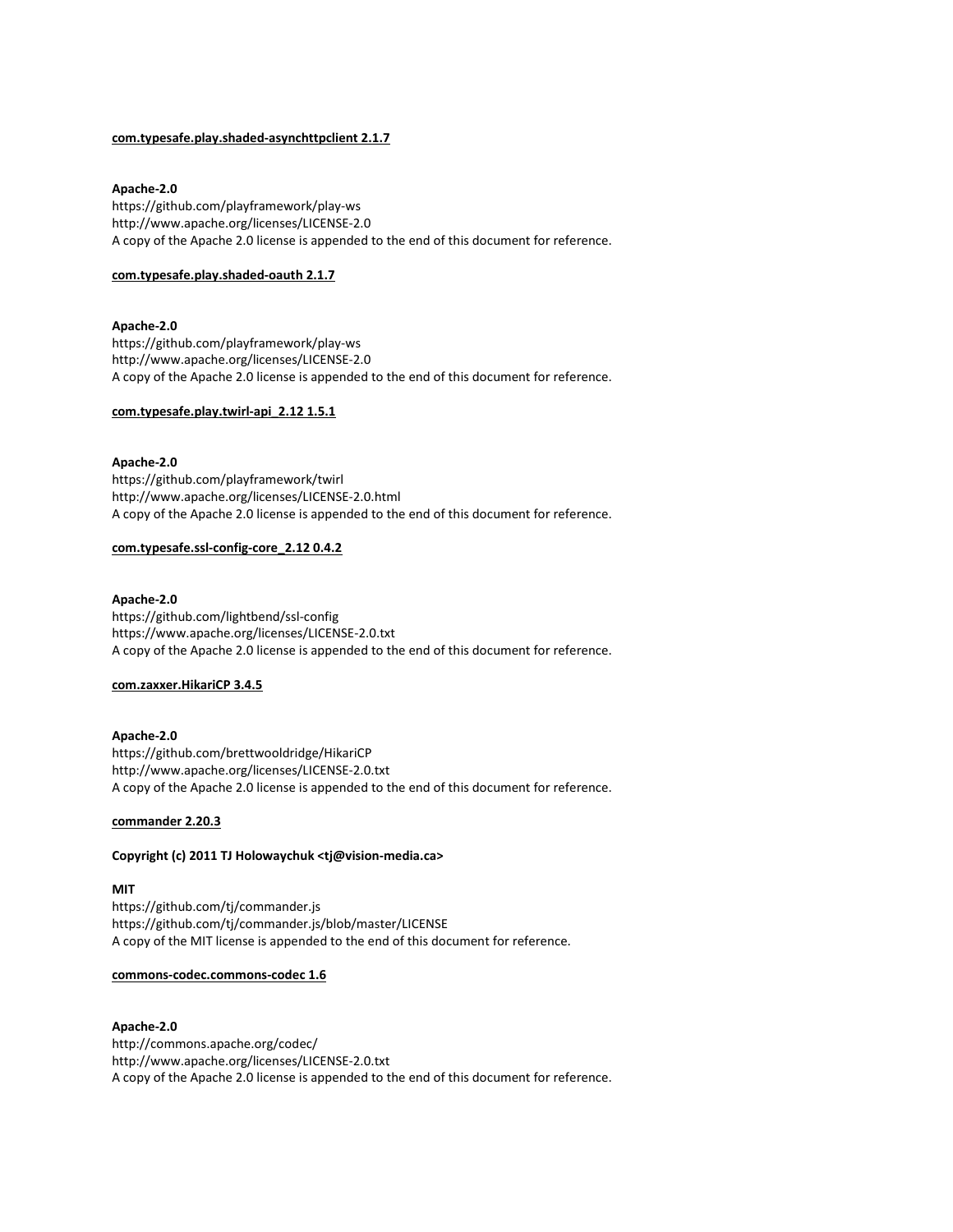#### commons-collections.commons-collections 3.2.2

## Apache-2.0

http://commons.apache.org/collections/ http://www.apache.org/licenses/LICENSE-2.0.txt A copy of the Apache 2.0 license is appended to the end of this document for reference.

#### commons-configuration.commons-configuration 1.9

Apache-2.0 http://commons.apache.org/configuration/ http://www.apache.org/licenses/LICENSE-2.0.txt A copy of the Apache 2.0 license is appended to the end of this document for reference.

## commons-io.commons-io 2.4

# Apache-2.0

http://commons.apache.org/io/ http://www.apache.org/licenses/LICENSE-2.0.txt A copy of the Apache 2.0 license is appended to the end of this document for reference.

#### commons-lang.commons-lang 2.6

#### Apache-2.0

http://commons.apache.org/lang/ http://www.apache.org/licenses/LICENSE-2.0.txt A copy of the Apache 2.0 license is appended to the end of this document for reference.

#### commons-logging.commons-logging 1.1.1

# Apache-2.0 http://commons.apache.org/logging http://www.apache.org/licenses/LICENSE-2.0.txt A copy of the Apache 2.0 license is appended to the end of this document for reference.

## concat-map 0.0.1

# MIT

http://github.com/substack/node-concat-map http://github.com/substack/node-concat-map/blob/master/LICENSE A copy of the MIT license is appended to the end of this document for reference.

## contra 1.9.4

# Copyright © 2014 Nicolas Bevacqua

#### MIT

http://github.com/bevacqua/contra http://github.com/bevacqua/contra/blob/master/LICENSE A copy of the MIT license is appended to the end of this document for reference.

## convert-source-map 1.7.0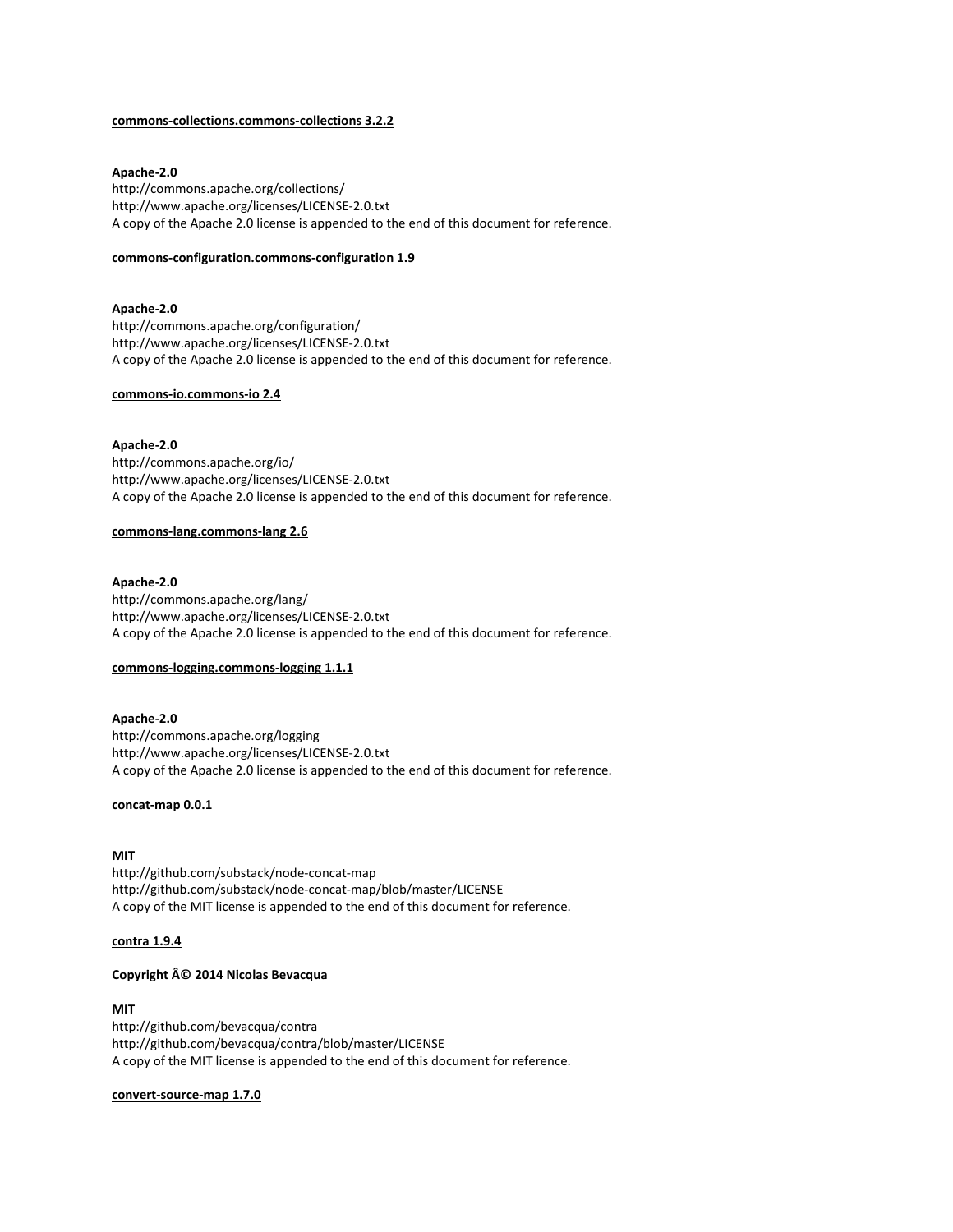## Copyright 2013 Thorsten Lorenz.

# MIT

http://github.com/thlorenz/convert-source-map http://github.com/thlorenz/convert-source-map/blob/master/LICENSE A copy of the MIT license is appended to the end of this document for reference.

# core-js 2.6.11

# Copyright (c) 2014-2019 Denis Pushkarev

# MIT

https://github.com/zloirock/core-js https://github.com/zloirock/core-js/blob/master/LICENSE A copy of the MIT license is appended to the end of this document for reference.

# crossvent 1.5.4

# Copyright © 2014 Nicolas Bevacqua

# MIT

http://github.com/bevacqua/crossvent http://github.com/bevacqua/crossvent/blob/master/LICENSE A copy of the MIT license is appended to the end of this document for reference.

## cssfilter 0.0.10

# Copyright (c) 2015 è€ é›·

# MIT

https://github.com/leizongmin/js-css-filter https://github.com/leizongmin/js-css-filter/blob/master/LICENSE A copy of the MIT license is appended to the end of this document for reference.

## custom-event 1.0.0

# Copyright (c) 2015 Nathan Rajlich

## MIT

http://github.com/webmodules/custom-event A copy of the MIT license is appended to the end of this document for reference.

# d3 5.16.0

# Copyright 2010-2017 Mike Bostock

BSD-3-Clause https://github.com/d3/d3 https://github.com/d3/d3/blob/master/LICENSE A copy of the BSD license is appended to the end of this document for reference.

# d3-array 1.2.4

# Copyright 2010-2016 Mike Bostock

BSD-3-Clause https://github.com/d3/d3-array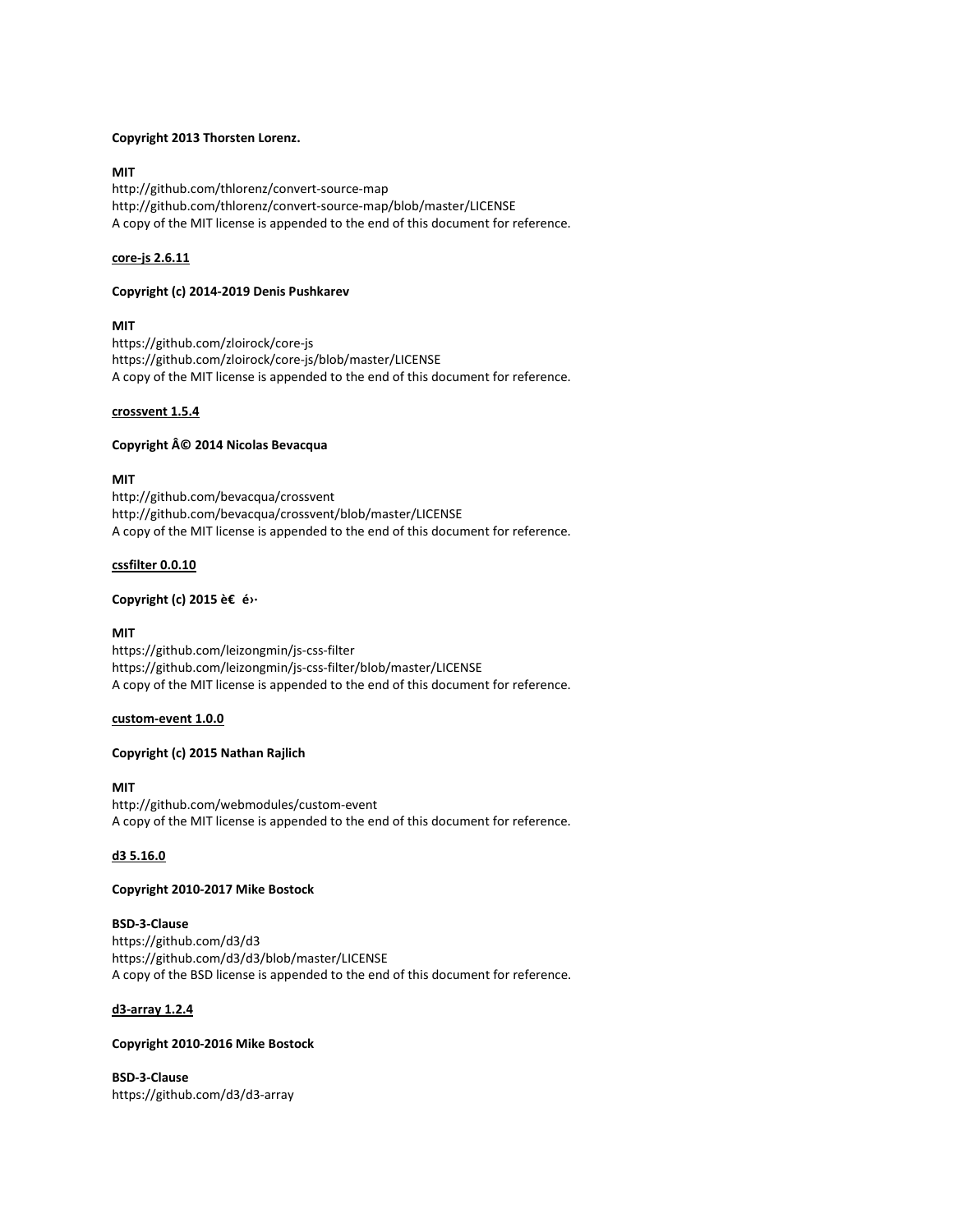https://github.com/d3/d3-array/blob/master/LICENSE A copy of the BSD license is appended to the end of this document for reference.

## d3-axis 1.0.12

## Copyright 2010-2016 Mike Bostock

## BSD-3-Clause

https://github.com/d3/d3-axis https://github.com/d3/d3-axis/blob/master/LICENSE A copy of the BSD license is appended to the end of this document for reference.

## d3-brush 1.1.6

# Copyright 2010-2016 Mike Bostock

#### BSD-3-Clause

https://github.com/d3/d3-brush https://github.com/d3/d3-brush/blob/master/LICENSE A copy of the BSD license is appended to the end of this document for reference.

## d3-chord 1.0.6

# Copyright 2010-2016 Mike Bostock

#### BSD-3-Clause

https://github.com/d3/d3-chord https://github.com/d3/d3-chord/blob/master/LICENSE A copy of the BSD license is appended to the end of this document for reference.

# d3-collection 1.0.7

## Copyright 2010-2016, Mike Bostock

#### BSD-3-Clause

https://github.com/d3/d3-collection https://github.com/d3/d3-collection/blob/master/LICENSE A copy of the BSD license is appended to the end of this document for reference.

## d3-color 1.3.0

## Copyright 2010-2016 Mike Bostock

## BSD-3-Clause

https://github.com/d3/d3-color https://github.com/d3/d3-color/blob/master/LICENSE A copy of the BSD license is appended to the end of this document for reference.

## d3-contour 1.3.2

## Copyright 2012-2017 Mike Bostock

#### BSD-3-Clause

https://github.com/d3/d3-contour https://github.com/d3/d3-contour/blob/master/LICENSE A copy of the BSD license is appended to the end of this document for reference.

# d3-dispatch 1.0.6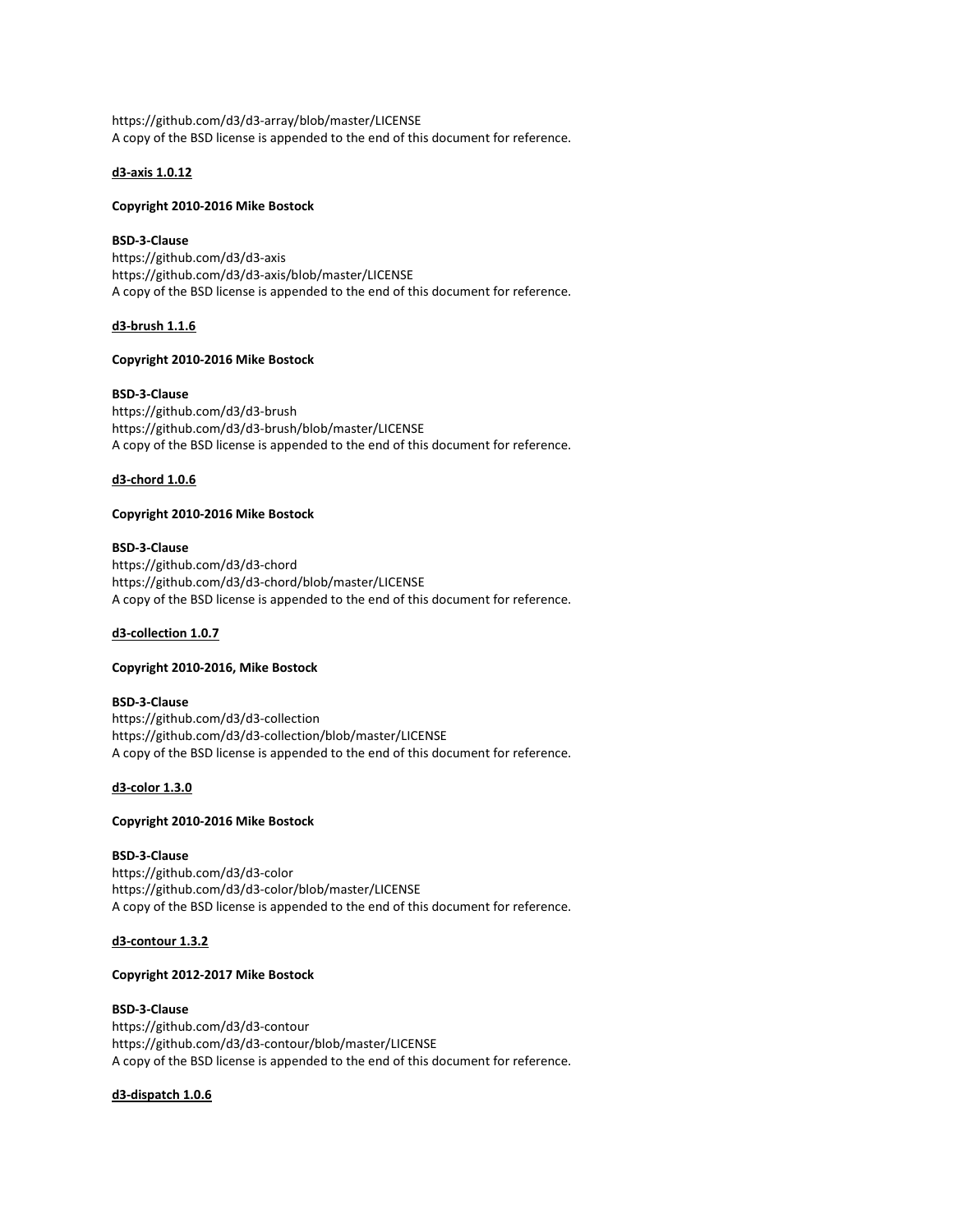## Copyright 2010-2016 Mike Bostock

# BSD-3-Clause

https://github.com/d3/d3-dispatch https://github.com/d3/d3-dispatch/blob/master/LICENSE A copy of the BSD license is appended to the end of this document for reference.

# d3-drag 1.2.5

## Copyright 2010-2016 Mike Bostock

# BSD-3-Clause

https://github.com/d3/d3-drag https://github.com/d3/d3-drag/blob/master/LICENSE A copy of the BSD license is appended to the end of this document for reference.

# d3-dsv 1.2.0

# Copyright 2013-2016 Mike Bostock

BSD-3-Clause https://github.com/d3/d3-dsv https://github.com/d3/d3-dsv/blob/master/LICENSE A copy of the BSD license is appended to the end of this document for reference.

# d3-ease 1.0.7

# Copyright 2010-2016 Mike Bostock, Copyright 2001 Robert Penner

## BSD-3-Clause

https://github.com/d3/d3-ease https://github.com/d3/d3-ease/blob/master/LICENSE A copy of the BSD license is appended to the end of this document for reference.

## d3-fetch 1.2.0

# Copyright 2016 Mike Bostock

## BSD-3-Clause

https://github.com/d3/d3-fetch https://github.com/d3/d3-fetch/blob/master/LICENSE A copy of the BSD license is appended to the end of this document for reference.

## d3-force 1.2.1

# Copyright 2010-2016 Mike Bostock

# BSD-3-Clause

https://github.com/d3/d3-force https://github.com/d3/d3-force/blob/master/LICENSE A copy of the BSD license is appended to the end of this document for reference.

# d3-format 1.4.5

# Copyright 2010-2015 Mike Bostock

BSD-3-Clause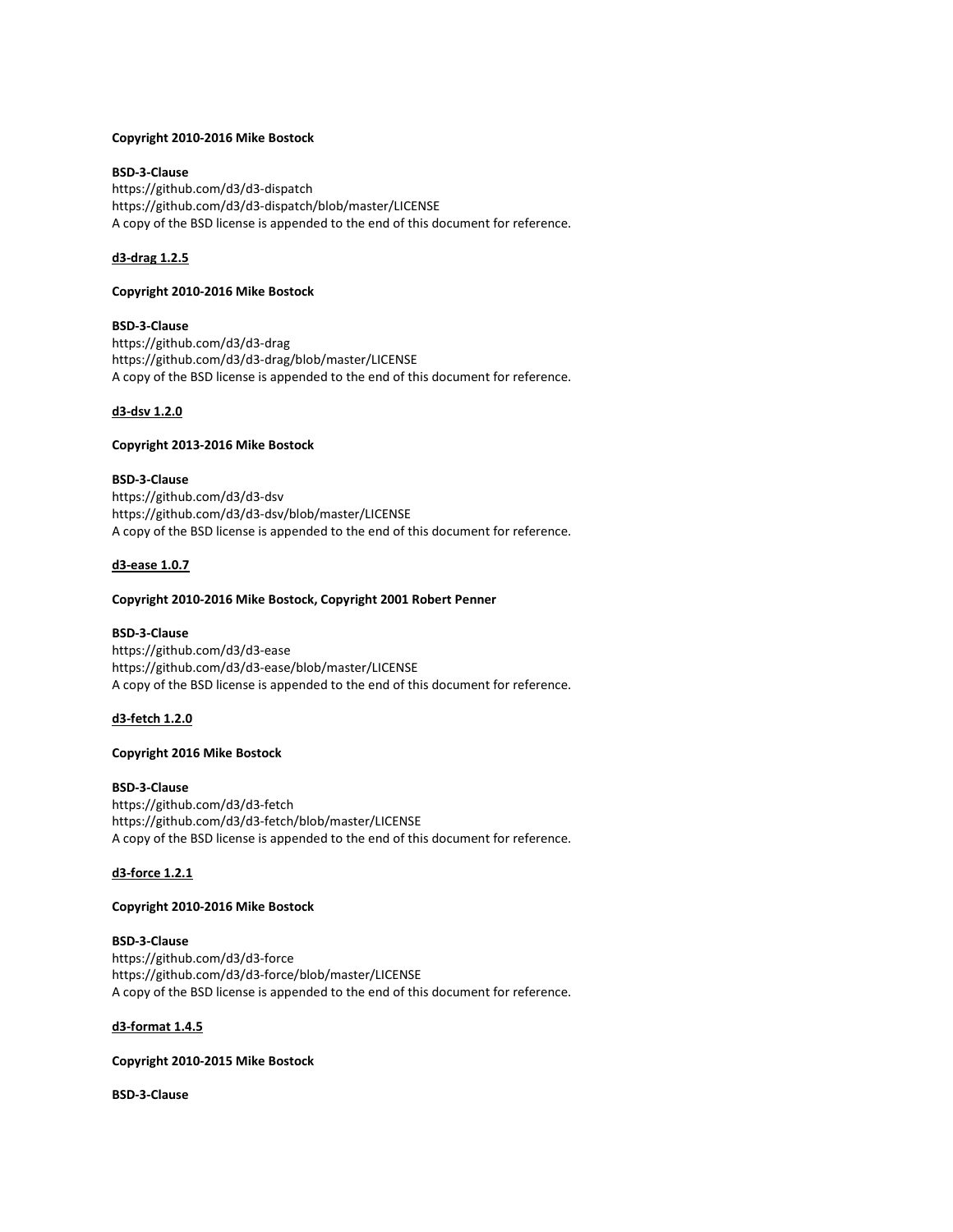https://github.com/d3/d3-format https://github.com/d3/d3-format/blob/master/LICENSE A copy of the BSD license is appended to the end of this document for reference.

# d3-geo 1.12.1

# Copyright 2010-2016 Mike Bostock, Copyright (c) 2008-2012, Charles Karney

# BSD-3-Clause

https://github.com/d3/d3-geo https://github.com/d3/d3-geo/blob/master/LICENSE A copy of the BSD license is appended to the end of this document for reference.

# d3-hierarchy 1.1.9

# Copyright 2010-2016 Mike Bostock

# BSD-3-Clause

https://github.com/d3/d3-hierarchy https://github.com/d3/d3-hierarchy/blob/master/LICENSE A copy of the BSD license is appended to the end of this document for reference.

# d3-interpolate 1.4.0

# Copyright 2010-2016 Mike Bostock

# BSD-3-Clause

https://github.com/d3/d3-interpolate https://github.com/d3/d3-interpolate/blob/master/LICENSE A copy of the BSD license is appended to the end of this document for reference.

# d3-path 1.0.9

# Copyright 2015-2016 Mike Bostock

# BSD-3-Clause

https://github.com/d3/d3-path https://github.com/d3/d3-path/blob/master/LICENSE A copy of the BSD license is appended to the end of this document for reference.

# d3-polygon 1.0.6

# Copyright 2010-2016 Mike Bostock

# BSD-3-Clause

https://github.com/d3/d3-polygon https://github.com/d3/d3-polygon/blob/master/LICENSE A copy of the BSD license is appended to the end of this document for reference.

# d3-quadtree 1.0.7

# Copyright 2010-2016 Mike Bostock

# BSD-3-Clause

https://github.com/d3/d3-quadtree https://github.com/d3/d3-quadtree/blob/master/LICENSE A copy of the BSD license is appended to the end of this document for reference.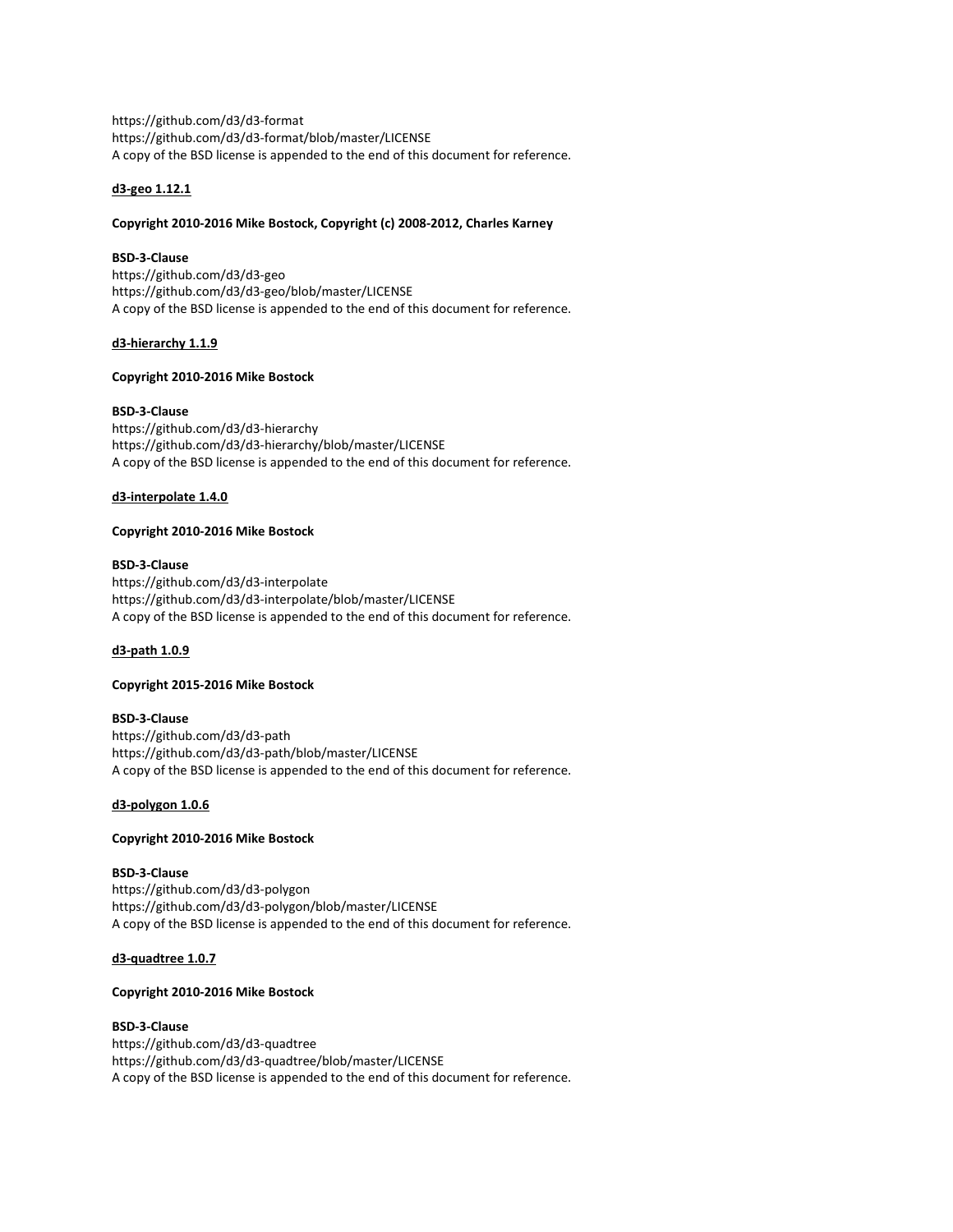## d3-random 1.1.2

## Copyright 2010-2016 Mike Bostock

BSD-3-Clause https://github.com/d3/d3-random https://github.com/d3/d3-random/blob/master/LICENSE A copy of the BSD license is appended to the end of this document for reference.

# d3-scale 2.2.2

## Copyright 2010-2015 Mike Bostock

BSD-3-Clause https://github.com/d3/d3-scale https://github.com/d3/d3-scale/blob/master/LICENSE A copy of the BSD license is appended to the end of this document for reference.

## d3-scale-chromatic 1.5.0

Copyright 2010-2018 Mike Bostock, Copyright (c) 2002 Cynthia Brewer, Mark Harrower, and The Pennsylvania State

## BSD-3-Clause

https://github.com/d3/d3-scale-chromatic https://github.com/d3/d3-scale-chromatic/blob/master/LICENSE A copy of the BSD license is appended to the end of this document for reference.

## d3-selection 1.4.2

## Copyright (c) 2010-2018, Michael Bostock

## BSD-3-Clause

https://github.com/d3/d3-selection https://github.com/d3/d3-selection/blob/master/LICENSE A copy of the BSD license is appended to the end of this document for reference.

## d3-shape 1.3.7

## Copyright 2010-2015 Mike Bostock

## BSD-3-Clause

https://github.com/d3/d3-shape https://github.com/d3/d3-shape/blob/master/LICENSE A copy of the BSD license is appended to the end of this document for reference.

## d3-time 1.0.11

## Copyright 2010-2016 Mike Bostock

## BSD-3-Clause

https://github.com/d3/d3-time https://github.com/d3/d3-time/blob/master/LICENSE A copy of the BSD license is appended to the end of this document for reference.

## d3-time-format 2.1.3

Copyright 2010-2017 Mike Bostock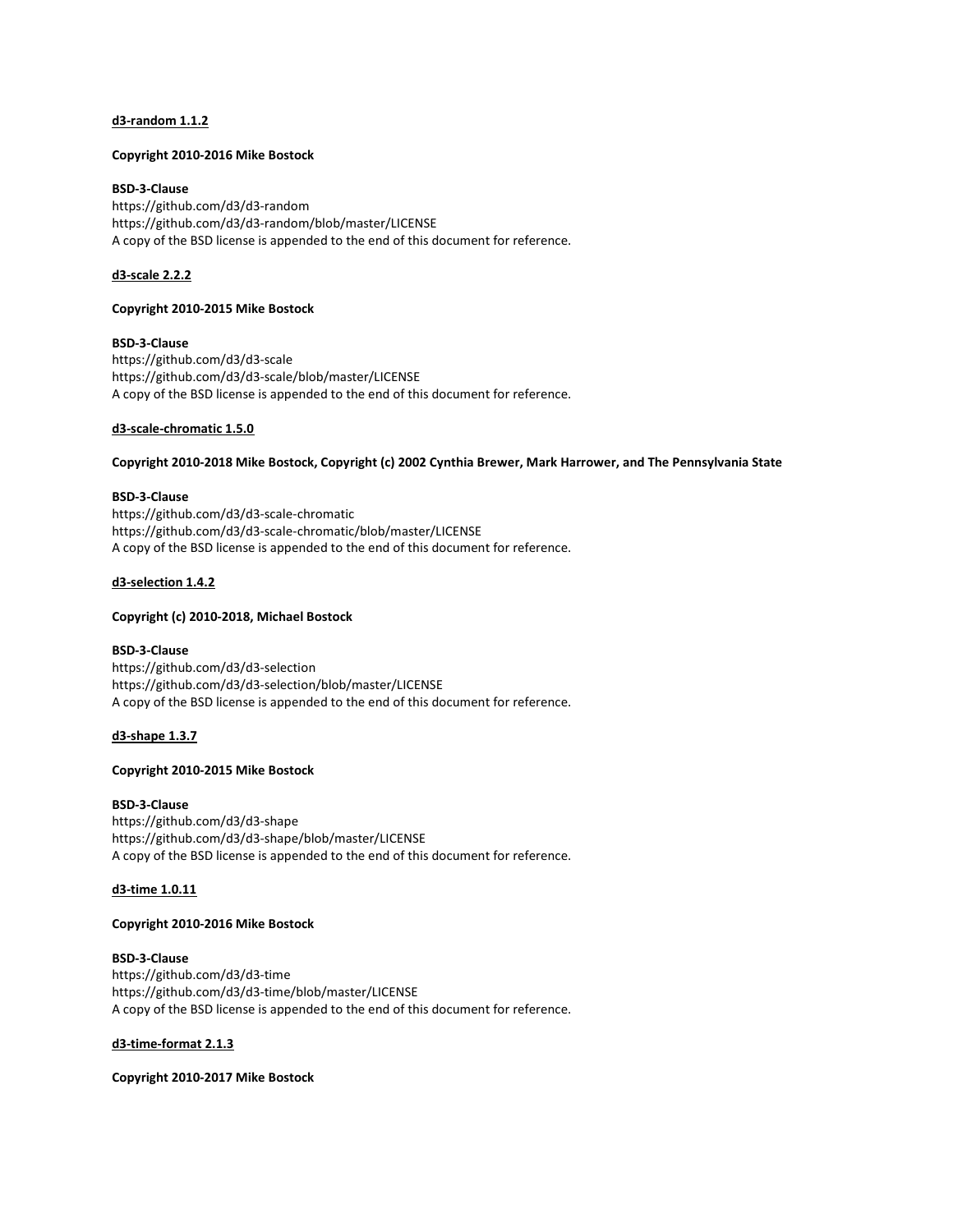# BSD-3-Clause

https://github.com/d3/d3-time-format https://github.com/d3/d3-time-format/blob/master/LICENSE A copy of the BSD license is appended to the end of this document for reference.

## d3-timer 1.0.10

# Copyright 2010-2016 Mike Bostock

## BSD-3-Clause

https://github.com/d3/d3-timer https://github.com/d3/d3-timer/blob/master/LICENSE A copy of the BSD license is appended to the end of this document for reference.

# d3-transition 1.3.2

# Copyright (c) 2010-2015, Michael Bostock, Copyright 2001 Robert Penner

# BSD-3-Clause

https://github.com/d3/d3-transition https://github.com/d3/d3-transition/blob/master/LICENSE A copy of the BSD license is appended to the end of this document for reference.

# d3-voronoi 1.1.4

# Copyright 2010-2016 Mike Bostock, Copyright (C) 2010-2013 Raymond Hill

## MIT

https://github.com/d3/d3-voronoi https://github.com/d3/d3-voronoi/blob/master/LICENSE A copy of the MIT license is appended to the end of this document for reference.

## d3-zoom 1.8.3

## Copyright 2010-2016 Mike Bostock

# BSD-3-Clause

https://github.com/d3/d3-zoom https://github.com/d3/d3-zoom/blob/master/LICENSE A copy of the BSD license is appended to the end of this document for reference.

## debug 4.1.1

# Copyright (c) 2014 TJ Holowaychuk <tj@vision-media.ca>

## MIT

http://github.com/visionmedia/debug http://github.com/visionmedia/debug/blob/master/LICENSE A copy of the MIT license is appended to the end of this document for reference.

## deep-is 0.1.3

# Copyright (c) 2012, 2013 Thorsten Lorenz <thlorenz@gmx.de>, Copyright (c) 2012 James Halliday <mail@substack.net>, Copyright (c) 2009 Thomas Robinson <280north.com>

# MIT

http://www.github.com/thlorenz/deep-is http://www.github.com/thlorenz/deep-is/blob/master/LICENSE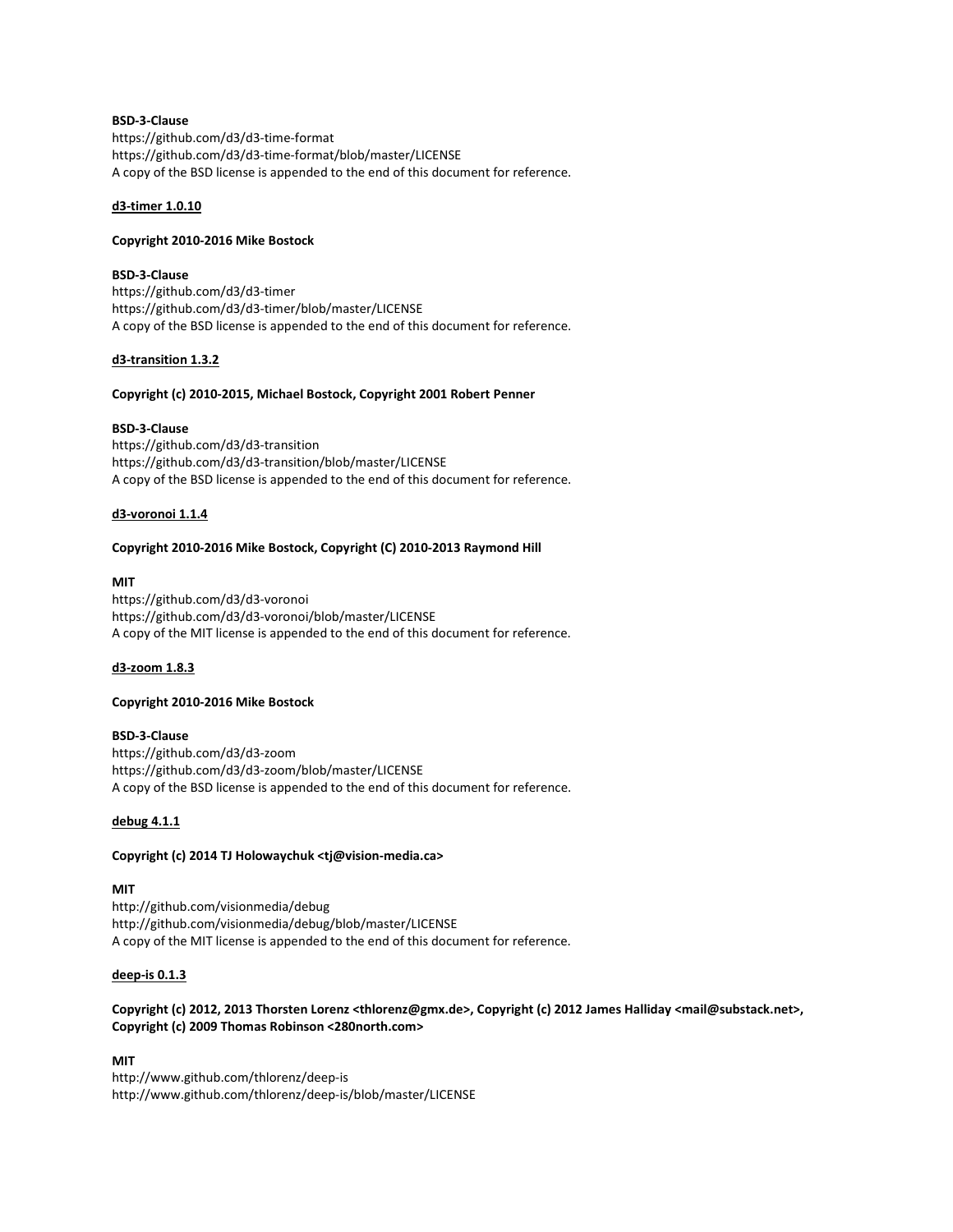A copy of the MIT license is appended to the end of this document for reference.

## dragula 3.7.2

# Copyright © 2015-2016 Nicolas Bevacqua

# MIT

https://github.com/bevacqua/dragula https://github.com/bevacqua/dragula/blob/master/license A copy of the MIT license is appended to the end of this document for reference.

## emoji-regex 8.0.0

## Copyright Mathias Bynens <https://mathiasbynens.be/>

# MIT

(none) node\_modules\emoji-regex\LICENSE-MIT.txt A copy of the MIT license is appended to the end of this document for reference.

# encoding 0.1.13

# Copyright (c) 2012-2014 Andris Reinman

# MIT

https://github.com/andris9/encoding https://github.com/andris9/encoding/blob/master/LICENSE A copy of the MIT license is appended to the end of this document for reference.

## escalade 3.1.1

## Copyright (c) Luke Edwards <luke.edwards05@gmail.com> (lukeed.com)

## MIT

https://github.com/lukeed/escalade https://github.com/lukeed/escalade/blob/master/license A copy of the MIT license is appended to the end of this document for reference.

## escape-string-regexp 1.0.5

## Copyright (c) Sindre Sorhus <sindresorhus@gmail.com> (sindresorhus.com)

## MIT

https://github.com/sindresorhus/escape-string-regexp https://github.com/sindresorhus/escape-string-regexp/blob/master/license A copy of the MIT license is appended to the end of this document for reference.

## escodegen 1.14.3

## Copyright (C) 2012 Yusuke Suzuki (twitter: @Constellation) and other contributors.

## BSD-2-Clause

http://www.github.com/estools/escodegen http://www.github.com/estools/escodegen/blob/master/LICENSE.BSD Copyright (C) 2012 Yusuke Suzuki (twitter: @Constellation) and other contributors. Redistribution and use in source and binary forms, with or without modification, are permitted provided that the following conditions are met:

\* Redistributions of sour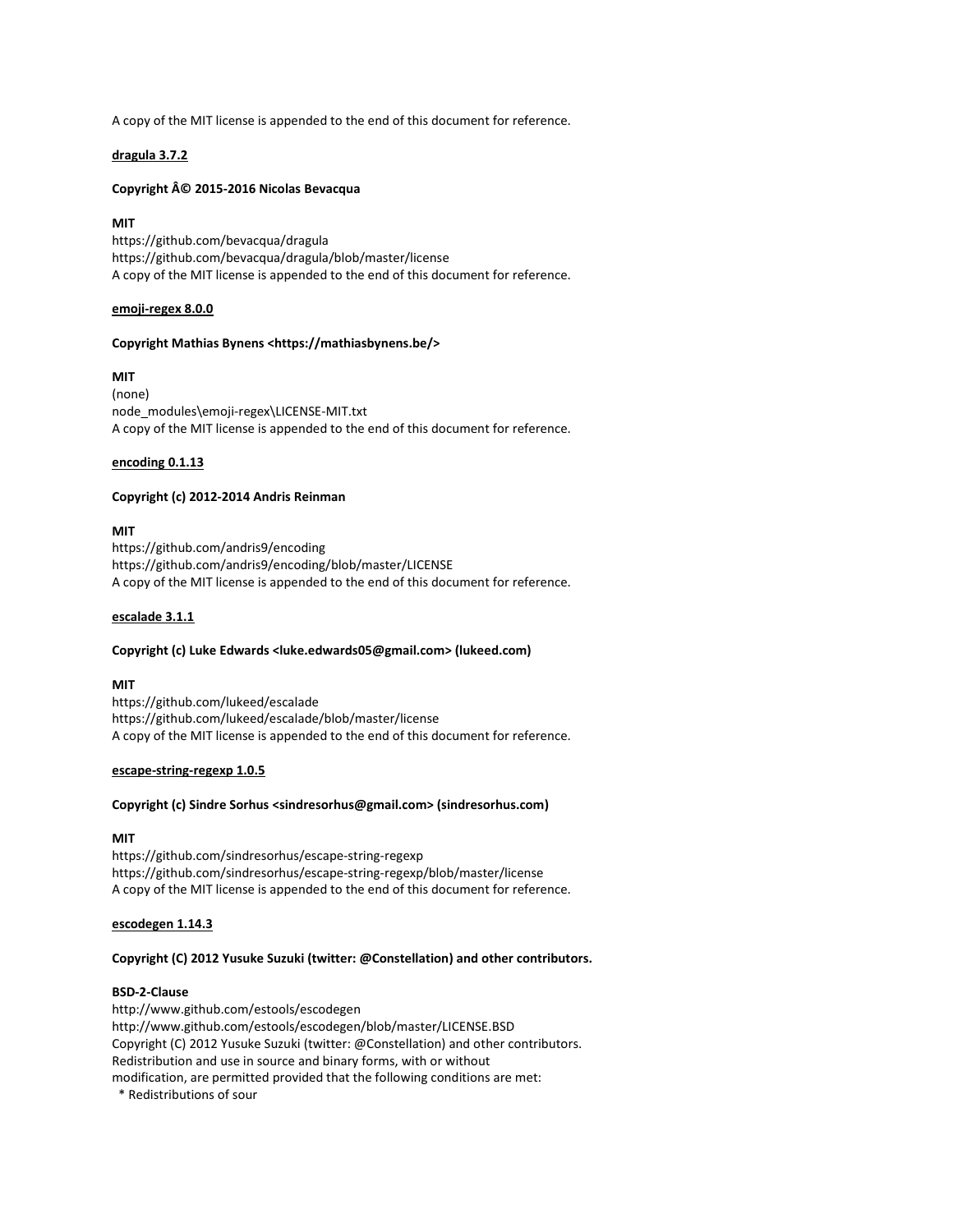# esprima 4.0.1

#### Copyright JS Foundation and other contributors, https://js.foundation/

## BSD-2-Clause

https://github.com/jquery/esprima https://github.com/jquery/esprima/blob/master/LICENSE.BSD Copyright JS Foundation and other contributors, https://js.foundation/ Redistribution and use in source and binary forms, with or without modification, are permitted provided that the following conditions are met: \* Redistributions of source code must

#### estraverse 4.3.0

#### Copyright (C) 2012-2016 [Yusuke Suzuki](http://github.com/Constellation)

# BSD-2-Clause

http://www.github.com/estools/estraverse http://www.github.com/estools/estraverse/blob/master/LICENSE.BSD Redistribution and use in source and binary forms, with or without modification, are permitted provided that the following conditions are met:

 \* Redistributions of source code must retain the above copyright notice, this list of conditions and the

## esutils 2.0.3

#### Copyright (C) 2013 [Yusuke Suzuki](http://github.com/Constellation)

#### BSD-2-Clause

http://www.github.com/estools/esutils http://www.github.com/estools/esutils/blob/master/LICENSE.BSD Redistribution and use in source and binary forms, with or without modification, are permitted provided that the following conditions are met:

 \* Redistributions of source code must retain the above copyright notice, this list of conditions and the

## external-editor 2.2.0

#### Copyright (c) 2016 Kevin Gravier

#### **MIT**

https://github.com/mrkmg/node-external-editor https://github.com/mrkmg/node-external-editor/blob/master/LICENSE A copy of the MIT license is appended to the end of this document for reference.

#### fast-levenshtein 2.0.6

# Copyright (c) 2013 [Ramesh Nair](http://www.hiddentao.com/)

## MIT

https://github.com/hiddentao/fast-levenshtein https://github.com/hiddentao/fast-levenshtein/blob/master/LICENSE.md A copy of the MIT license is appended to the end of this document for reference.

# figures 2.0.0

Copyright (c) Sindre Sorhus <sindresorhus@gmail.com> (sindresorhus.com)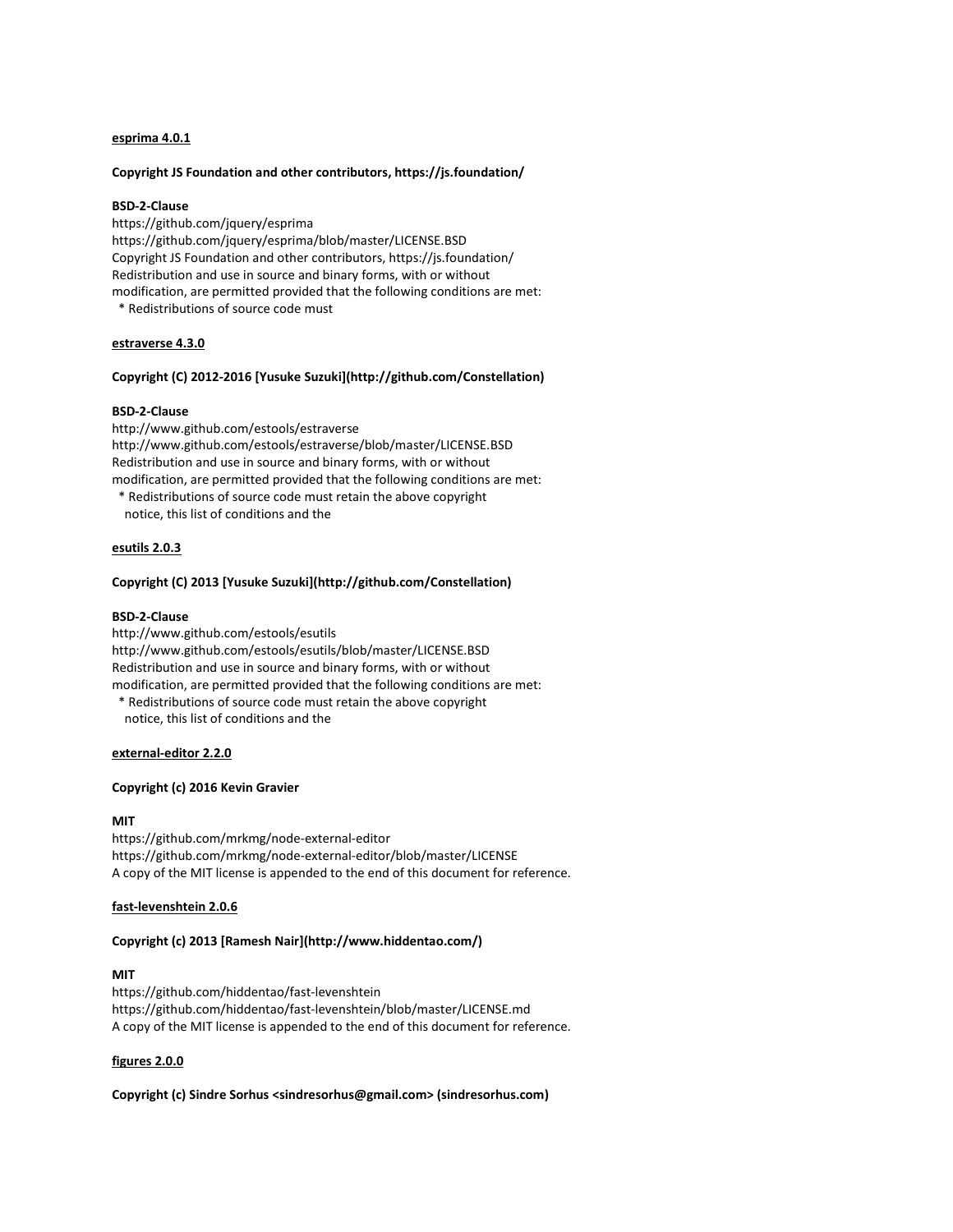# MIT

https://github.com/sindresorhus/figures https://github.com/sindresorhus/figures/blob/master/license A copy of the MIT license is appended to the end of this document for reference.

## focus-trap 6.7.3

## Copyright (c) 2015-2016 David Clark

# **MIT**

https://github.com/focus-trap/focus-trap https://github.com/focus-trap/focus-trap/blob/master/LICENSE A copy of the MIT license is appended to the end of this document for reference.

# fs.realpath 1.0.0

# Copyright (c) Isaac Z. Schlueter and Contributors, Copyright Joyent, Inc. and other Node contributors.

# MIT

https://github.com/isaacs/fs.realpath https://github.com/isaacs/fs.realpath/blob/master/LICENSE A copy of the MIT license is appended to the end of this document for reference.

## gensync 1.0.0-beta.1

## Copyright 2018 Logan Smyth <loganfsmyth@gmail.com>

# MIT

(none) node\_modules\gensync\LICENSE A copy of the MIT license is appended to the end of this document for reference.

## get-caller-file 2.0.5

# Copyright 2018 Stefan Penner

# ISC

https://github.com/stefanpenner/get-caller-file https://github.com/stefanpenner/get-caller-file/blob/master/LICENSE.md ISC License (ISC) Copyright 2018 Stefan Penner Permission to use, copy, modify, and/or distribute this software for any purpose with or without fee is hereby granted, provided that the above copyright notice and this permission notice appear in all copie

# glob 7.1.7

## Copyright (c) Isaac Z. Schlueter and Contributors

# ISC

http://github.com/isaacs/node-glob http://github.com/isaacs/node-glob/blob/master/LICENSE The ISC License Copyright (c) Isaac Z. Schlueter and Contributors Permission to use, copy, modify, and/or distribute this software for any purpose with or without fee is hereby granted, provided that the above copyright notice and this permission notice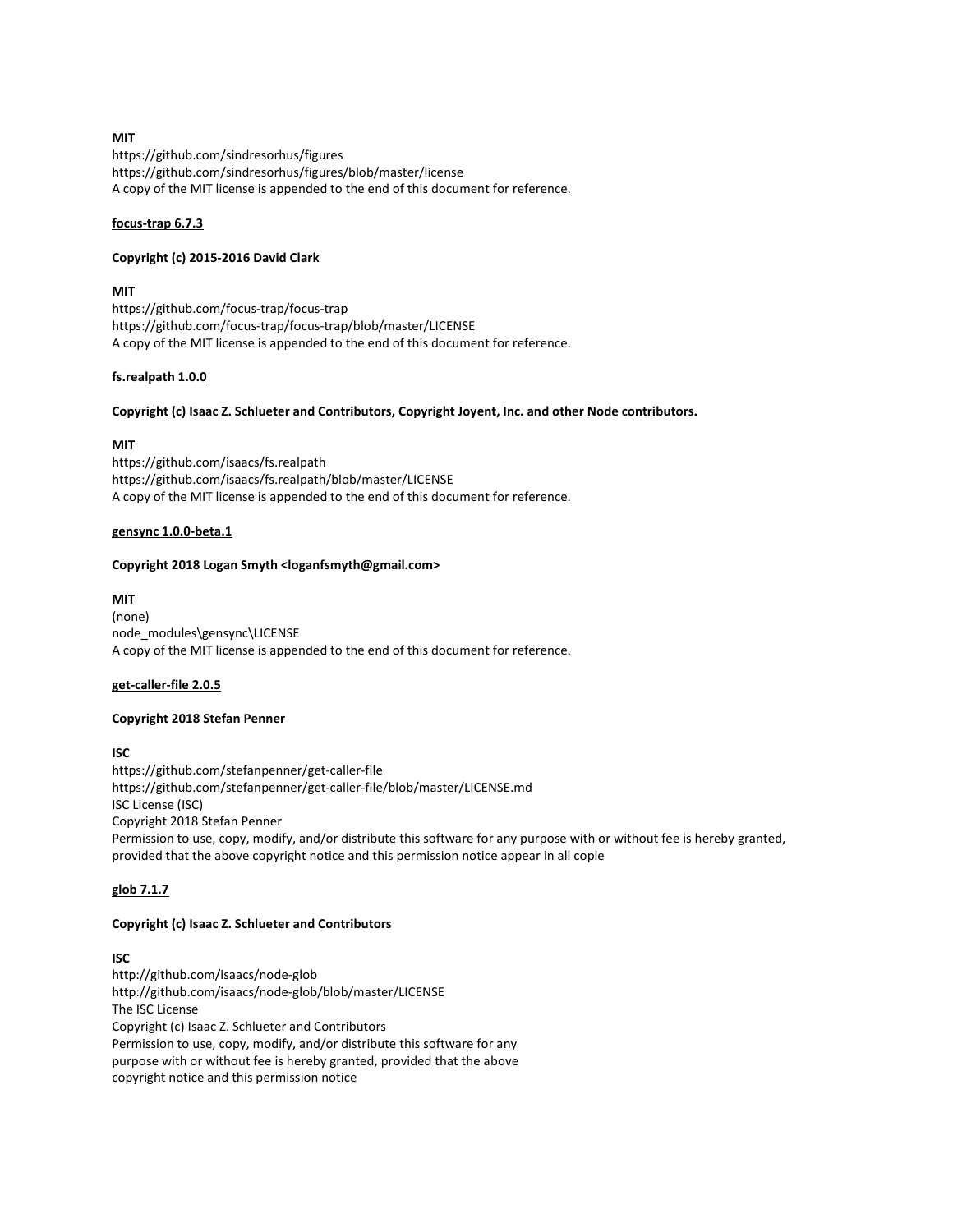## globals 11.12.0

#### Copyright (c) Sindre Sorhus <sindresorhus@gmail.com> (sindresorhus.com)

## MIT

https://github.com/sindresorhus/globals https://github.com/sindresorhus/globals/blob/master/license A copy of the MIT license is appended to the end of this document for reference.

## has-ansi 2.0.0

#### Copyright (c) Sindre Sorhus <sindresorhus@gmail.com> (sindresorhus.com)

# MIT

https://github.com/sindresorhus/has-ansi https://github.com/sindresorhus/has-ansi/blob/master/license A copy of the MIT license is appended to the end of this document for reference.

## has-flag 3.0.0

# Copyright (c) Sindre Sorhus <sindresorhus@gmail.com> (sindresorhus.com)

## MIT

https://github.com/sindresorhus/has-flag https://github.com/sindresorhus/has-flag/blob/master/license A copy of the MIT license is appended to the end of this document for reference.

## iconv-lite 0.6.2

## Copyright (c) 2011 Alexander Shtuchkin

# MIT

http://github.com/ashtuchkin/iconv-lite http://github.com/ashtuchkin/iconv-lite/blob/master/LICENSE A copy of the MIT license is appended to the end of this document for reference.

# inflight 1.0.6

# Copyright (c) Isaac Z. Schlueter

## ISC

https://github.com/npm/inflight https://github.com/npm/inflight/blob/master/LICENSE The ISC License Copyright (c) Isaac Z. Schlueter Permission to use, copy, modify, and/or distribute this software for any purpose with or without fee is hereby granted, provided that the above copyright notice and this permission notice appear in all co

## inherits 2.0.4

## Copyright (c) Isaac Z. Schlueter

## ISC

http://github.com/isaacs/inherits http://github.com/isaacs/inherits/blob/master/LICENSE The ISC License Copyright (c) Isaac Z. Schlueter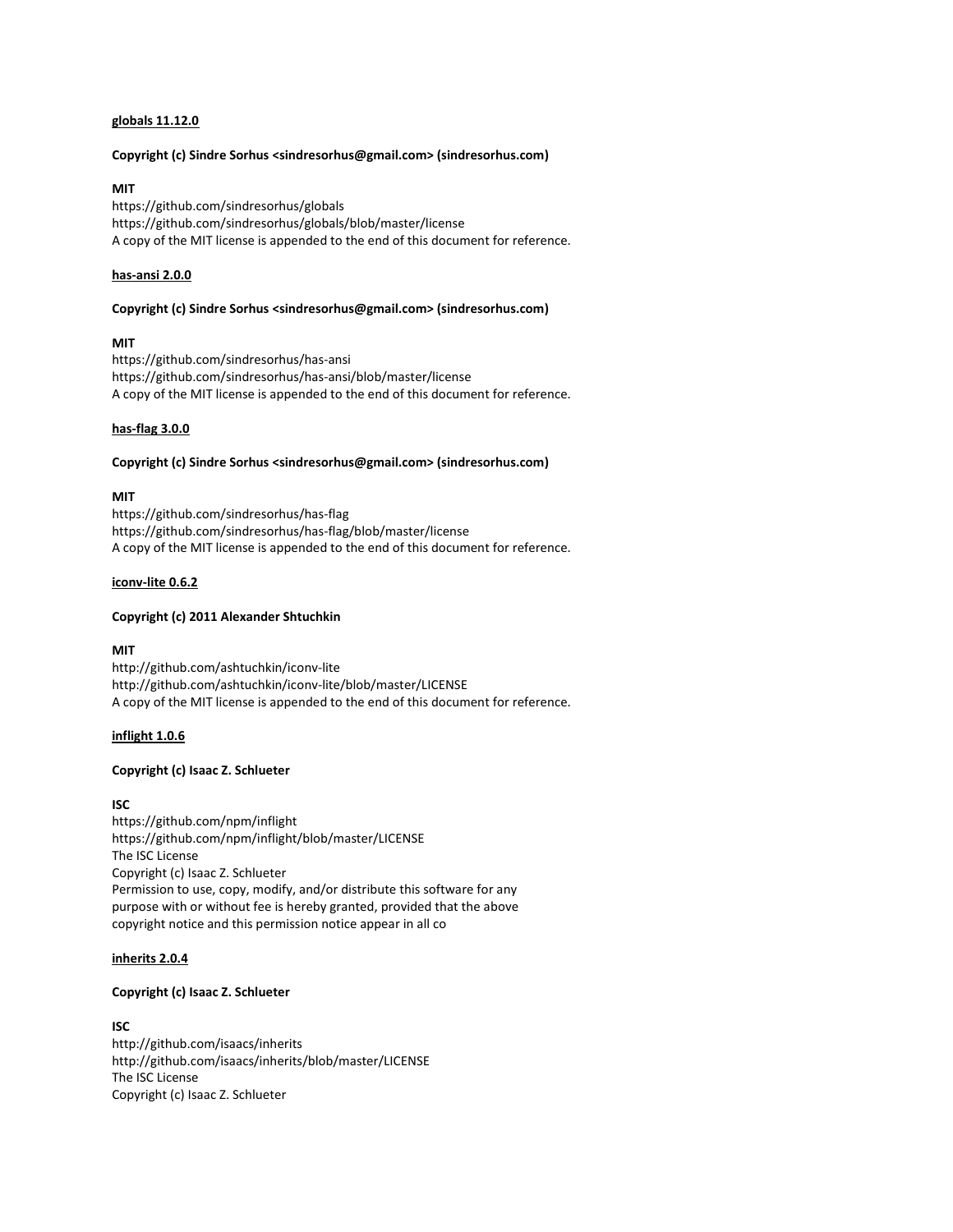Permission to use, copy, modify, and/or distribute this software for any purpose with or without fee is hereby granted, provided that the above copyright notice and this permission notice appear in all co

# inquirer 3.0.6

## Copyright (c) 2016 Simon Boudrias (twitter: [@vaxilart](https://twitter.com/Vaxilart))

## MIT

https://github.com/SBoudrias/Inquirer.js A copy of the MIT license is appended to the end of this document for reference.

## io.jsonwebtoken.jjwt 0.9.1

# Copyright (c) 2014 jsonwebtoken.io

# Apache-2.0

https://github.com/jwtk/jjwt http://www.apache.org/licenses/LICENSE-2.0 A copy of the Apache 2.0 license is appended to the end of this document for reference.

# is-arrayish 0.3.2

# Copyright (c) 2015 JD Ballard

# MIT

(none) node\_modules\is-arrayish\LICENSE A copy of the MIT license is appended to the end of this document for reference.

# is-fullwidth-code-point 2.0.0

## Copyright (c) Sindre Sorhus <sindresorhus@gmail.com> (sindresorhus.com)

# MIT

https://github.com/sindresorhus/is-fullwidth-code-point https://github.com/sindresorhus/is-fullwidth-code-point/blob/master/license A copy of the MIT license is appended to the end of this document for reference.

# is-fullwidth-code-point 3.0.0

## Copyright (c) Sindre Sorhus <sindresorhus@gmail.com> (sindresorhus.com)

# MIT

(none) node\_modules\is-fullwidth-code-point\license A copy of the MIT license is appended to the end of this document for reference.

## is-stream 1.1.0

# Copyright (c) Sindre Sorhus <sindresorhus@gmail.com> (sindresorhus.com)

## MIT

https://github.com/sindresorhus/is-stream https://github.com/sindresorhus/is-stream/blob/master/license A copy of the MIT license is appended to the end of this document for reference.

## jakarta.activation.jakarta.activation-api 1.2.2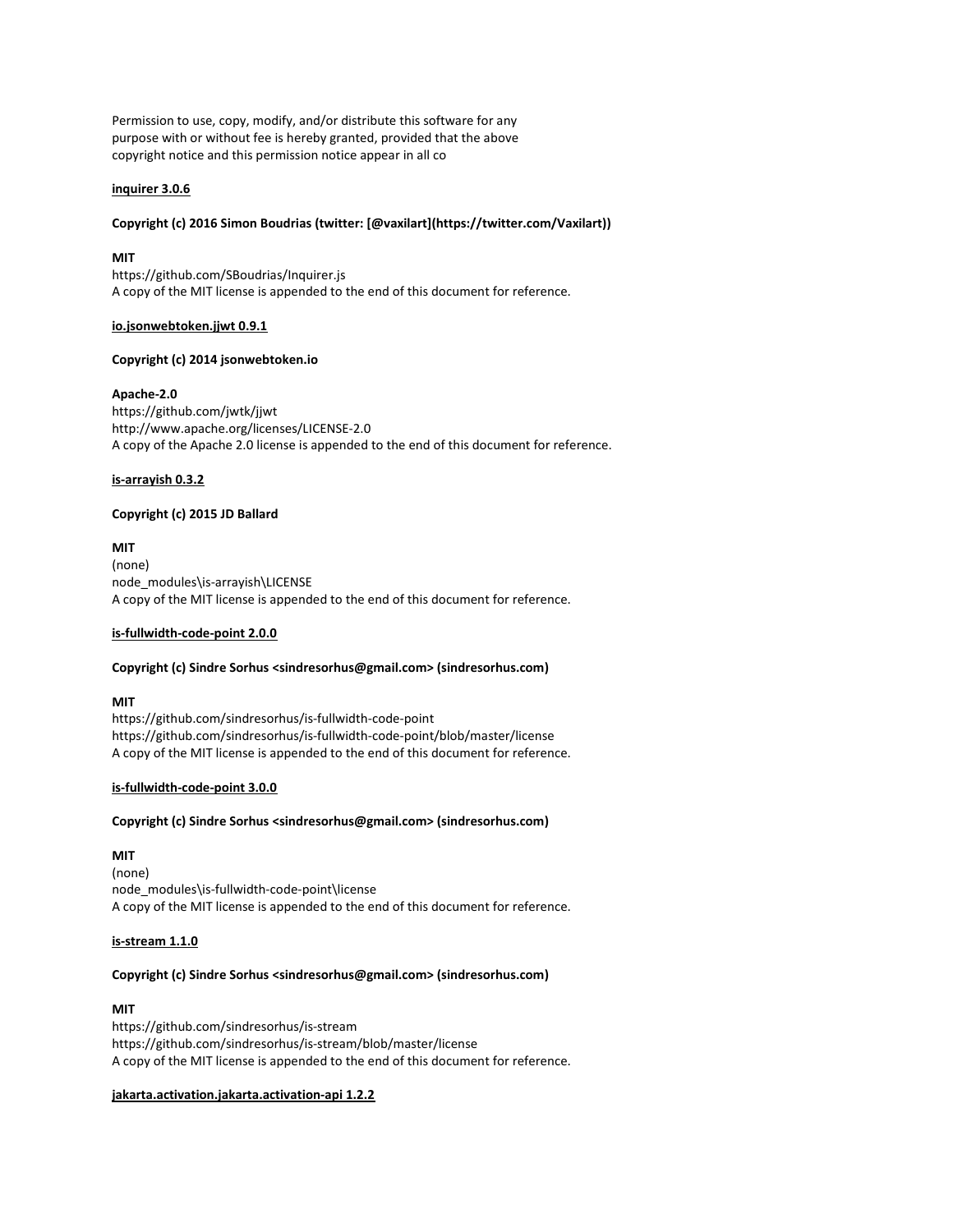EDL 1.0 Unknown http://www.eclipse.org/org/documents/edl-v10.php

# jakarta.transaction.jakarta.transaction-api 1.3.3

EPL 2.0 https://projects.eclipse.org/projects/ee4j.jta http://www.eclipse.org/legal/epl-2.0

# jakarta.xml.bind.jakarta.xml.bind-api 2.3.3

EDL 1.0 Unknown http://www.eclipse.org/org/documents/edl-v10.php

## java-properties 1.0.2

# Copyright (c) 2013 Matt Steele

MIT

https://github.com/mattdsteele/java-properties https://github.com/mattdsteele/java-properties/blob/master/README.md A copy of the MIT license is appended to the end of this document for reference.

javax.activation.activation 1.1.1

# COMMON DEVELOPMENT AND DISTRIBUTION LICENSE (CDDL) Version 1.0

http://java.sun.com/javase/technologies/desktop/javabeans/jaf/index.jsp https://glassfish.dev.java.net/public/CDDLv1.0.html

javax.activation.javax.activation-api 1.2.0

# Copyright (c) 1997-2017 Oracle and/or its affiliates.

## CDDL/GPLv2+CE

https://mvnrepository.com/artifact/javax.activation/javax.activation-api/1.2.0 https://github.com/javaee/activation/blob/master/LICENSE.txt COMMON DEVELOPMENT AND DISTRIBUTION LICENSE (CDDL) Version 1.1 1. Definitions. 1.1. "Contributor" means each individual or entity that creates or

 contributes to the creation of Modifications. 1.2. "Contributor Version" means the combination

# javax.cache.cache-api 1.1.1

## Apache-2.0

https://github.com/jsr107/jsr107spec https://raw.github.com/jsr107/jsr107spec/master/LICENSE.txt A copy of the Apache 2.0 license is appended to the end of this document for reference.

# javax.inject.javax.inject 1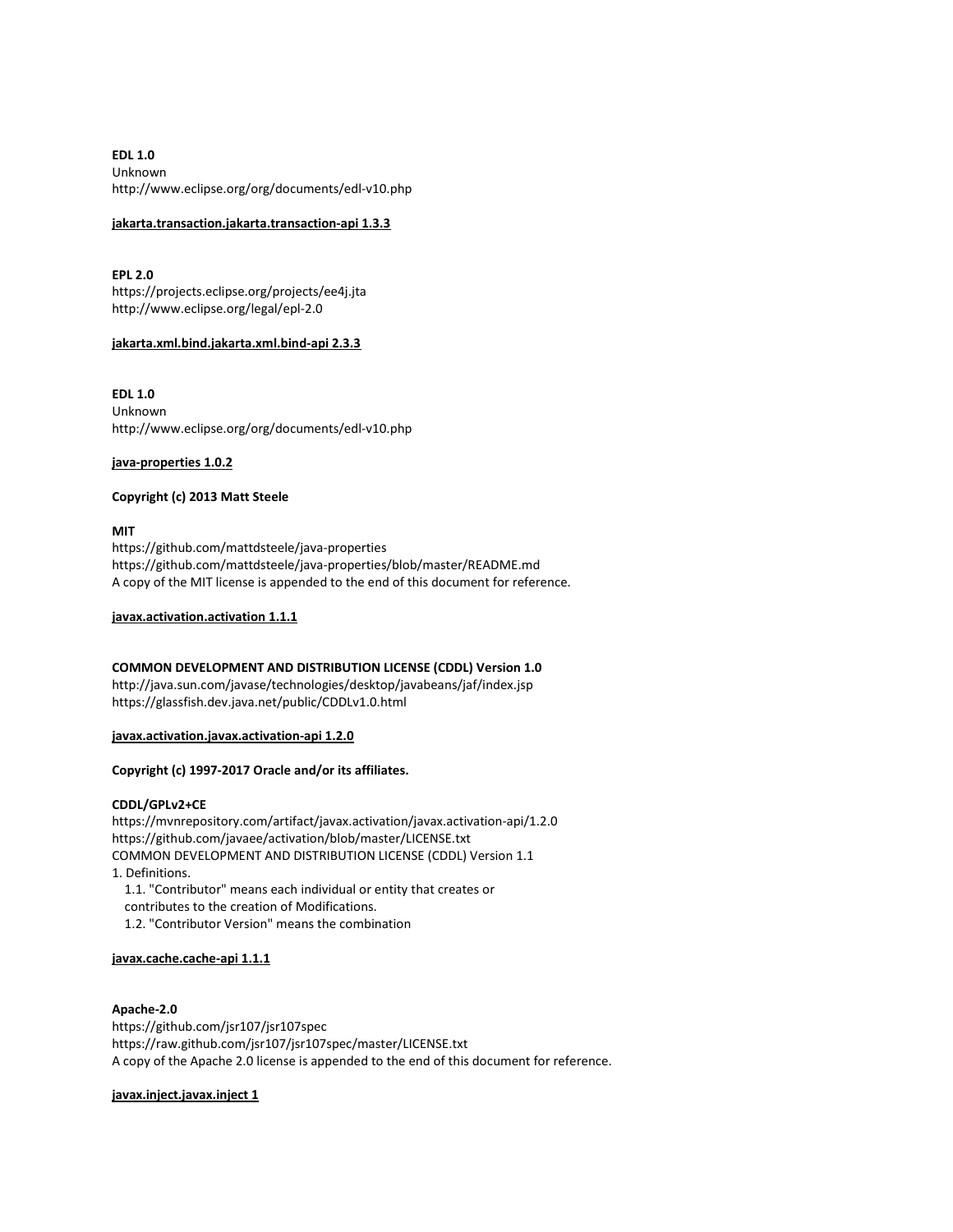# Apache-2.0

http://code.google.com/p/atinject/ http://www.apache.org/licenses/LICENSE-2.0.txt A copy of the Apache 2.0 license is appended to the end of this document for reference.

## javax.servlet.javax.servlet-api 3.1.0

# CDDL + GPLv2 with classpath exception

http://servlet-spec.java.net https://glassfish.dev.java.net/nonav/public/CDDL+GPL.html

# javax.xml.bind.jaxb-api 2.3.1

# Copyright (c) 2017-2018 Oracle and/or its affiliates., Copyright (c) 2004-2017 Oracle

# CDDL 1.1

https://mvnrepository.com/artifact/javax.xml.bind/jaxb-api/2.3.1 https://oss.oracle.com/licenses/CDDL+GPL-1.1

# joda-time.joda-time 2.10.10

# Apache-2.0

https://www.joda.org/joda-time/ https://www.apache.org/licenses/LICENSE-2.0.txt A copy of the Apache 2.0 license is appended to the end of this document for reference.

# jsesc 2.5.2

## Copyright Mathias Bynens <https://mathiasbynens.be/>

# MIT

https://github.com/mathiasbynens/jsesc https://github.com/mathiasbynens/jsesc/blob/master/LICENSE-MIT.txt A copy of the MIT license is appended to the end of this document for reference.

# json5 2.2.0

## Copyright (c) 2012-2018 Aseem Kishore, and [others].

# MIT

(none) node\_modules\json5\LICENSE.md A copy of the MIT license is appended to the end of this document for reference.

## jsonpath 1.1.1

# Copyright (c) 2014-2016 David Chester <david@fmail.co.uk>

## MIT

https://github.com/dchester/jsonpath https://github.com/dchester/jsonpath/blob/master/LICENSE A copy of the MIT license is appended to the end of this document for reference.

## js-tokens 4.0.0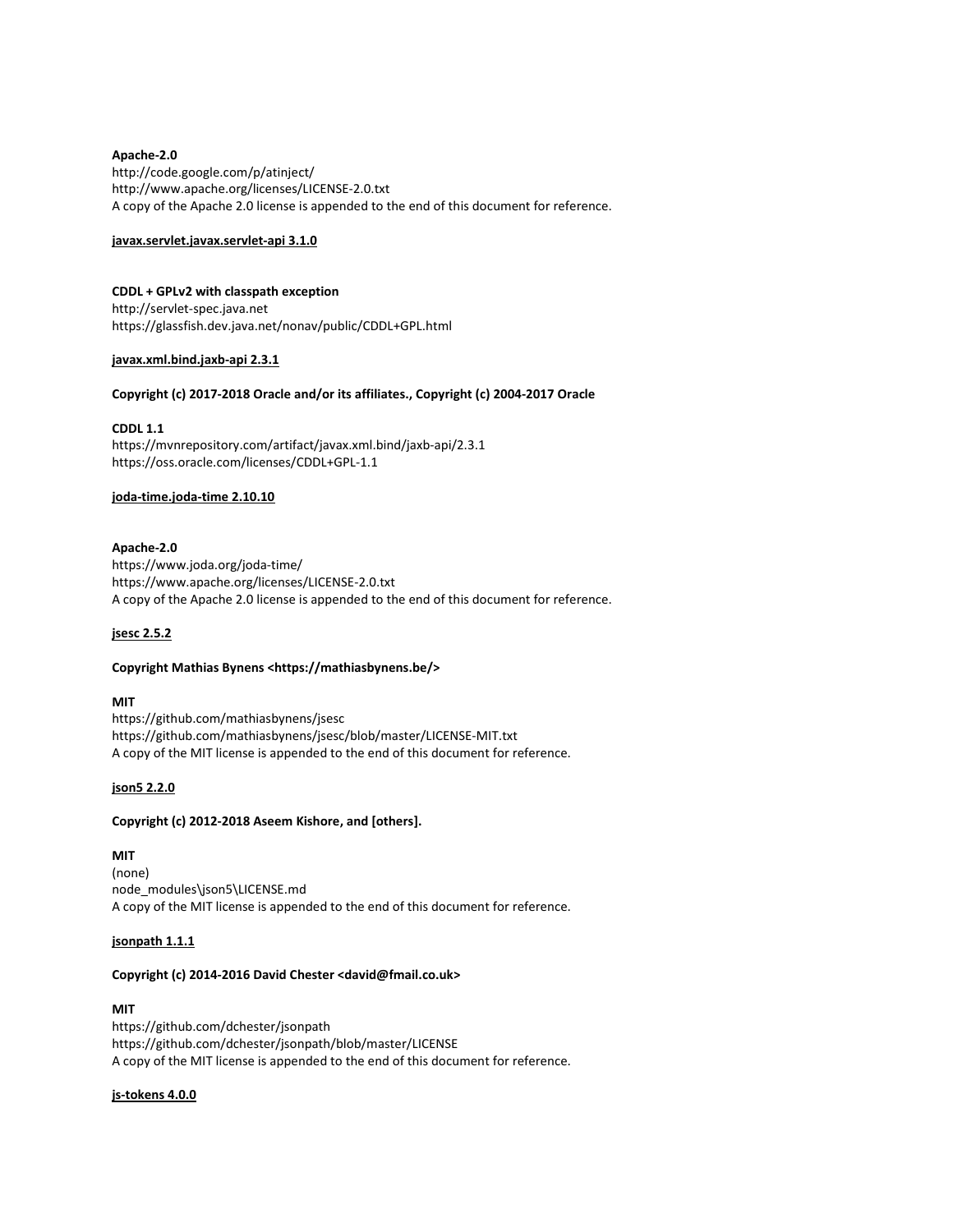## Copyright (c) 2014, 2015, 2016, 2017, 2018 Simon Lydell

# MIT

https://github.com/lydell/js-tokens https://github.com/lydell/js-tokens/blob/master/LICENSE A copy of the MIT license is appended to the end of this document for reference.

# levn 0.3.0

# Copyright (c) George Zahariev

# MIT

http://github.com/gkz/levn http://github.com/gkz/levn/blob/master/LICENSE A copy of the MIT license is appended to the end of this document for reference.

# line-clamp 0.0.9

# Copyright (c) 2018 Lim Yuan Qing

# MIT

http://github.com/yuanqing/line-clamp http://github.com/yuanqing/line-clamp/blob/master/LICENSE.md A copy of the MIT license is appended to the end of this document for reference.

# lodash 4.17.19

## Copyright OpenJS Foundation and other contributors <https://openjsf.org/>, Copyright and related rights for sample code are waived via CC0. Sample

# MIT

https://github.com/lodash/lodash https://github.com/lodash/lodash/blob/master/LICENSE A copy of the MIT license is appended to the end of this document for reference.

## lodash.isplainobject 4.0.6

Copyright jQuery Foundation and other contributors <https://jquery.org/>, Copyright and related rights for sample code are waived via CC0. Sample

# MIT

lodash/lodash node\_modules\lodash.isplainobject\LICENSE A copy of the MIT license is appended to the end of this document for reference.

## lodash-es 4.17.21

Copyright OpenJS Foundation and other contributors <https://openjsf.org/>, Copyright and related rights for sample code are waived via CC0. Sample

# MIT

https://github.com/lodash/lodash https://github.com/lodash/lodash/blob/master/LICENSE A copy of the MIT license is appended to the end of this document for reference.

## luxon 2.1.1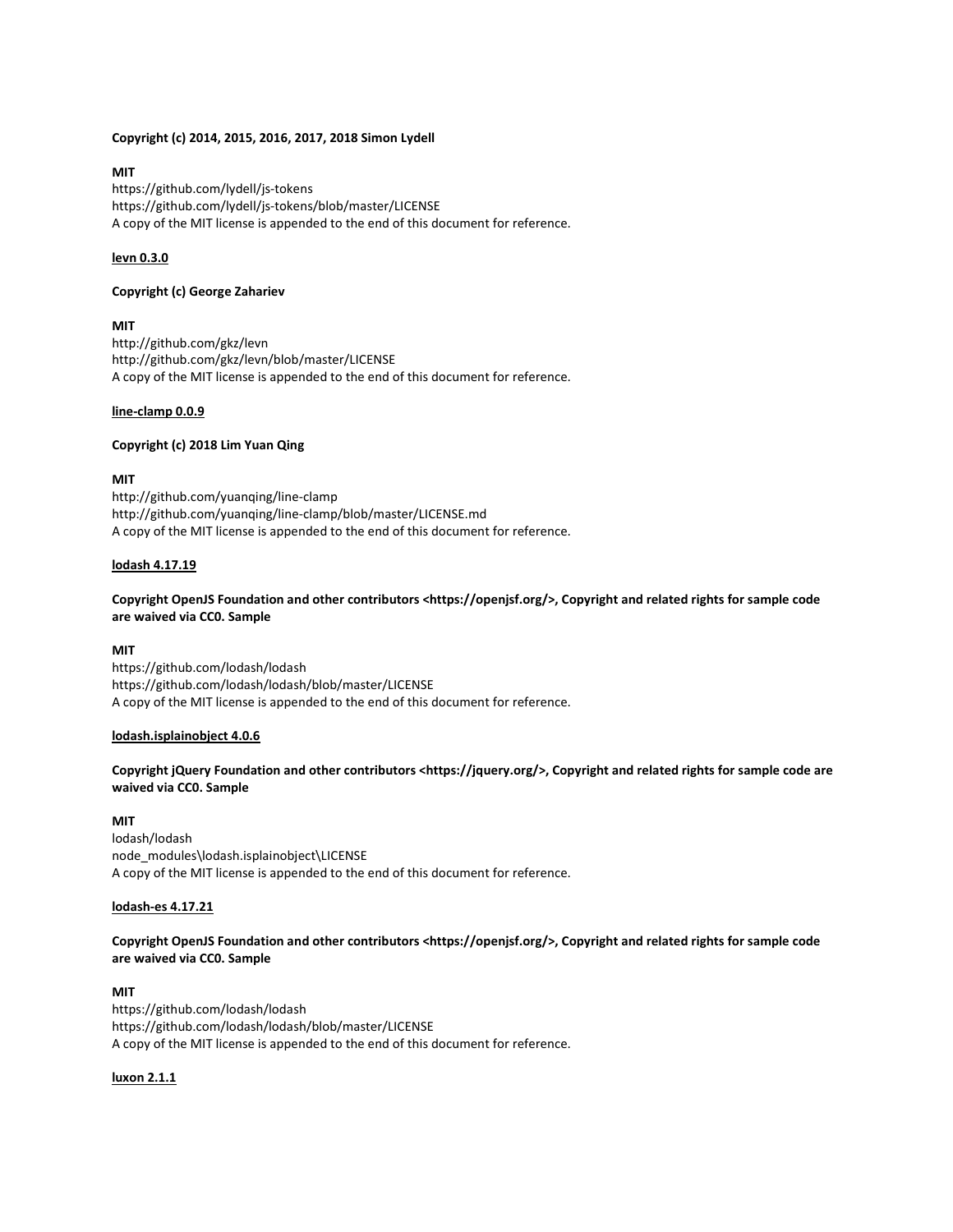# Copyright 2019 JS Foundation and other contributors

MIT https://github.com/moment/luxon https://github.com/moment/luxon/blob/master/LICENSE.md A copy of the MIT license is appended to the end of this document for reference.

# mimic-fn 1.2.0

# Copyright (c) Sindre Sorhus <sindresorhus@gmail.com> (sindresorhus.com)

# MIT

https://github.com/sindresorhus/mimic-fn https://github.com/sindresorhus/mimic-fn/blob/master/license A copy of the MIT license is appended to the end of this document for reference.

# minimatch 3.0.4

# Copyright (c) Isaac Z. Schlueter and Contributors

# ISC

http://github.com/isaacs/minimatch http://github.com/isaacs/minimatch/blob/master/LICENSE The ISC License Copyright (c) Isaac Z. Schlueter and Contributors Permission to use, copy, modify, and/or distribute this software for any purpose with or without fee is hereby granted, provided that the above copyright notice and this permission notice

# minimist 1.2.0

## Copyright (c) Isaac Z. Schlueter and Contributors

## MIT

http://github.com/substack/minimist http://github.com/substack/minimist/blob/master/LICENSE A copy of the MIT license is appended to the end of this document for reference.

# minimist 1.2.5

MIT (none) node\_modules\minimist\LICENSE A copy of the MIT license is appended to the end of this document for reference.

## moment 2.29.1

# Copyright (c) JS Foundation and other contributors

# MIT

https://github.com/moment/moment https://github.com/moment/moment/blob/master/LICENSE A copy of the MIT license is appended to the end of this document for reference.

# ms 2.1.2

Copyright (c) 2016 Zeit, Inc.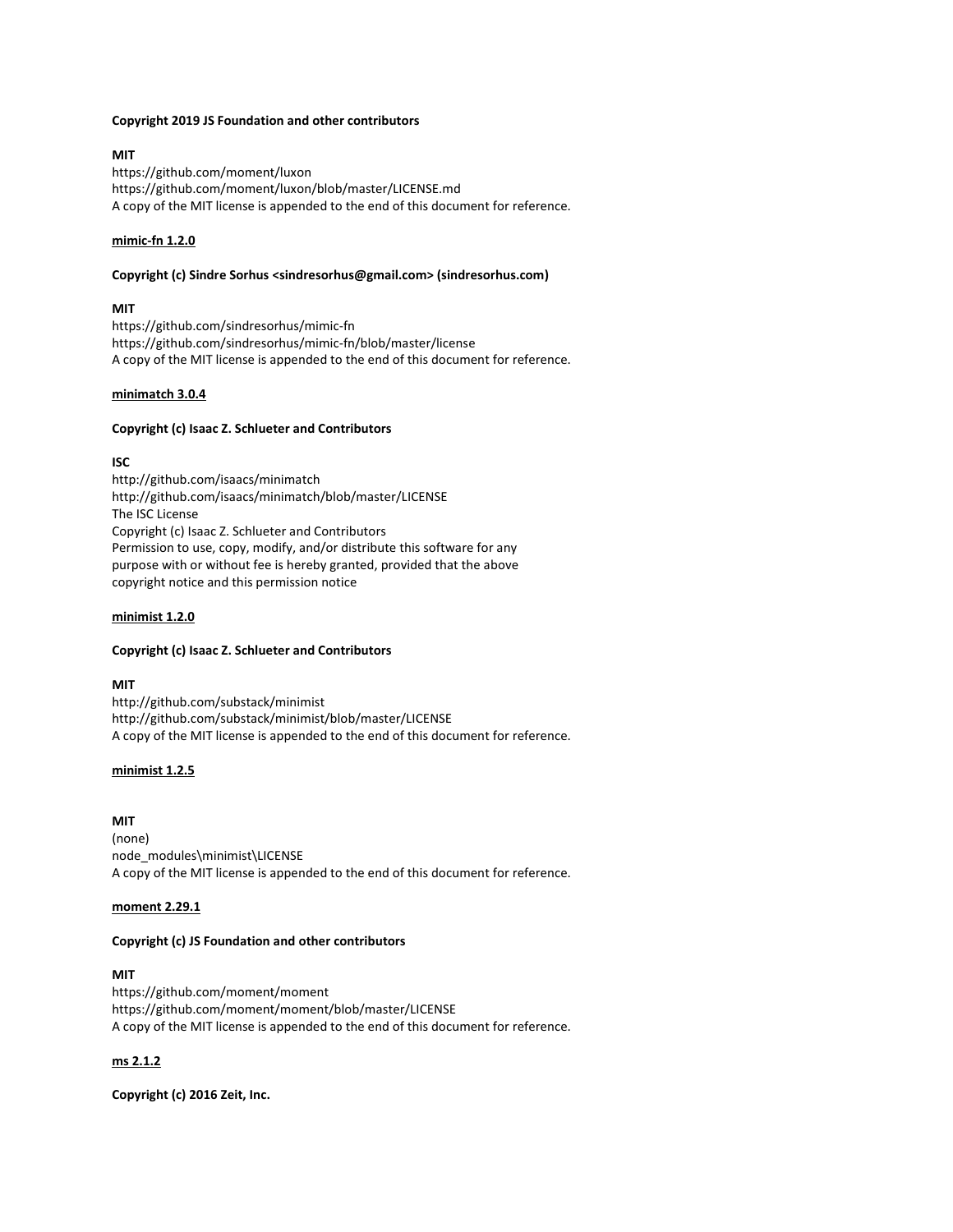# MIT

https://github.com/zeit/ms https://github.com/zeit/ms/blob/master/license.md A copy of the MIT license is appended to the end of this document for reference.

## mute-stream 0.0.7

## Copyright (c) Isaac Z. Schlueter and Contributors

# ISC

http://github.com/isaacs/mute-stream http://github.com/isaacs/mute-stream/blob/master/LICENSE The ISC License Copyright (c) Isaac Z. Schlueter and Contributors Permission to use, copy, modify, and/or distribute this software for any purpose with or without fee is hereby granted, provided that the above copyright notice and this permission notice

## nanoid 3.1.30

## Copyright 2017 Andrey Sitnik <andrey@sitnik.ru>

## MIT

https://github.com/ai/nanoid https://github.com/ai/nanoid/blob/master/LICENSE A copy of the MIT license is appended to the end of this document for reference.

## net.java.dev.jna.jna 4.5.0

## Apache-2.0

https://github.com/java-native-access/jna http://www.apache.org/licenses/LICENSE-2.0.txt A copy of the Apache 2.0 license is appended to the end of this document for reference.

## net.java.dev.jna.jna-platform 4.5.0

## Apache-2.0

https://github.com/java-native-access/jna http://www.apache.org/licenses/LICENSE-2.0.txt A copy of the Apache 2.0 license is appended to the end of this document for reference.

# net.minidev.accessors-smart 2.4.7

# Apache-2.0 https://urielch.github.io/ http://www.apache.org/licenses/LICENSE-2.0.txt A copy of the Apache 2.0 license is appended to the end of this document for reference.

## net.minidev.json-smart 2.4.7

# Apache-2.0 https://urielch.github.io/ http://www.apache.org/licenses/LICENSE-2.0.txt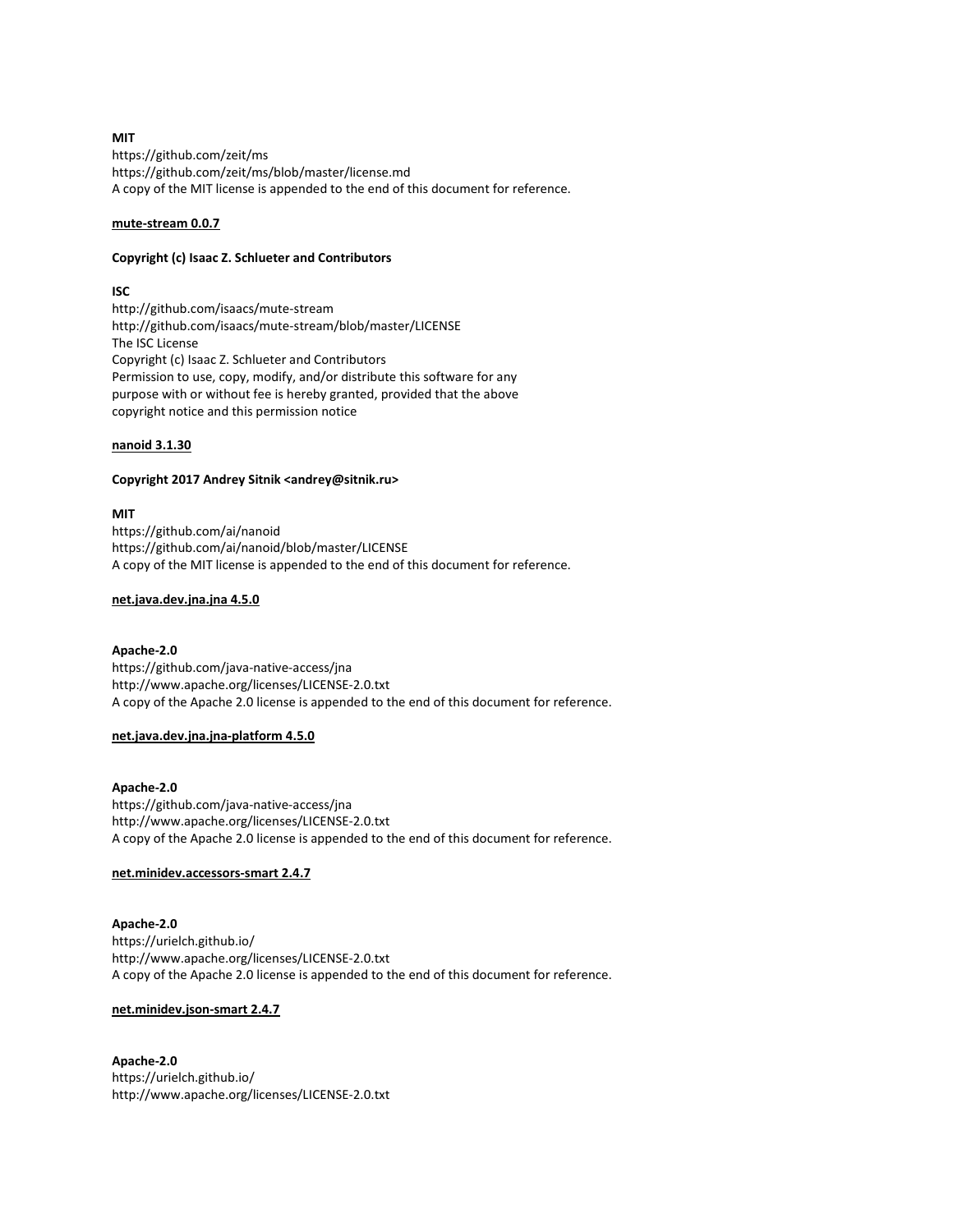A copy of the Apache 2.0 license is appended to the end of this document for reference.

# ng2-dragula 2.1.1

# MIT

https://github.com/valor-software/ng2-dragula A copy of the MIT license is appended to the end of this document for reference.

## ngx-infinite-scroll 7.0.1

## Copyright (c) 2017 Roberto Simonetti

# MIT

https://github.com/orizens/ngx-infinite-scroll https://github.com/orizens/ngx-infinite-scroll/blob/master/LICENSE A copy of the MIT license is appended to the end of this document for reference.

## node-fetch 1.6.3

## Copyright (c) 2016 David Frank

MIT (none) node\_modules\node-fetch\LICENSE.md A copy of the MIT license is appended to the end of this document for reference.

# object-assign 4.1.1

## Copyright (c) Sindre Sorhus <sindresorhus@gmail.com> (sindresorhus.com)

# MIT

https://github.com/sindresorhus/object-assign https://github.com/sindresorhus/object-assign/blob/master/license A copy of the MIT license is appended to the end of this document for reference.

# once 1.4.0

## Copyright (c) Isaac Z. Schlueter and Contributors

# ISC

http://github.com/isaacs/once http://github.com/isaacs/once/blob/master/LICENSE The ISC License Copyright (c) Isaac Z. Schlueter and Contributors Permission to use, copy, modify, and/or distribute this software for any purpose with or without fee is hereby granted, provided that the above copyright notice and this permission notice

# onetime 2.0.1

## Copyright (c) Sindre Sorhus <sindresorhus@gmail.com> (sindresorhus.com)

# MIT

https://github.com/sindresorhus/onetime https://github.com/sindresorhus/onetime/blob/master/license A copy of the MIT license is appended to the end of this document for reference.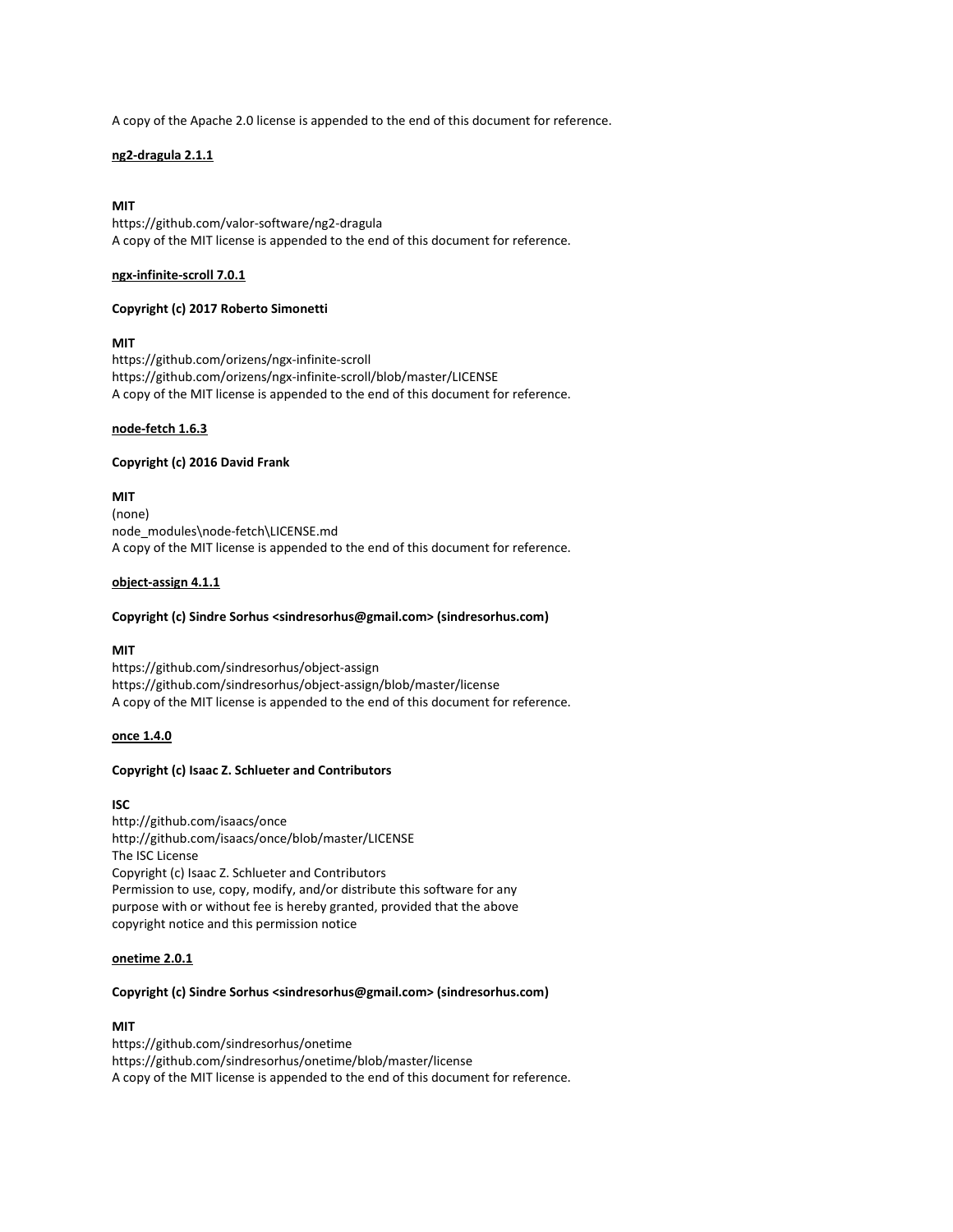#### opencollective 1.0.3

## Copyright (c) 2017 Open Collective

## MIT

https://github.com/opencollective/opencollective-cli https://github.com/opencollective/opencollective-cli/blob/master/LICENSE A copy of the MIT license is appended to the end of this document for reference.

## opn 4.0.2

#### Copyright (c) Sindre Sorhus <sindresorhus@gmail.com>

## MIT

https://github.com/sindresorhus/opn https://github.com/sindresorhus/opn/blob/master/license A copy of the MIT license is appended to the end of this document for reference.

#### optionator 0.8.3

## Copyright (c) George Zahariev

## MIT

http://github.com/gkz/optionator http://github.com/gkz/optionator/blob/master/LICENSE A copy of the MIT license is appended to the end of this document for reference.

## org.apache.commons.commons-compress 1.5

## Apache-2.0

http://commons.apache.org/compress/ http://www.apache.org/licenses/LICENSE-2.0.txt A copy of the Apache 2.0 license is appended to the end of this document for reference.

## org.apache.httpcomponents.httpclient 4.5.6

Apache-2.0 http://hc.apache.org/httpcomponents-client http://www.apache.org/licenses/LICENSE-2.0.txt A copy of the Apache 2.0 license is appended to the end of this document for reference.

## org.apache.httpcomponents.httpcore 4.4.12

# Apache-2.0 http://hc.apache.org/httpcomponents-core-ga http://www.apache.org/licenses/LICENSE-2.0.txt A copy of the Apache 2.0 license is appended to the end of this document for reference.

## org.apache.httpcomponents.httpmime 4.5.6

# Apache-2.0

http://hc.apache.org/httpcomponents-client http://www.apache.org/licenses/LICENSE-2.0.txt A copy of the Apache 2.0 license is appended to the end of this document for reference.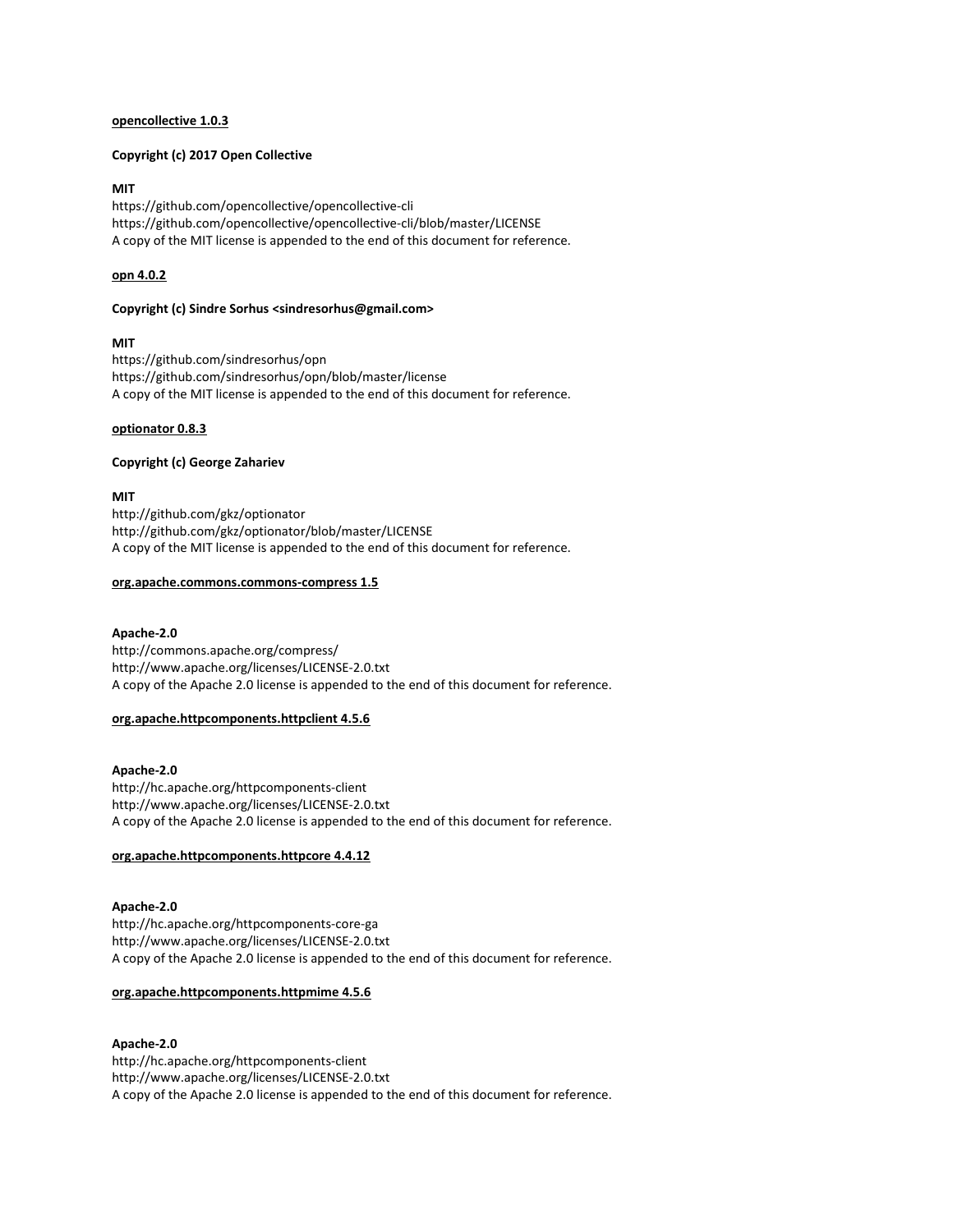# org.apache.ignite.ignite-core 2.7.6

Apache-2.0 http://ignite.apache.org http://www.apache.org/licenses/LICENSE-2.0.txt A copy of the Apache 2.0 license is appended to the end of this document for reference.

# org.apache.ignite.ignite-log4j 2.7.6

Apache-2.0 http://ignite.apache.org http://www.apache.org/licenses/LICENSE-2.0.txt A copy of the Apache 2.0 license is appended to the end of this document for reference.

# org.apache.ignite.ignite-log4j2 2.7.6

Apache-2.0 http://ignite.apache.org http://www.apache.org/licenses/LICENSE-2.0.txt A copy of the Apache 2.0 license is appended to the end of this document for reference.

# org.apache.ignite.ignite-rest-http 2.7.6

Apache-2.0 http://ignite.apache.org http://www.apache.org/licenses/LICENSE-2.0.txt A copy of the Apache 2.0 license is appended to the end of this document for reference.

## org.apache.logging.log4j.log4j-1.2-api 2.17.1

Apache-2.0 Unknown https://www.apache.org/licenses/LICENSE-2.0.txt A copy of the Apache 2.0 license is appended to the end of this document for reference.

# org.apache.logging.log4j.log4j-api 2.17.1

Apache-2.0 Unknown https://www.apache.org/licenses/LICENSE-2.0.txt A copy of the Apache 2.0 license is appended to the end of this document for reference.

# org.apache.logging.log4j.log4j-core 2.17.1

Apache-2.0 Unknown https://www.apache.org/licenses/LICENSE-2.0.txt A copy of the Apache 2.0 license is appended to the end of this document for reference.

org.checkerframework.checker-qual 3.8.0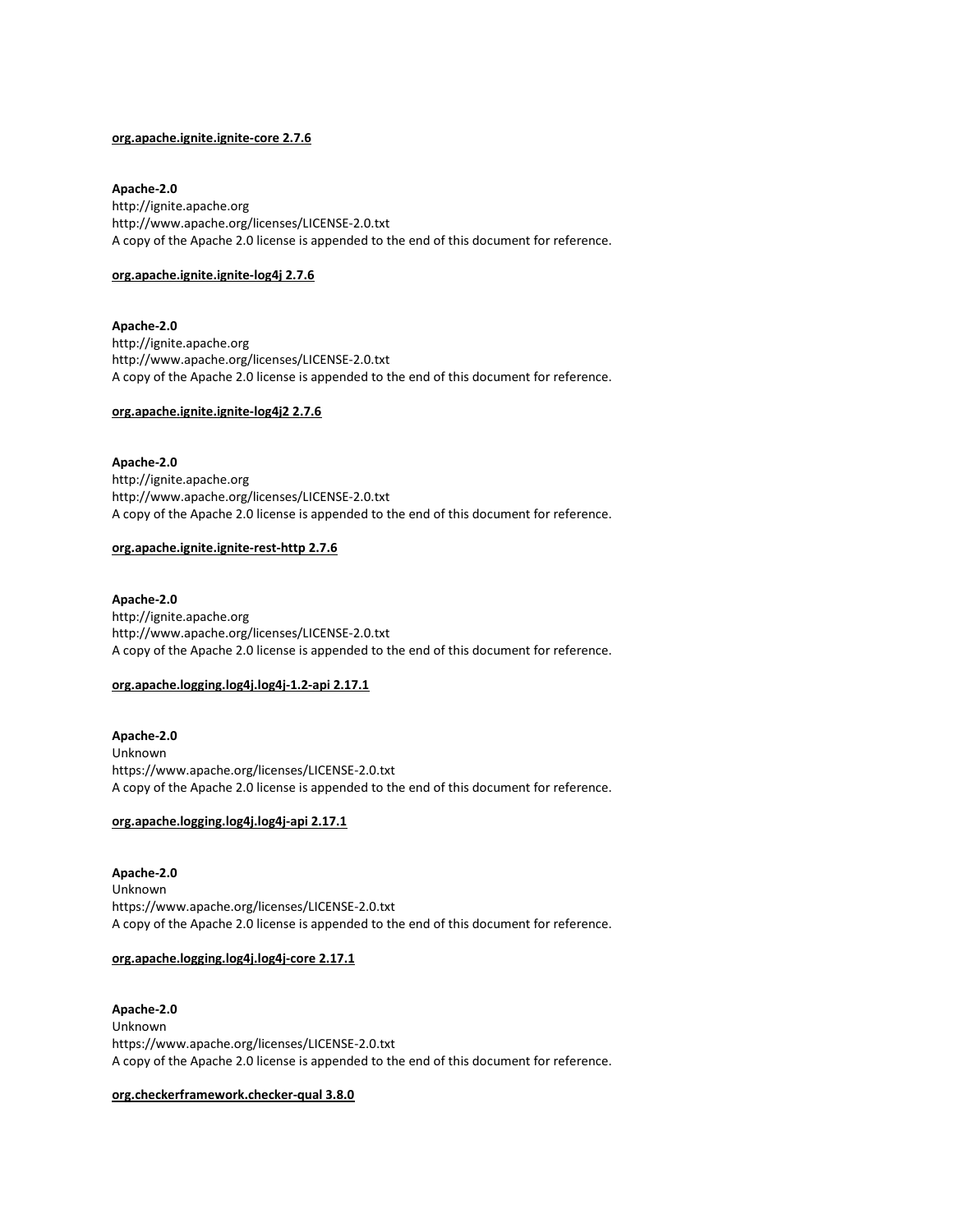MIT https://checkerframework.org http://opensource.org/licenses/MIT A copy of the MIT license is appended to the end of this document for reference.

# org.eclipse.jetty.jetty-continuation 9.4.11.v20180605

Apache-2.0 http://www.eclipse.org/jetty http://www.apache.org/licenses/LICENSE-2.0 A copy of the Apache 2.0 license is appended to the end of this document for reference.

## org.eclipse.jetty.jetty-http 9.4.11.v20180605

## Apache-2.0

http://www.eclipse.org/jetty http://www.apache.org/licenses/LICENSE-2.0 A copy of the Apache 2.0 license is appended to the end of this document for reference.

# org.eclipse.jetty.jetty-io 9.4.11.v20180605

Apache-2.0 http://www.eclipse.org/jetty http://www.apache.org/licenses/LICENSE-2.0 A copy of the Apache 2.0 license is appended to the end of this document for reference.

## org.eclipse.jetty.jetty-server 9.4.11.v20180605

Apache-2.0 http://www.eclipse.org/jetty http://www.apache.org/licenses/LICENSE-2.0 A copy of the Apache 2.0 license is appended to the end of this document for reference.

## org.eclipse.jetty.jetty-util 9.4.11.v20180605

Apache-2.0 http://www.eclipse.org/jetty http://www.apache.org/licenses/LICENSE-2.0 A copy of the Apache 2.0 license is appended to the end of this document for reference.

# org.eclipse.jetty.jetty-xml 9.4.11.v20180605

Apache-2.0 http://www.eclipse.org/jetty http://www.apache.org/licenses/LICENSE-2.0 A copy of the Apache 2.0 license is appended to the end of this document for reference.

# org.gridgain.ignite-shmem 1.0.0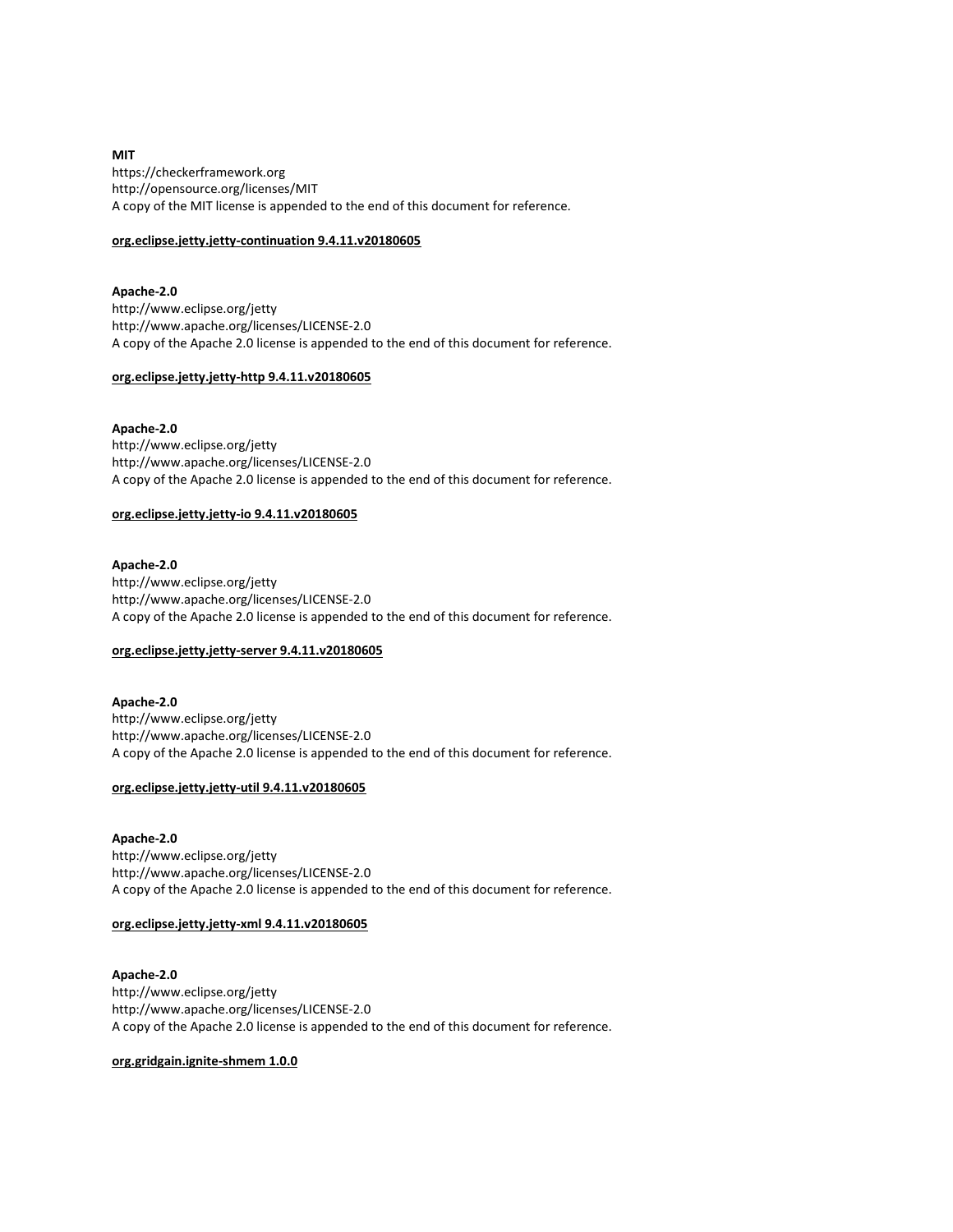Apache-2.0 http://www.gridgain.com http://www.apache.org/licenses/LICENSE-2.0.txt A copy of the Apache 2.0 license is appended to the end of this document for reference.

## org.jdom.jdom 1.1

JDOM is available under an Apache-style open source license, with the acknowledgment clause removed. This license is among the least restrictive license available, enabling developers to use JDOM in creating new products without requiring them to release http://www.jdom.org/

none specified

## org.jetbrains.annotations 13

# Apache-2.0

http://www.jetbrains.org http://www.apache.org/licenses/LICENSE-2.0.txt A copy of the Apache 2.0 license is appended to the end of this document for reference.

## org.joda.joda-convert 2.2.1

## Apache-2.0

https://www.joda.org/\${joda.artifactId}/ https://www.apache.org/licenses/LICENSE-2.0.txt A copy of the Apache 2.0 license is appended to the end of this document for reference.

#### org.jsoup.jsoup 1.14.3

MIT https://jsoup.org/ https://jsoup.org/license A copy of the MIT license is appended to the end of this document for reference.

## org.lz4.lz4-java 1.8.0

Apache-2.0 https://github.com/lz4/lz4-java http://www.apache.org/licenses/LICENSE-2.0.txt A copy of the Apache 2.0 license is appended to the end of this document for reference.

## org.osgi.org.osgi.service.component.annotations 1.4.0

Apache-2.0 https://www.osgi.org/ http://www.apache.org/licenses/LICENSE-2.0 A copy of the Apache 2.0 license is appended to the end of this document for reference.

#### org.ow2.asm.asm 9.1

Copyright (c) 2000-2011 INRIA, France Telecom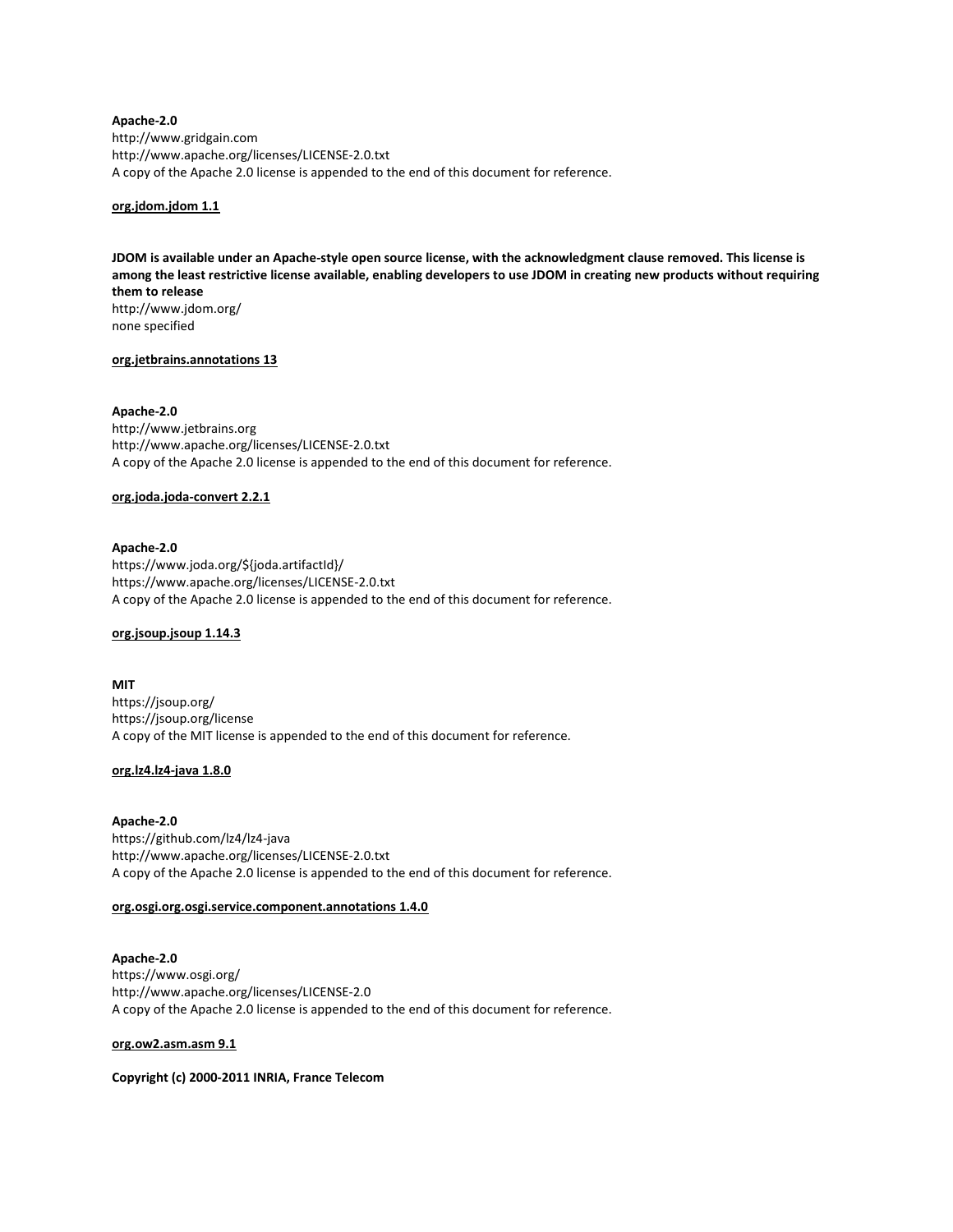BSD-3-Clause http://asm.ow2.io/ https://asm.ow2.io/license.html A copy of the BSD license is appended to the end of this document for reference.

# org.playframework.anorm.anorm\_2.12 2.6.10

#### Apache-2.0

https://playframework.github.io/anorm http://www.apache.org/licenses/LICENSE-2.0 A copy of the Apache 2.0 license is appended to the end of this document for reference.

#### org.playframework.anorm.anorm-tokenizer\_2.12 2.6.10

## Apache-2.0

https://playframework.github.io/anorm http://www.apache.org/licenses/LICENSE-2.0 A copy of the Apache 2.0 license is appended to the end of this document for reference.

## org.postgresql.postgresql 42.2.19

# Copyright (c) 1997, PostgreSQL Global Development Group All rights reserved.

# BSD-2-Clause

https://jdbc.postgresql.org https://jdbc.postgresql.org/about/license.html Copyright (c) 1997, PostgreSQL Global Development Group All rights reserved. Redistribution and use in source and binary forms, with or without modification, are permitted provided that the following conditions are met: 1. Redistributions of source code

#### org.reactivestreams.reactive-streams 1.0.3

C<sub>C0</sub> http://www.reactive-streams.org/ http://creativecommons.org/publicdomain/zero/1.0/

# org.scala-lang.modules.scala-java8-compat\_2.12 0.9.1

Apache-2.0 http://www.scala-lang.org/ https://www.apache.org/licenses/LICENSE-2.0 A copy of the Apache 2.0 license is appended to the end of this document for reference.

#### org.scala-lang.modules.scala-parser-combinators\_2.12 1.1.2

# Apache-2.0 http://www.scala-lang.org/ https://www.apache.org/licenses/LICENSE-2.0 A copy of the Apache 2.0 license is appended to the end of this document for reference.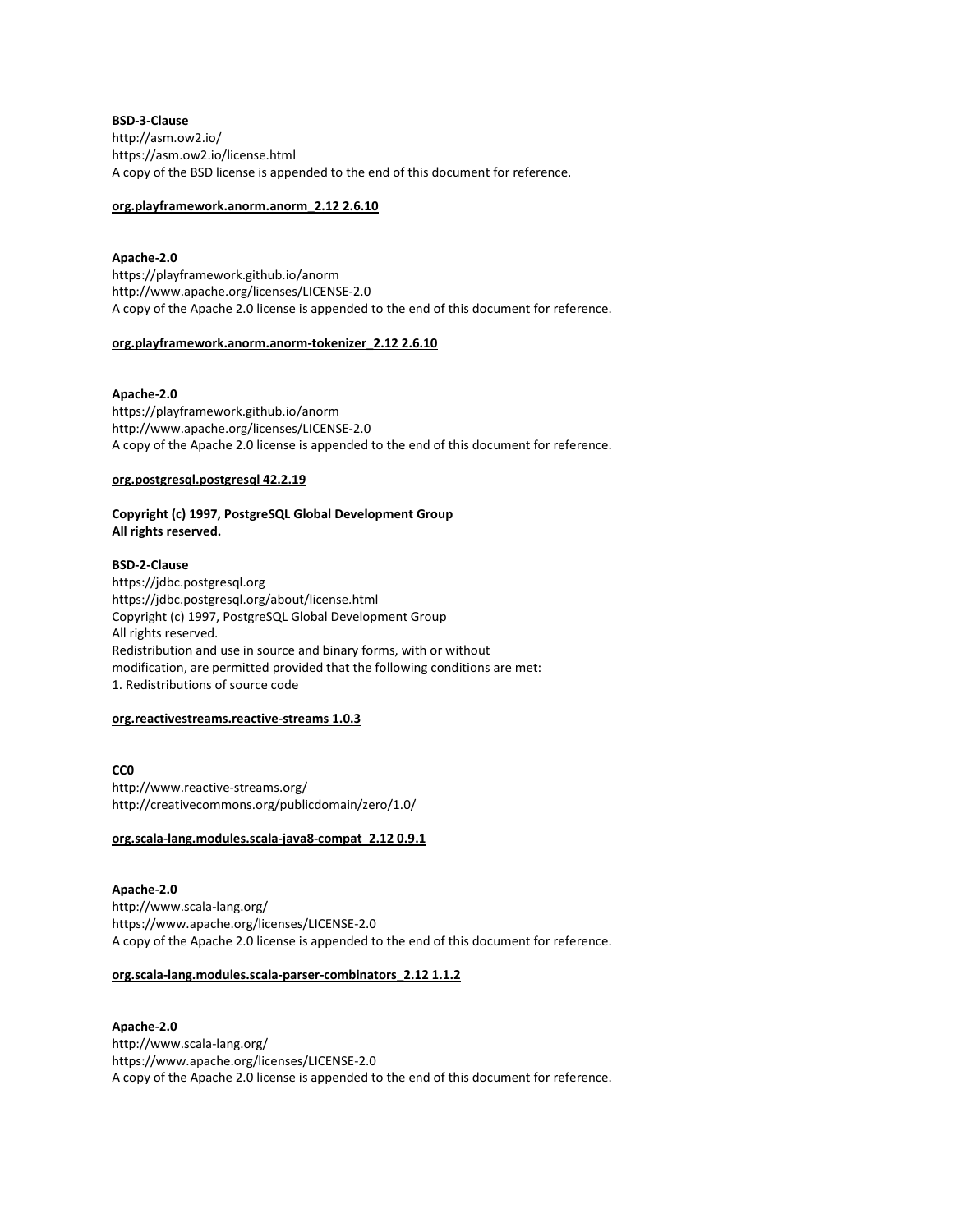## org.scala-lang.modules.scala-xml\_2.12 1.2.0

#### Apache-2.0

http://www.scala-lang.org/ https://www.apache.org/licenses/LICENSE-2.0 A copy of the Apache 2.0 license is appended to the end of this document for reference.

## org.scala-lang.scala-library 2.12.11

Apache-2.0 https://www.scala-lang.org/ https://www.apache.org/licenses/LICENSE-2.0 A copy of the Apache 2.0 license is appended to the end of this document for reference.

## org.scala-lang.scala-reflect 2.12.11

Apache-2.0 https://www.scala-lang.org/ https://www.apache.org/licenses/LICENSE-2.0 A copy of the Apache 2.0 license is appended to the end of this document for reference.

## org.slf4j.jcl-over-slf4j 1.7.32

#### Apache-2.0

http://www.slf4j.org https://www.apache.org/licenses/LICENSE-2.0.txt A copy of the Apache 2.0 license is appended to the end of this document for reference.

## org.slf4j.jul-to-slf4j 1.7.32

MIT http://www.slf4j.org http://www.opensource.org/licenses/mit-license.php A copy of the MIT license is appended to the end of this document for reference.

## org.slf4j.slf4j-api 1.7.32

# MIT http://www.slf4j.org http://www.opensource.org/licenses/mit-license.php A copy of the MIT license is appended to the end of this document for reference.

## org.threeten.threetenbp 1.3.6

## Copyright (c) 2007-present, Stephen Colebourne & Michael Nascimento Santos.

#### BSD-3-Clause

https://www.threeten.org/threetenbp https://raw.githubusercontent.com/ThreeTen/threetenbp/master/LICENSE.txt A copy of the BSD license is appended to the end of this document for reference.

#### org.tukaani.xz 1.8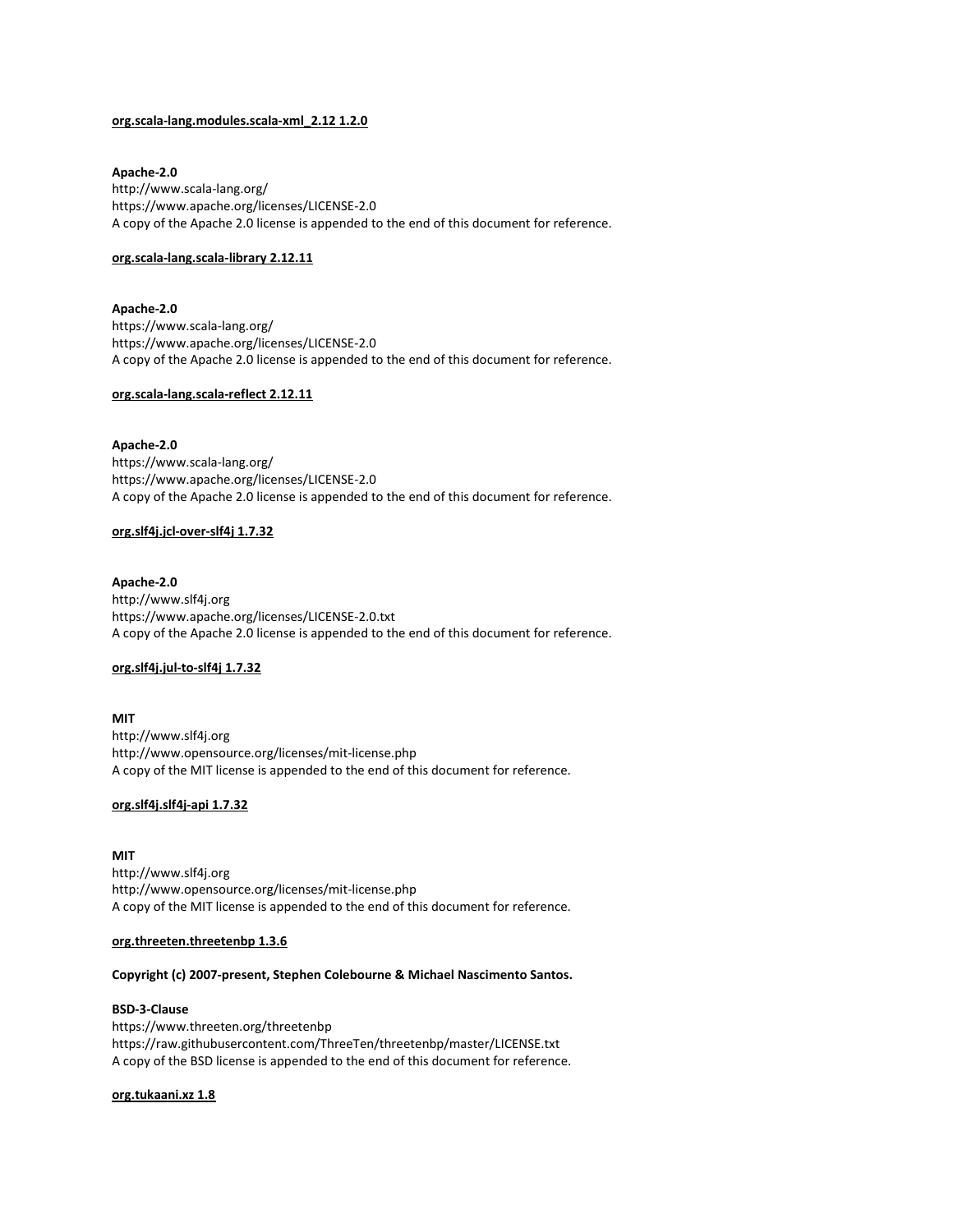Public Domain https://tukaani.org/xz/java.html Unknown

# os-tmpdir 1.0.2

#### Copyright (c) Sindre Sorhus <sindresorhus@gmail.com> (sindresorhus.com)

## **MIT**

https://github.com/sindresorhus/os-tmpdir https://github.com/sindresorhus/os-tmpdir/blob/master/license A copy of the MIT license is appended to the end of this document for reference.

## parse5 5.1.1

## Copyright (c) 2013-2019 Ivan Nikulin (ifaaan@gmail.com, https://github.com/inikulin)

# MIT

http://github.com/inikulin/parse5 http://github.com/inikulin/parse5/blob/master/LICENSE A copy of the MIT license is appended to the end of this document for reference.

## path-is-absolute 1.0.1

#### Copyright (c) Sindre Sorhus <sindresorhus@gmail.com> (sindresorhus.com)

## MIT

https://github.com/sindresorhus/path-is-absolute https://github.com/sindresorhus/path-is-absolute/blob/master/license A copy of the MIT license is appended to the end of this document for reference.

## path-parse 1.0.6

# Copyright (c) 2015 Javier Blanco

# MIT

https://github.com/jbgutierrez/path-parse https://github.com/jbgutierrez/path-parse/blob/master/LICENSE A copy of the MIT license is appended to the end of this document for reference.

## picocolors 1.0.0

## Copyright (c) 2021 Alexey Raspopov, Kostiantyn Denysov, Anton Verinov

## ISC

https://github.com/alexeyraspopov/picocolors https://github.com/alexeyraspopov/picocolors/blob/master/LICENSE ISC License Copyright (c) 2021 Alexey Raspopov, Kostiantyn Denysov, Anton Verinov Permission to use, copy, modify, and/or distribute this software for any purpose with or without fee is hereby granted, provided that the above copyright notice and this p

# pinkie 2.0.4

## Copyright (c) Vsevolod Strukchinsky <floatdrop@gmail.com> (github.com/floatdrop)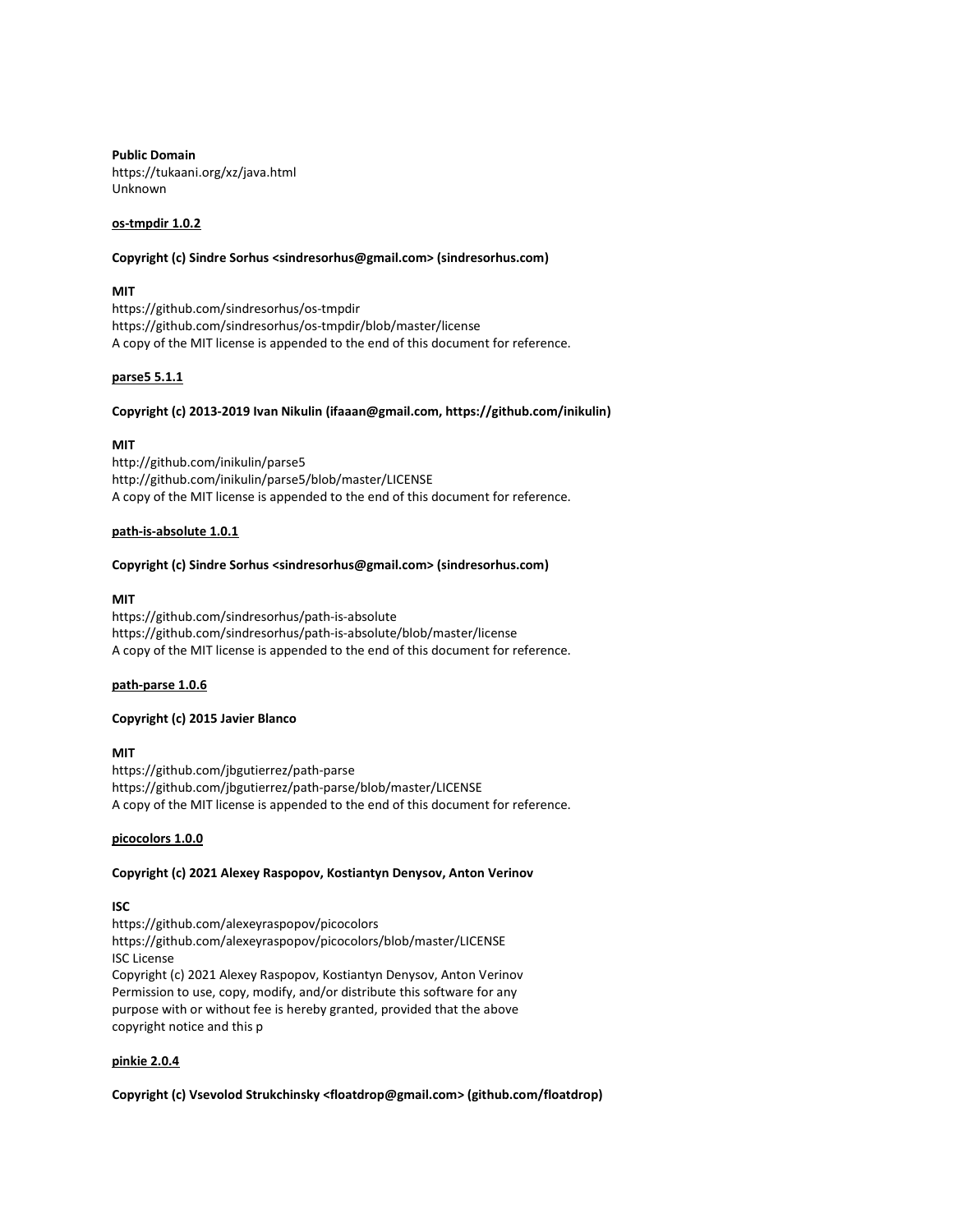# MIT

https://github.com/floatdrop/pinkie https://github.com/floatdrop/pinkie/blob/master/license A copy of the MIT license is appended to the end of this document for reference.

## pinkie-promise 2.0.1

## Copyright (c) Vsevolod Strukchinsky <floatdrop@gmail.com> (github.com/floatdrop)

## MIT

https://github.com/floatdrop/pinkie-promise https://github.com/floatdrop/pinkie-promise/blob/master/license A copy of the MIT license is appended to the end of this document for reference.

# postcss 8.3.11

## Copyright 2013 Andrey Sitnik <andrey@sitnik.ru>

# MIT

https://github.com/postcss/postcss https://github.com/postcss/postcss/blob/master/LICENSE A copy of the MIT license is appended to the end of this document for reference.

## postcss-scss 4.0.2

## Copyright 2013 Andrey Sitnik <andrey@sitnik.ru>

#### MIT

https://github.com/postcss/postcss-scss https://github.com/postcss/postcss-scss/blob/master/LICENSE A copy of the MIT license is appended to the end of this document for reference.

## prelude-ls 1.1.2

# Copyright (c) George Zahariev

# MIT

http://github.com/gkz/prelude-ls http://github.com/gkz/prelude-ls/blob/master/LICENSE A copy of the MIT license is appended to the end of this document for reference.

## primeflex 1.0.0-rc.1

## Copyright (c) 2018 PrimeFaces

## MIT

https://github.com/primefaces/primeflex https://github.com/primefaces/primeflex/blob/master/LICENSE A copy of the MIT license is appended to the end of this document for reference.

# primeicons 4.0.0

# Copyright (c) 2018 PrimeTek

# MIT

https://github.com/primefaces/primeicons https://github.com/primefaces/primeicons/blob/master/LICENSE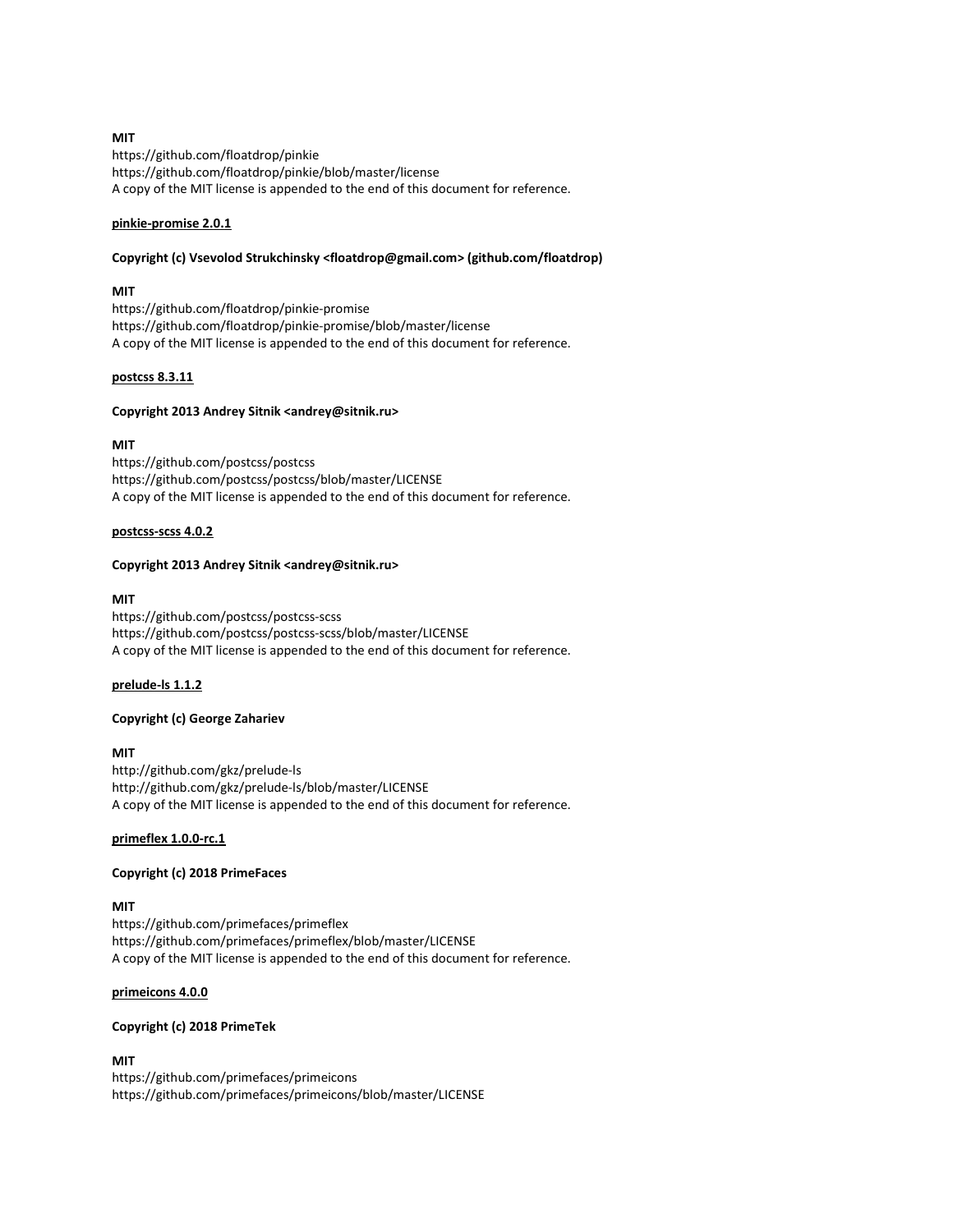A copy of the MIT license is appended to the end of this document for reference.

## primeng 12.0.2

## Copyright (c) 2016-2022PrimeTek

## MIT

https://github.com/primefaces/primeng https://github.com/primefaces/primeng/blob/master/LICENSE.md A copy of the MIT license is appended to the end of this document for reference.

#### reconnecting-websocket 4.4.0

# Copyright (c) 2018 Pedro Ladaria

## MIT

https://github.com/pladaria/reconnecting-websocket https://github.com/pladaria/reconnecting-websocket/blob/master/LICENSE A copy of the MIT license is appended to the end of this document for reference.

## regenerator-runtime 0.10.5

## MIT

https://github.com/facebook/regenerator/tree/master/packages/regenerator-runtime A copy of the MIT license is appended to the end of this document for reference.

## regenerator-runtime 0.11.1

## MIT

(none) A copy of the MIT license is appended to the end of this document for reference.

## require-directory 2.1.1

# Copyright (c) 2011 Troy Goode <troygoode@gmail.com>

## MIT

http://github.com/troygoode/node-require-directory http://github.com/troygoode/node-require-directory/blob/master/LICENSE A copy of the MIT license is appended to the end of this document for reference.

## resolve 1.17.0

## Copyright (c) 2012 James Halliday

# MIT

http://github.com/browserify/resolve http://github.com/browserify/resolve/blob/master/LICENSE A copy of the MIT license is appended to the end of this document for reference.

## restore-cursor 2.0.0

## Copyright (c) Sindre Sorhus <sindresorhus@gmail.com> (sindresorhus.com)

MIT https://github.com/sindresorhus/restore-cursor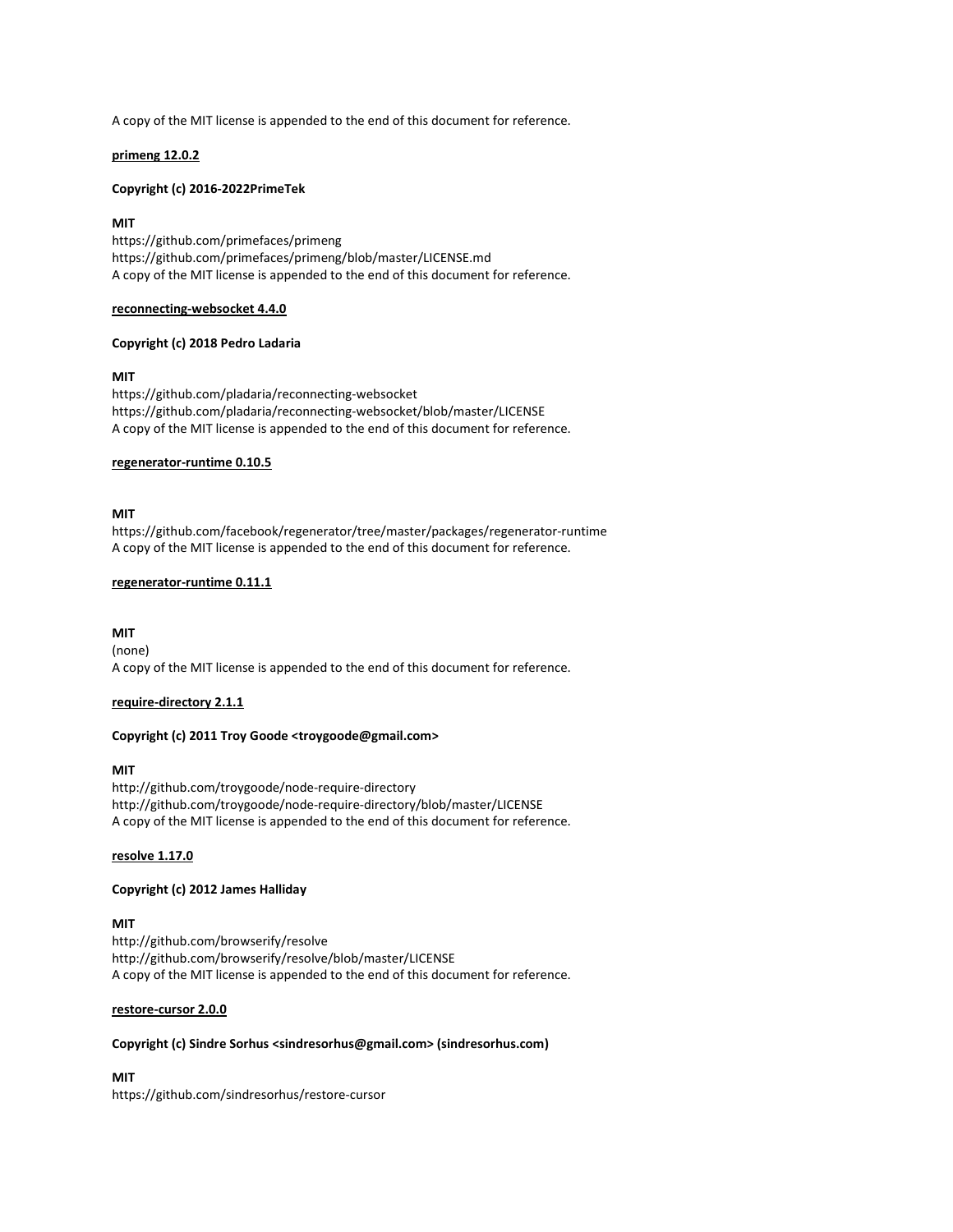https://github.com/sindresorhus/restore-cursor/blob/master/license A copy of the MIT license is appended to the end of this document for reference.

# run-async 2.4.1

## Copyright (c) 2014 Simon Boudrias

# **MIT**

https://github.com/SBoudrias/run-async https://github.com/SBoudrias/run-async/blob/master/LICENSE A copy of the MIT license is appended to the end of this document for reference.

# rw 1.3.3

# Copyright (c) 2014-2016, Michael Bostock

# BSD-3-Clause

http://www.github.com/mbostock/rw http://www.github.com/mbostock/rw/blob/master/LICENSE A copy of the BSD license is appended to the end of this document for reference.

# rx 4.1.0

# Copyright (c) Microsoft. All rights reserved.

## Apache-2.0

https://github.com/Reactive-Extensions/RxJS https://github.com/Reactive-Extensions/RxJS/blob/master/license.txt A copy of the Apache 2.0 license is appended to the end of this document for reference.

## rxjs 6.5.5

Copyright License. Subject to the terms and conditions of, Copyright (c) 2015-2018 Google, Inc., Netflix, Inc., Microsoft Corp. and contributors, Copyright License. Subject to the terms and conditions of, Copyright (c) 2015-2018 Google, Inc., Netflix, Inc

## Apache-2.0

https://github.com/reactivex/rxjs https://github.com/reactivex/rxjs/blob/master/LICENSE.txt A copy of the Apache 2.0 license is appended to the end of this document for reference.

## safe-buffer 5.1.2

# Copyright (c) Feross Aboukhadijeh

## MIT

http://github.com/feross/safe-buffer http://github.com/feross/safe-buffer/blob/master/LICENSE A copy of the MIT license is appended to the end of this document for reference.

## safer-buffer 2.1.2

## Copyright (c) 2018 Nikita Skovoroda <chalkerx@gmail.com>

## MIT

https://github.com/ChALkeR/safer-buffer https://github.com/ChALkeR/safer-buffer/blob/master/LICENSE A copy of the MIT license is appended to the end of this document for reference.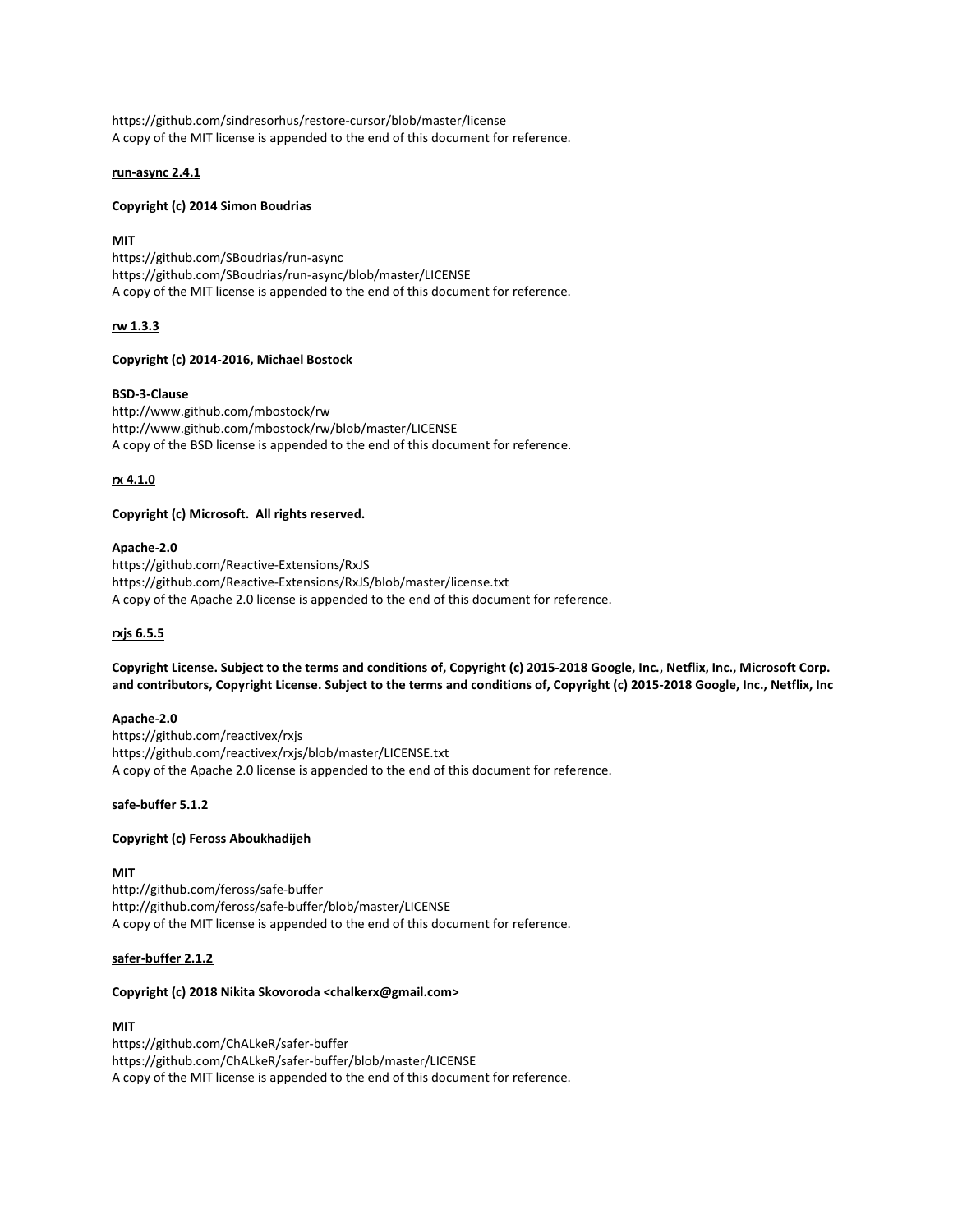## semver 5.7.1

## Copyright (c) Isaac Z. Schlueter and Contributors

## ISC

(none) node\_modules\semver\LICENSE The ISC License Copyright (c) Isaac Z. Schlueter and Contributors Permission to use, copy, modify, and/or distribute this software for any purpose with or without fee is hereby granted, provided that the above copyright notice and this permission notice

# signal-exit 3.0.3

# Copyright (c) 2015, Contributors

# ISC

https://github.com/tapjs/signal-exit https://github.com/tapjs/signal-exit/blob/master/LICENSE.txt The ISC License Copyright (c) 2015, Contributors Permission to use, copy, modify, and/or distribute this software for any purpose with or without fee is hereby granted, provided that the above copyright notice and this permission notice appear in all co

## simple-swizzle 0.2.2

## Copyright (c) 2015 Josh Junon

## MIT

https://github.com/qix-/node-simple-swizzle https://github.com/qix-/node-simple-swizzle/blob/master/LICENSE A copy of the MIT license is appended to the end of this document for reference.

## software.amazon.ion.ion-java 1.0.2

## Apache-2.0

https://github.com/amznlabs/ion-java/ http://www.apache.org/licenses/LICENSE-2.0.txt A copy of the Apache 2.0 license is appended to the end of this document for reference.

## sortablejs 1.14.0

## Copyright (c) 2019 All contributors to Sortable

# MIT

http://github.com/SortableJS/Sortable http://github.com/SortableJS/Sortable/blob/master/LICENSE A copy of the MIT license is appended to the end of this document for reference.

## source-map 0.5.7

## Copyright (c) 2009-2011, Mozilla Foundation and contributors

BSD-3-Clause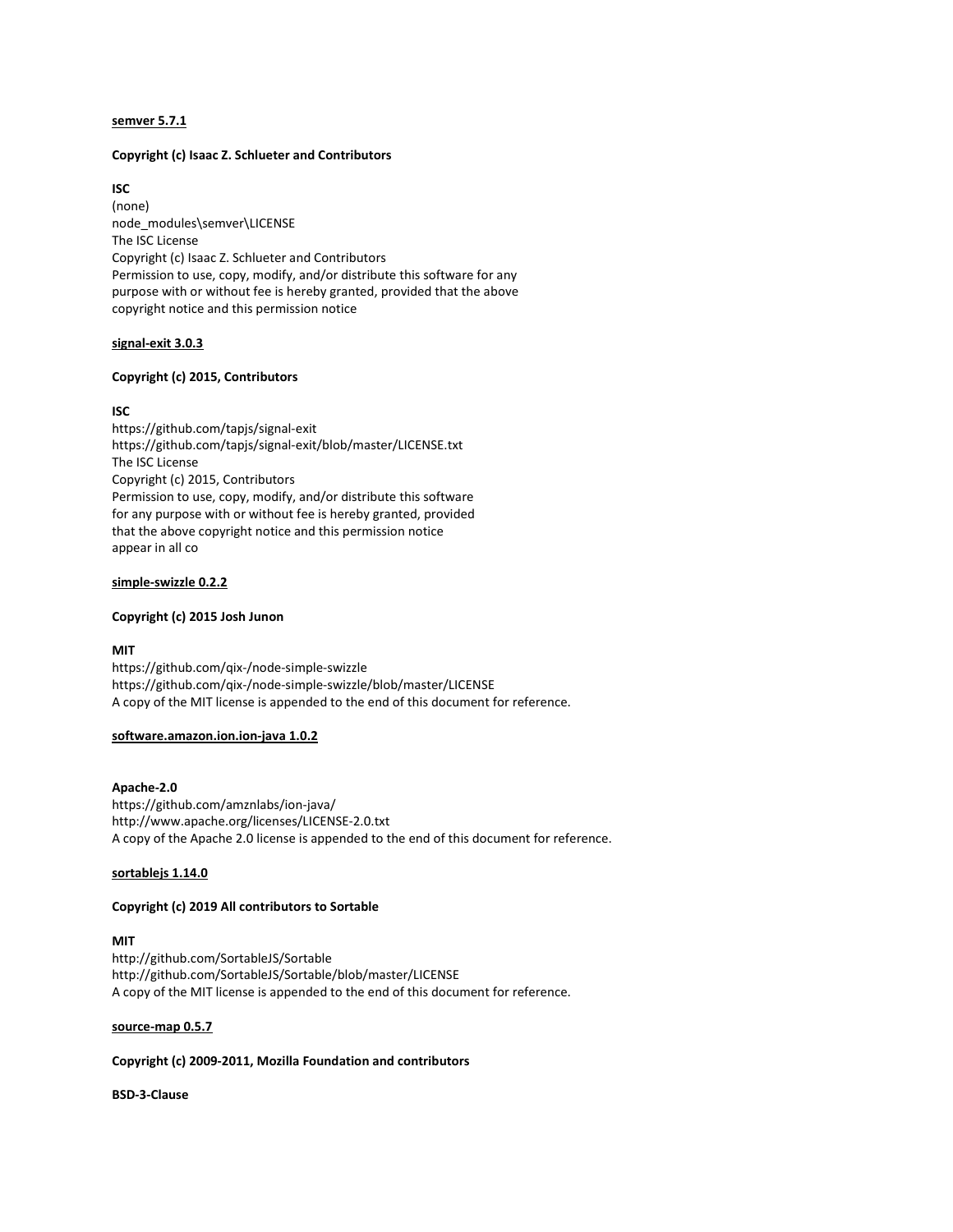(none) node\_modules\source-map\LICENSE A copy of the BSD license is appended to the end of this document for reference.

# source-map 0.6.1

## Copyright (c) 2009-2011, Mozilla Foundation and contributors

# BSD-3-Clause

(none) node\_modules\source-map\LICENSE A copy of the BSD license is appended to the end of this document for reference.

# source-map-js 0.6.2

# Copyright (c) 2009-2011, Mozilla Foundation and contributors

# BSD-3-Clause

http://www.github.com/7rulnik/source-map http://www.github.com/7rulnik/source-map/blob/master/LICENSE A copy of the BSD license is appended to the end of this document for reference.

# static-eval 2.0.2

# MIT

http://github.com/substack/static-eval http://github.com/substack/static-eval/blob/master/LICENSE A copy of the MIT license is appended to the end of this document for reference.

# string-width 2.1.1

# Copyright (c) Sindre Sorhus <sindresorhus@gmail.com> (sindresorhus.com)

## MIT

https://github.com/sindresorhus/string-width https://github.com/sindresorhus/string-width/blob/master/license A copy of the MIT license is appended to the end of this document for reference.

## string-width 4.2.3

## Copyright (c) Sindre Sorhus <sindresorhus@gmail.com> (sindresorhus.com)

# MIT

(none) node\_modules\string-width\license A copy of the MIT license is appended to the end of this document for reference.

## strip-ansi 3.0.1

## Copyright (c) Sindre Sorhus <sindresorhus@gmail.com> (sindresorhus.com)

## MIT

https://github.com/chalk/strip-ansi https://github.com/chalk/strip-ansi/blob/master/license A copy of the MIT license is appended to the end of this document for reference.

## strip-ansi 4.0.0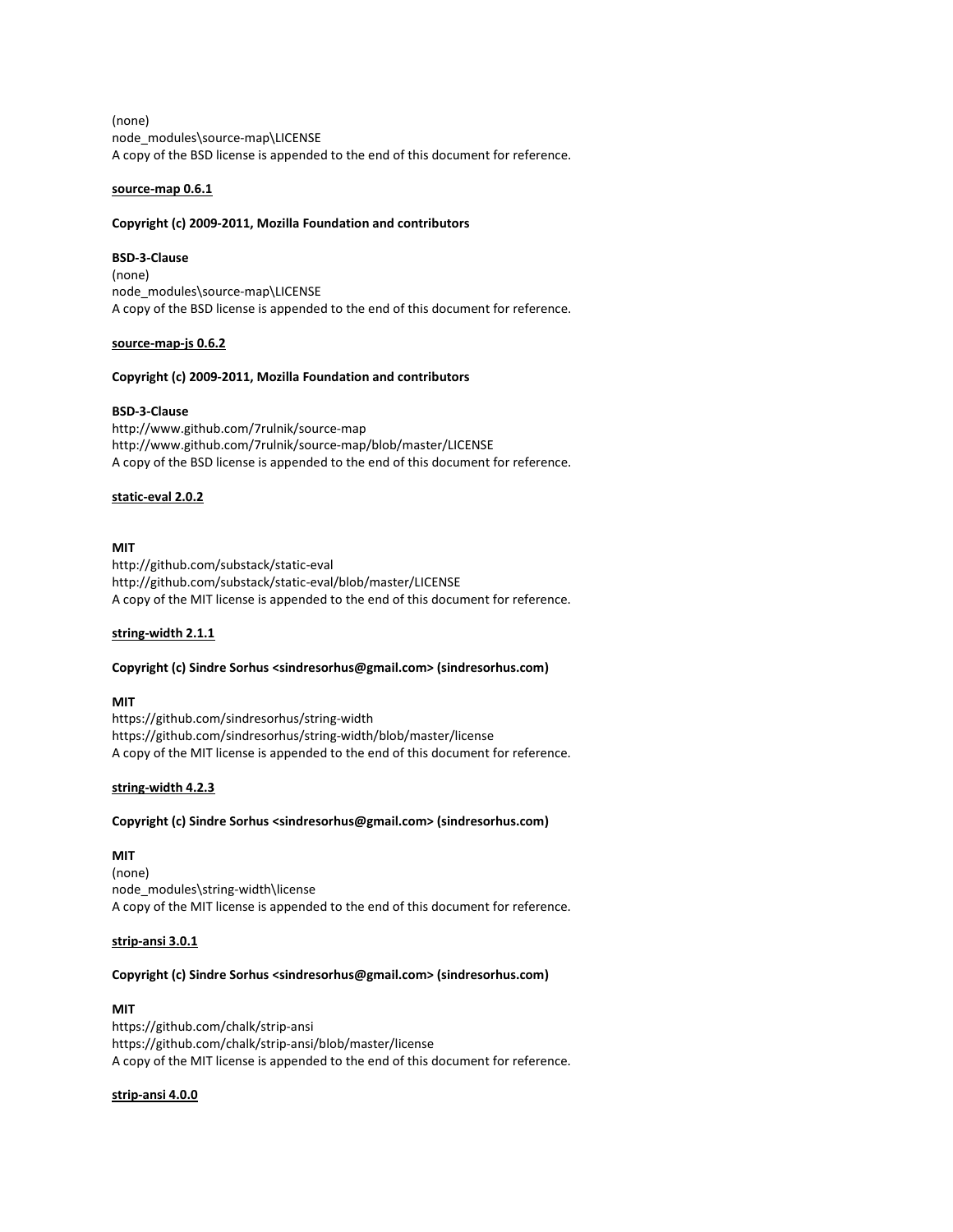## Copyright (c) Sindre Sorhus <sindresorhus@gmail.com> (sindresorhus.com)

## MIT

(none) node\_modules\strip-ansi\license A copy of the MIT license is appended to the end of this document for reference.

## strip-ansi 6.0.1

## Copyright (c) Sindre Sorhus <sindresorhus@gmail.com> (sindresorhus.com)

# MIT

(none) node\_modules\strip-ansi\license A copy of the MIT license is appended to the end of this document for reference.

## supports-color 2.0.0

## Copyright (c) Sindre Sorhus <sindresorhus@gmail.com> (sindresorhus.com)

## MIT

https://github.com/chalk/supports-color https://github.com/chalk/supports-color/blob/master/license A copy of the MIT license is appended to the end of this document for reference.

## supports-color 5.5.0

# Copyright (c) Sindre Sorhus <sindresorhus@gmail.com> (sindresorhus.com)

## MIT

(none) node\_modules\supports-color\license A copy of the MIT license is appended to the end of this document for reference.

## tabbable 5.2.1

# Copyright (c) 2015 David Clark

# MIT

https://github.com/focus-trap/tabbable https://github.com/focus-trap/tabbable/blob/master/LICENSE A copy of the MIT license is appended to the end of this document for reference.

## through 2.3.8

# Copyright (c) 2011 Dominic Tarr, Copyright (c) 2011 Dominic Tarr

# MIT

https://github.com/dominictarr/through https://github.com/dominictarr/through/blob/master/LICENSE.MIT A copy of the MIT license is appended to the end of this document for reference.

# ticky 1.0.1

# Copyright (c) 2015 Nicolas Bevacqua

MIT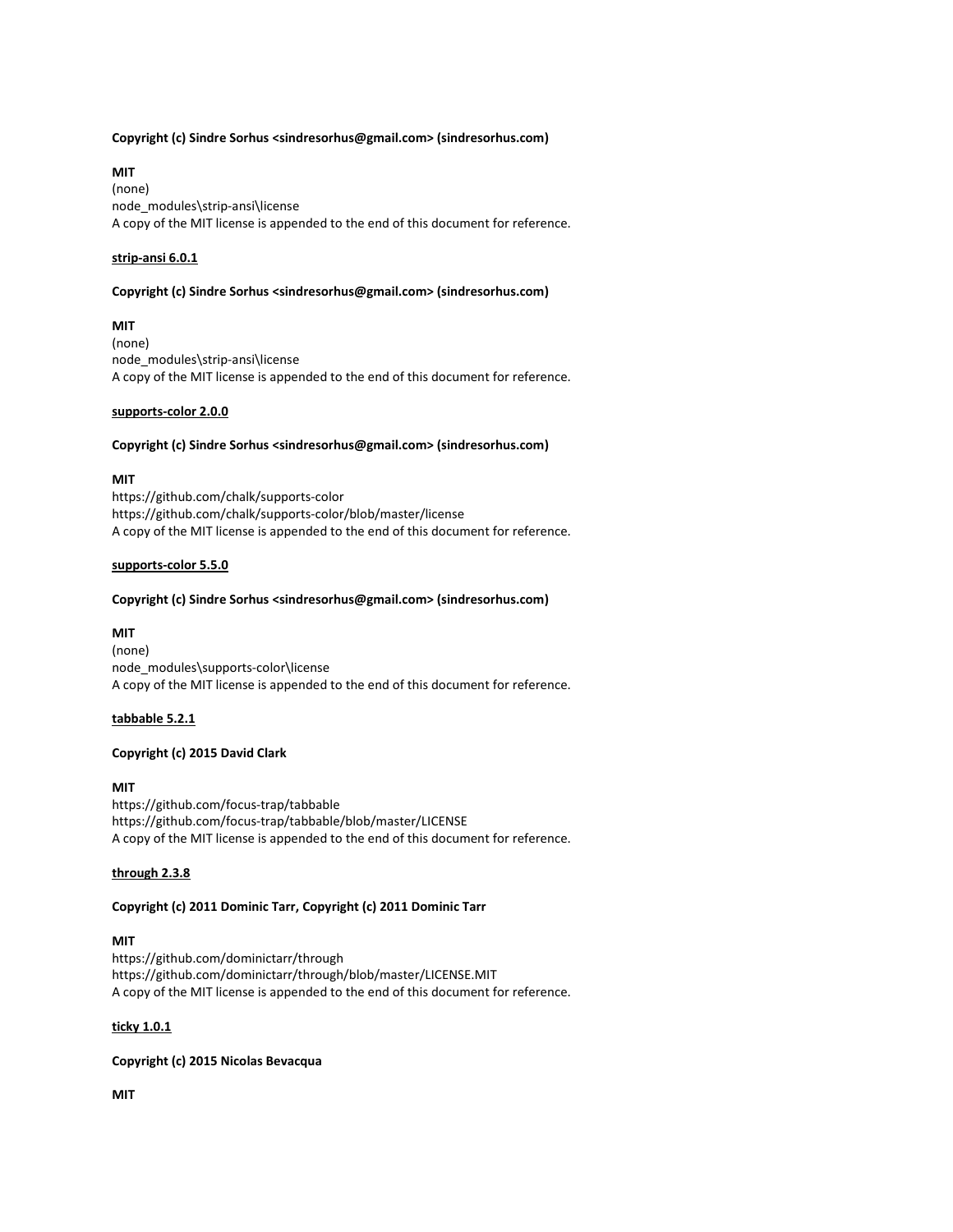https://github.com/bevacqua/ticky https://github.com/bevacqua/ticky/blob/master/license A copy of the MIT license is appended to the end of this document for reference.

# tmp 0.0.33

# Copyright (c) 2014 KARASZI IstvÁjn

MIT

https://github.com/raszi/node-tmp https://github.com/raszi/node-tmp/blob/master/LICENSE A copy of the MIT license is appended to the end of this document for reference.

# to-fast-properties 2.0.0

# Copyright (c) 2014 Petka Antonov

# MIT

https://github.com/sindresorhus/to-fast-properties https://github.com/sindresorhus/to-fast-properties/blob/master/license A copy of the MIT license is appended to the end of this document for reference.

# tslib 1.14.1

# Copyright (c) Microsoft Corporation.

## 0BSD

(none) node\_modules\tslib\LICENSE.txt Copyright (c) Microsoft Corporation.

Permission to use, copy, modify, and/or distribute this software for any purpose with or without fee is hereby granted.

THE SOFTWARE IS PROVIDED "AS IS" AND THE AUTHOR DISCLAIMS ALL WARRANTIES WITH REGARD TO TH

# tslib 2.1.0

## Copyright (c) Microsoft Corporation.

0BSD (none) node\_modules\tslib\LICENSE.txt Copyright (c) Microsoft Corporation.

Permission to use, copy, modify, and/or distribute this software for any purpose with or without fee is hereby granted.

THE SOFTWARE IS PROVIDED "AS IS" AND THE AUTHOR DISCLAIMS ALL WARRANTIES WITH REGARD TO TH

# tslib 2.3.1

# Copyright (c) Microsoft Corporation.

0BSD https://github.com/Microsoft/tslib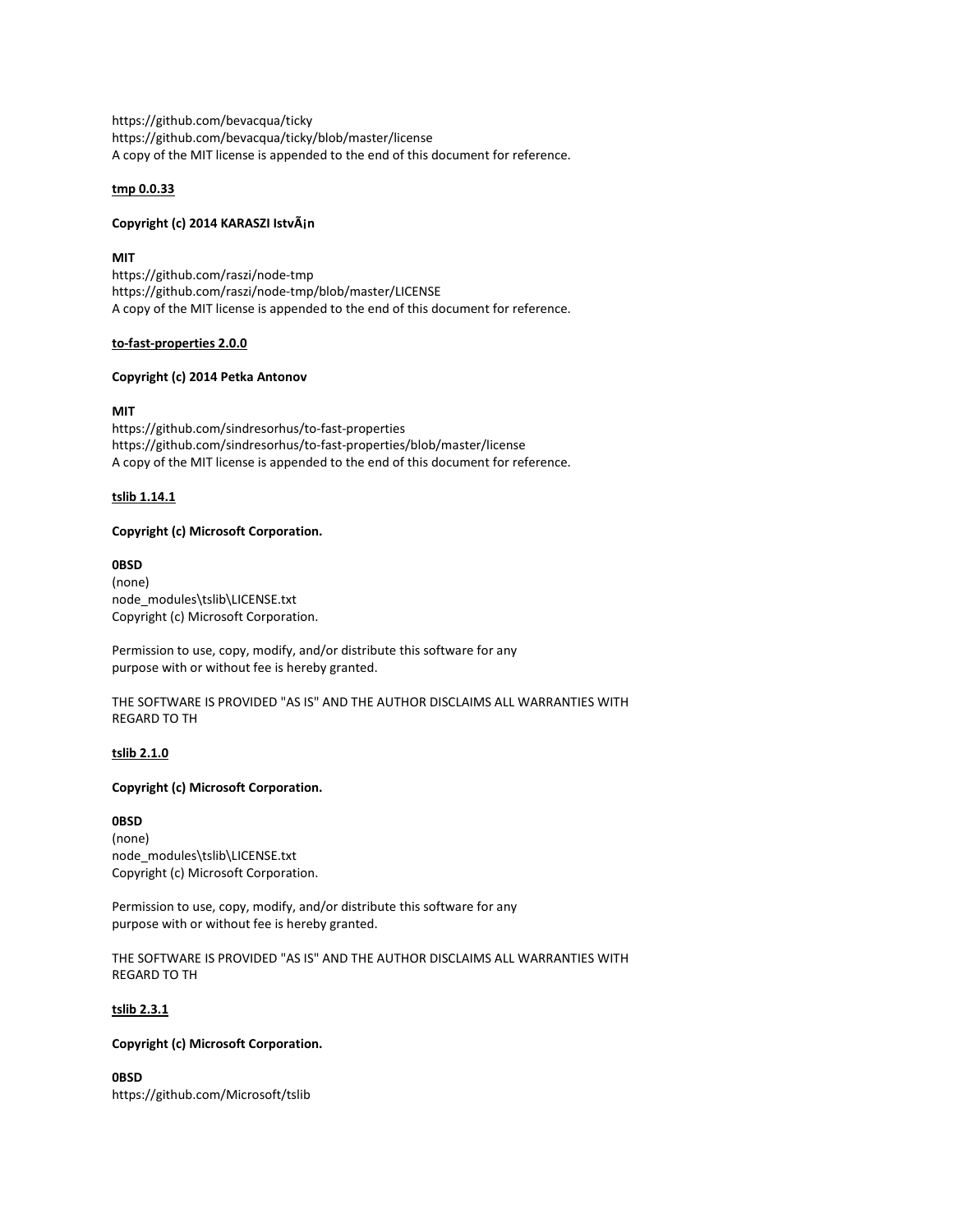https://github.com/Microsoft/tslib/blob/master/LICENSE.txt Copyright (c) Microsoft Corporation.

Permission to use, copy, modify, and/or distribute this software for any purpose with or without fee is hereby granted.

THE SOFTWARE IS PROVIDED "AS IS" AND THE AUTHOR DISCLAIMS ALL WARRANTIES WITH REGARD TO TH

## type-check 0.3.2

# Copyright (c) George Zahariev

# MIT

http://github.com/gkz/type-check http://github.com/gkz/type-check/blob/master/LICENSE A copy of the MIT license is appended to the end of this document for reference.

#### tyrex.tyrex 1.0.1

# none specified Unknown none specified

## underscore 1.12.1

#### Copyright (c) 2009-2020 Jeremy Ashkenas, DocumentCloud and Investigative

## MIT

http://github.com/jashkenas/underscore http://github.com/jashkenas/underscore/blob/master/LICENSE A copy of the MIT license is appended to the end of this document for reference.

## uuid 8.3.2

# Copyright (c) 2010-2020 Robert Kieffer and other contributors

# MIT

https://github.com/uuidjs/uuid https://github.com/uuidjs/uuid/blob/master/LICENSE.md A copy of the MIT license is appended to the end of this document for reference.

## validator 11.1.0

## Copyright (c) 2018 Chris O'Hara <cohara87@gmail.com>

## MIT

https://github.com/chriso/validator.js https://github.com/chriso/validator.js/blob/master/LICENSE A copy of the MIT license is appended to the end of this document for reference.

## word-wrap 1.2.3

# Copyright (c) 2014-2017, Jon Schlinkert

MIT https://github.com/jonschlinkert/word-wrap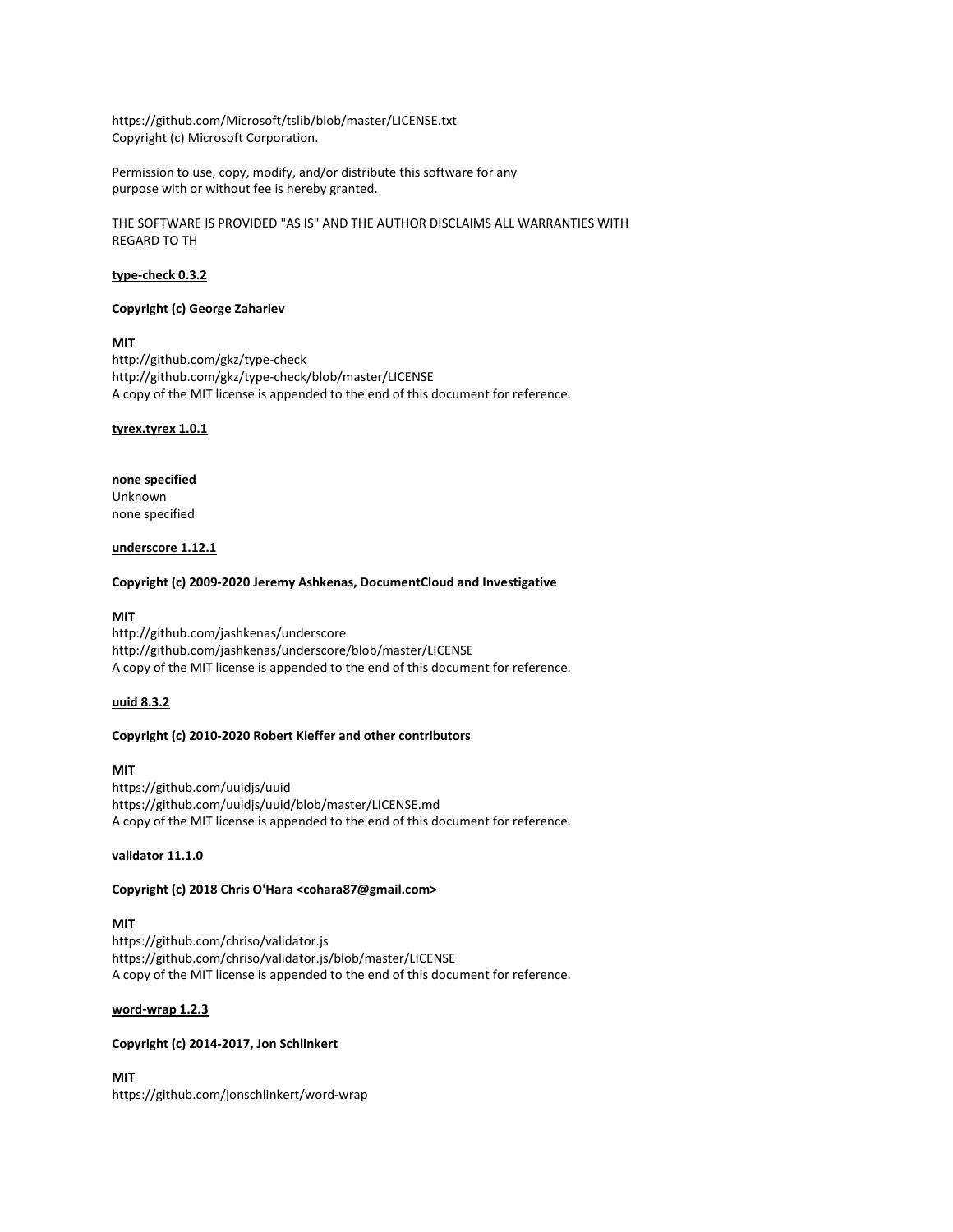https://github.com/jonschlinkert/word-wrap/blob/master/LICENSE A copy of the MIT license is appended to the end of this document for reference.

## wrap-ansi 7.0.0

# Copyright (c) Sindre Sorhus <sindresorhus@gmail.com> (https://sindresorhus.com)

# **MIT**

(none) node\_modules\wrap-ansi\license A copy of the MIT license is appended to the end of this document for reference.

# wrappy 1.0.2

## Copyright (c) Isaac Z. Schlueter and Contributors

# ISC

https://github.com/npm/wrappy https://github.com/npm/wrappy/blob/master/LICENSE The ISC License Copyright (c) Isaac Z. Schlueter and Contributors Permission to use, copy, modify, and/or distribute this software for any purpose with or without fee is hereby granted, provided that the above copyright notice and this permission notice

# xss 1.0.11

## Copyright (c) 2012-2018 Zongmin Lei(é›·å®—æ°') <leizongmin@gmail.com>

# MIT

http://github.com/leizongmin/js-xss http://github.com/leizongmin/js-xss/blob/master/LICENSE A copy of the MIT license is appended to the end of this document for reference.

# y18n 5.0.8

# Copyright (c) 2015, Contributors

# ISC (none) node\_modules\y18n\LICENSE Copyright (c) 2015, Contributors Permission to use, copy, modify, and/or distribute this software for any purpose with or without fee is hereby granted, provided that the above copyright notice and this permission notice appear in all copies. THE SOFTWA

# yargs 17.3.1

Copyright 2010 James Halliday (mail@substack.net); Modified work Copyright 2014 Contributors (ben@npmjs.com)

MIT (none) node\_modules\yargs\LICENSE A copy of the MIT license is appended to the end of this document for reference.

## yargs-parser 21.0.0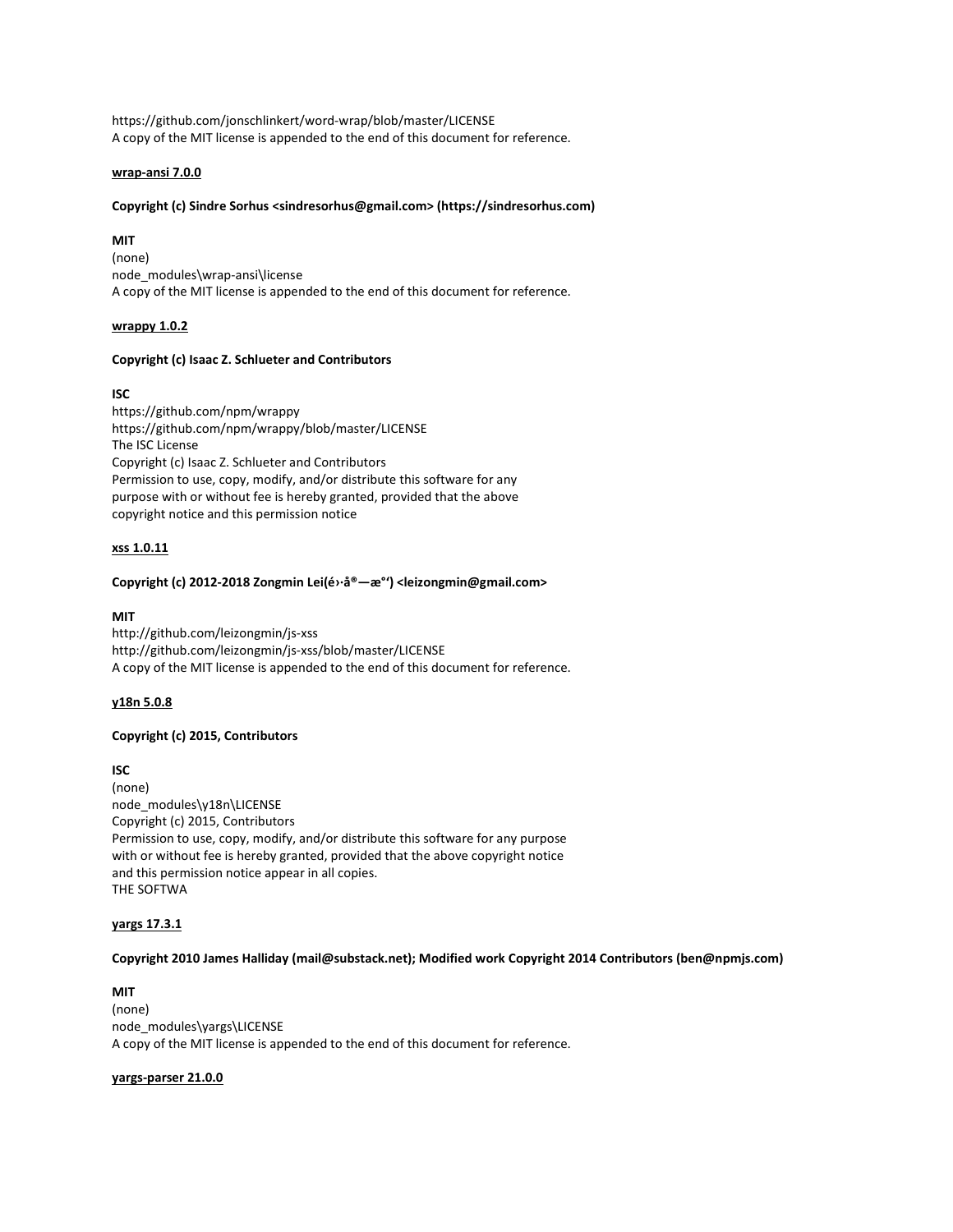# Copyright (c) 2016, Contributors

ISC (none) node\_modules\yargs-parser\LICENSE.txt Copyright (c) 2016, Contributors Permission to use, copy, modify, and/or distribute this software for any purpose with or without fee is hereby granted, provided that the above copyright notice and this permission notice appear in all copies. THE SOFTWA

# zone.js 0.11.4

# Copyright (c) 2010-2020 Google LLC. https://angular.io/license, Copyright (c) 2010-2020 Google LLC. https://angular.io/license

# MIT

http://github.com/angular/angular http://github.com/angular/angular/blob/master/LICENSE.wrapped A copy of the MIT license is appended to the end of this document for reference.

# UPDATED APR 28, 2022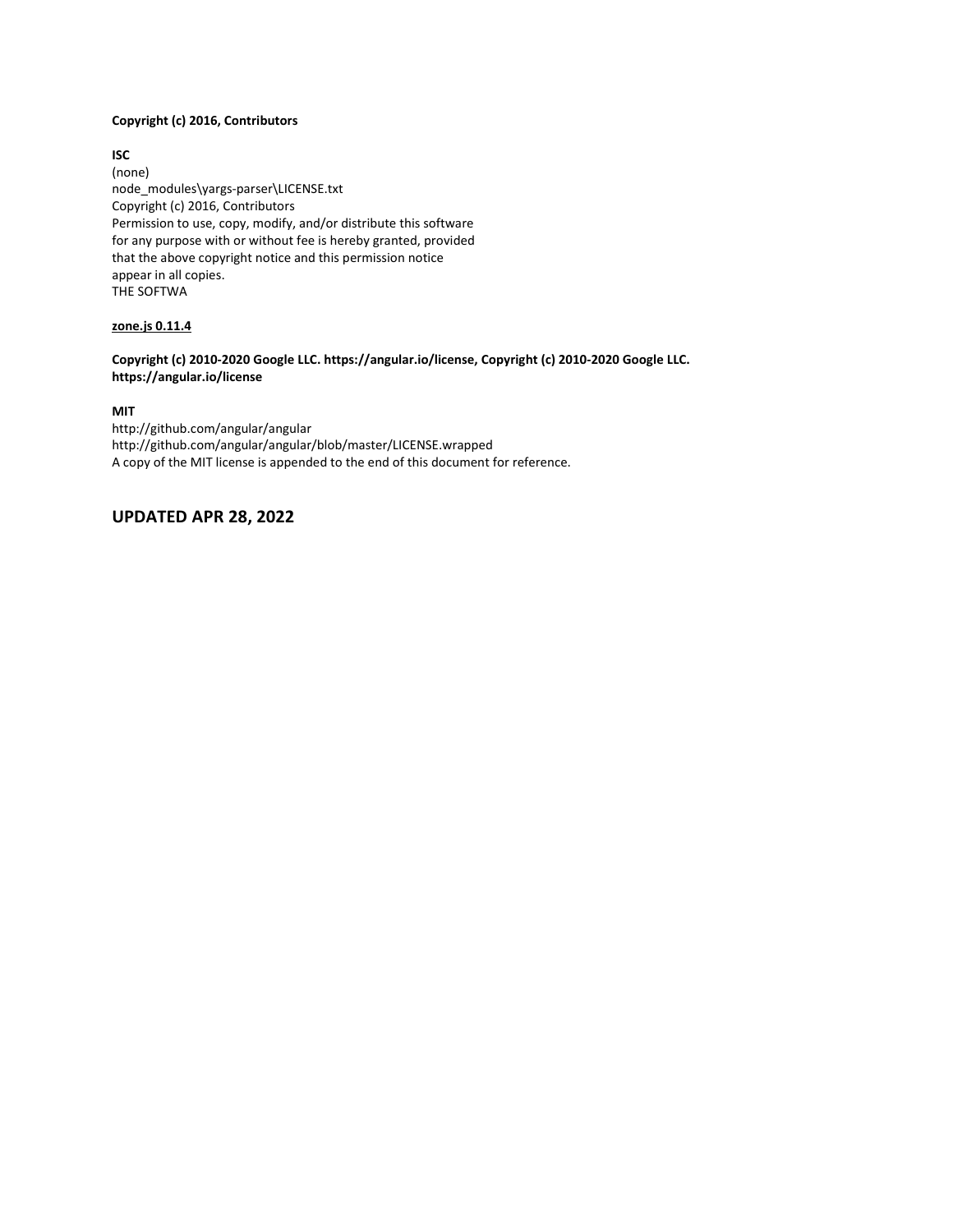# Common Licenses

#### The Apache License:

 Apache License Version 2.0, January 2004 http://www.apache.org/licenses/

TERMS AND CONDITIONS FOR USE, REPRODUCTION, AND DISTRIBUTION

1. Definitions.

 "License" shall mean the terms and conditions for use, reproduction, and distribution as defined by Sections 1 through 9 of this document.

 "Licensor" shall mean the copyright owner or entity authorized by the copyright owner that is granting the License.

 "Legal Entity" shall mean the union of the acting entity and all other entities that control, are controlled by, or are under common control with that entity. For the purposes of this definition, "control" means (i) the power, direct or indirect, to cause the direction or management of such entity, whether by contract or otherwise, or (ii) ownership of fifty percent (50%) or more of the outstanding shares, or (iii) beneficial ownership of such entity.

 "You" (or "Your") shall mean an individual or Legal Entity exercising permissions granted by this License.

 "Source" form shall mean the preferred form for making modifications, including but not limited to software source code, documentation source, and configuration files.

 "Object" form shall mean any form resulting from mechanical transformation or translation of a Source form, including but not limited to compiled object code, generated documentation, and conversions to other media types.

 "Work" shall mean the work of authorship, whether in Source or Object form, made available under the License, as indicated by a copyright notice that is included in or attached to the work (an example is provided in the Appendix below).

 "Derivative Works" shall mean any work, whether in Source or Object form, that is based on (or derived from) the Work and for which the editorial revisions, annotations, elaborations, or other modifications represent, as a whole, an original work of authorship. For the purposes of this License, Derivative Works shall not include works that remain separable from, or merely link (or bind by name) to the interfaces of, the Work and Derivative Works thereof.

 "Contribution" shall mean any work of authorship, including the original version of the Work and any modifications or additions to that Work or Derivative Works thereof, that is intentionally submitted to Licensor for inclusion in the Work by the copyright owner or by an individual or Legal Entity authorized to submit on behalf of the copyright owner. For the purposes of this definition, "submitted" means any form of electronic, verbal, or written communication sent to the Licensor or its representatives, including but not limited to communication on electronic mailing lists, source code control systems, and issue tracking systems that are managed by, or on behalf of, the Licensor for the purpose of discussing and improving the Work, but excluding communication that is conspicuously marked or otherwise designated in writing by the copyright owner as "Not a Contribution."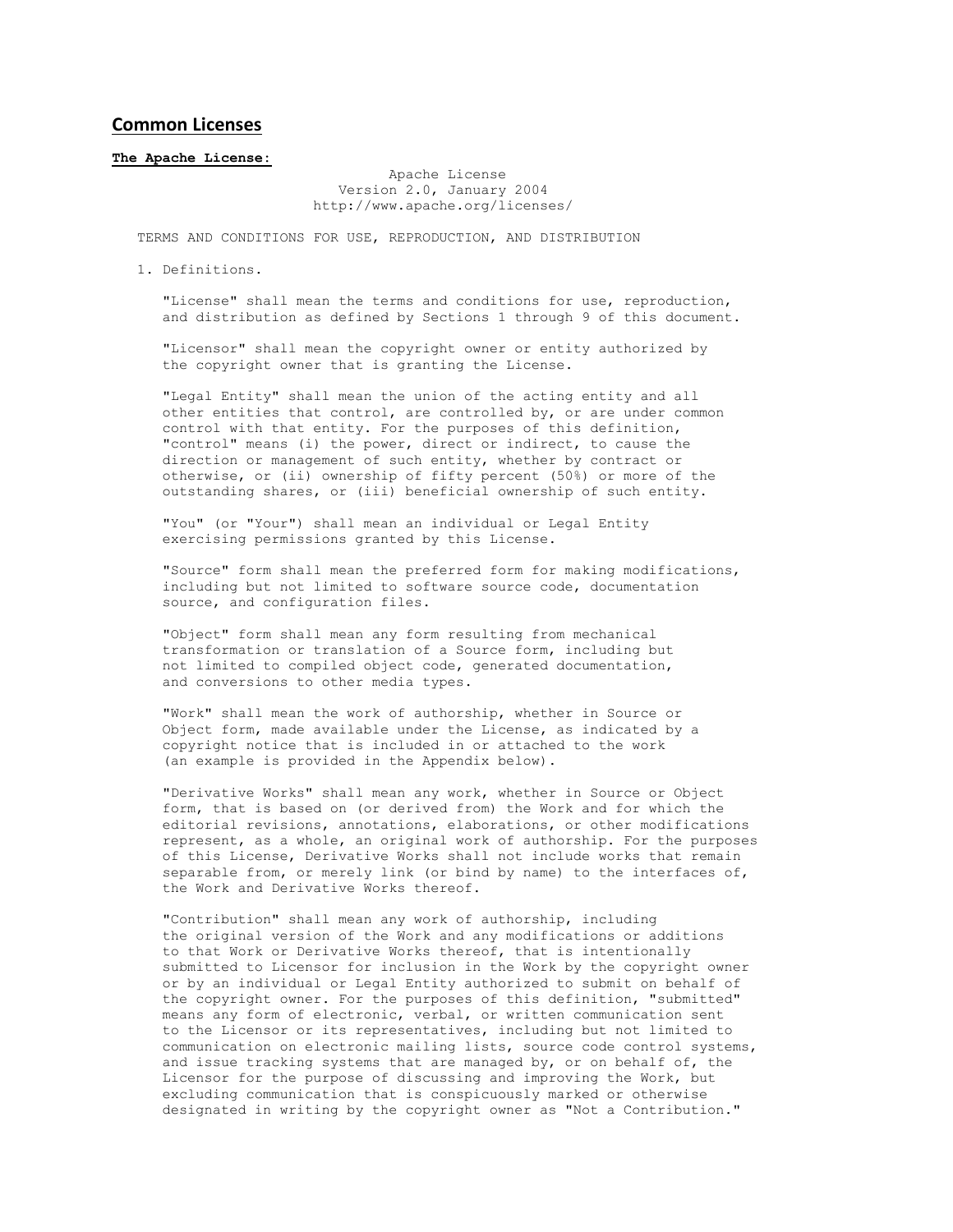"Contributor" shall mean Licensor and any individual or Legal Entity on behalf of whom a Contribution has been received by Licensor and subsequently incorporated within the Work.

- 2. Grant of Copyright License. Subject to the terms and conditions of this License, each Contributor hereby grants to You a perpetual, worldwide, non-exclusive, no-charge, royalty-free, irrevocable copyright license to reproduce, prepare Derivative Works of, publicly display, publicly perform, sublicense, and distribute the Work and such Derivative Works in Source or Object form.
- 3. Grant of Patent License. Subject to the terms and conditions of this License, each Contributor hereby grants to You a perpetual, worldwide, non-exclusive, no-charge, royalty-free, irrevocable (except as stated in this section) patent license to make, have made, use, offer to sell, sell, import, and otherwise transfer the Work, where such license applies only to those patent claims licensable by such Contributor that are necessarily infringed by their Contribution(s) alone or by combination of their Contribution(s) with the Work to which such Contribution(s) was submitted. If You institute patent litigation against any entity (including a cross-claim or counterclaim in a lawsuit) alleging that the Work or a Contribution incorporated within the Work constitutes direct or contributory patent infringement, then any patent licenses granted to You under this License for that Work shall terminate as of the date such litigation is filed.
- 4. Redistribution. You may reproduce and distribute copies of the Work or Derivative Works thereof in any medium, with or without modifications, and in Source or Object form, provided that You meet the following conditions:
	- (a) You must give any other recipients of the Work or Derivative Works a copy of this License; and
	- (b) You must cause any modified files to carry prominent notices stating that You changed the files; and
	- (c) You must retain, in the Source form of any Derivative Works that You distribute, all copyright, patent, trademark, and attribution notices from the Source form of the Work, excluding those notices that do not pertain to any part of the Derivative Works; and
	- (d) If the Work includes a "NOTICE" text file as part of its distribution, then any Derivative Works that You distribute must include a readable copy of the attribution notices contained within such NOTICE file, excluding those notices that do not pertain to any part of the Derivative Works, in at least one of the following places: within a NOTICE text file distributed as part of the Derivative Works; within the Source form or documentation, if provided along with the Derivative Works; or, within a display generated by the Derivative Works, if and wherever such third-party notices normally appear. The contents of the NOTICE file are for informational purposes only and do not modify the License. You may add Your own attribution notices within Derivative Works that You distribute, alongside or as an addendum to the NOTICE text from the Work, provided that such additional attribution notices cannot be construed as modifying the License.

You may add Your own copyright statement to Your modifications and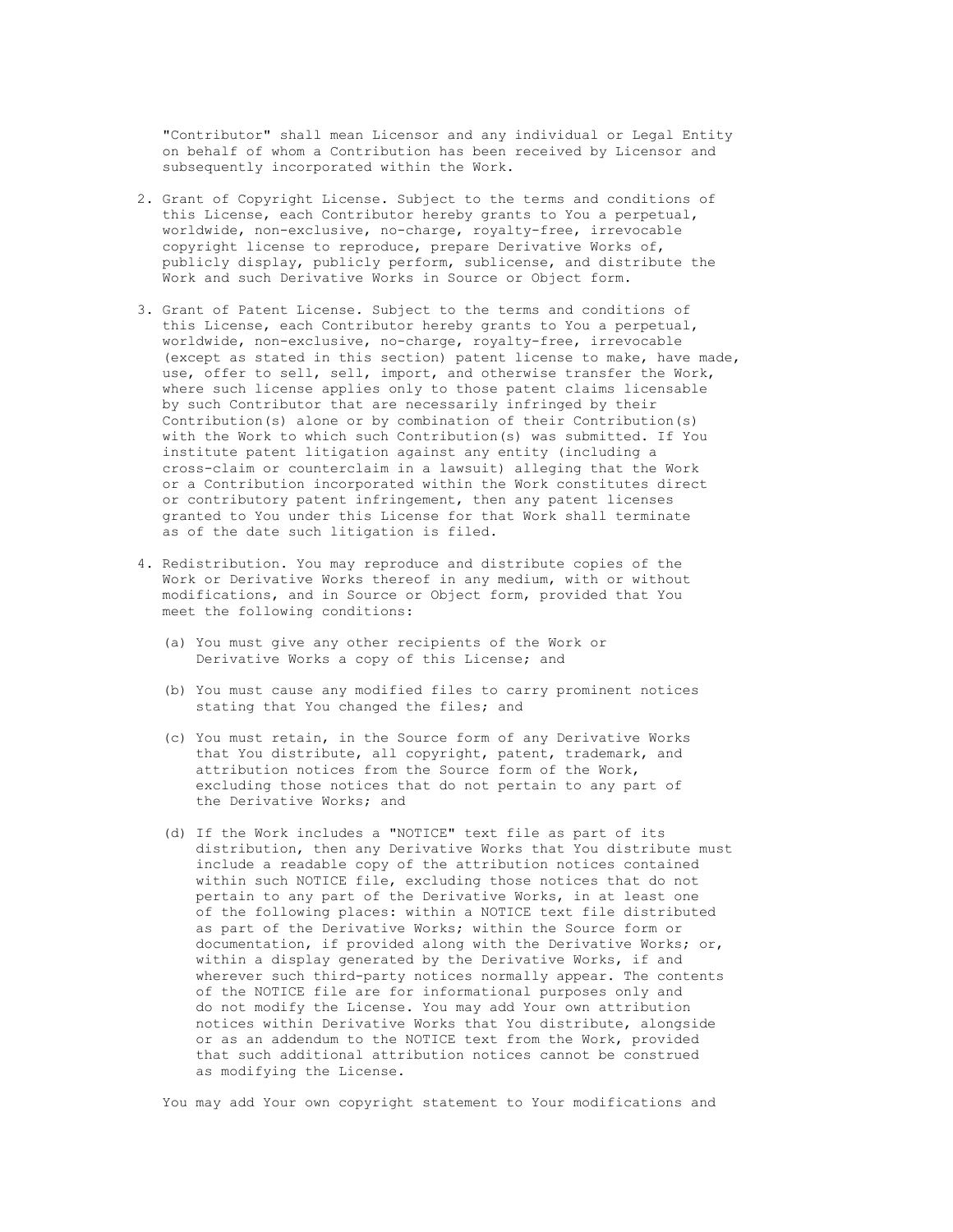may provide additional or different license terms and conditions for use, reproduction, or distribution of Your modifications, or for any such Derivative Works as a whole, provided Your use, reproduction, and distribution of the Work otherwise complies with the conditions stated in this License.

- 5. Submission of Contributions. Unless You explicitly state otherwise, any Contribution intentionally submitted for inclusion in the Work by You to the Licensor shall be under the terms and conditions of this License, without any additional terms or conditions. Notwithstanding the above, nothing herein shall supersede or modify the terms of any separate license agreement you may have executed with Licensor regarding such Contributions.
- 6. Trademarks. This License does not grant permission to use the trade names, trademarks, service marks, or product names of the Licensor, except as required for reasonable and customary use in describing the origin of the Work and reproducing the content of the NOTICE file.
- 7. Disclaimer of Warranty. Unless required by applicable law or agreed to in writing, Licensor provides the Work (and each Contributor provides its Contributions) on an "AS IS" BASIS, WITHOUT WARRANTIES OR CONDITIONS OF ANY KIND, either express or implied, including, without limitation, any warranties or conditions of TITLE, NON-INFRINGEMENT, MERCHANTABILITY, or FITNESS FOR A PARTICULAR PURPOSE. You are solely responsible for determining the appropriateness of using or redistributing the Work and assume any risks associated with Your exercise of permissions under this License.
- 8. Limitation of Liability. In no event and under no legal theory, whether in tort (including negligence), contract, or otherwise, unless required by applicable law (such as deliberate and grossly negligent acts) or agreed to in writing, shall any Contributor be liable to You for damages, including any direct, indirect, special, incidental, or consequential damages of any character arising as a result of this License or out of the use or inability to use the Work (including but not limited to damages for loss of goodwill, work stoppage, computer failure or malfunction, or any and all other commercial damages or losses), even if such Contributor has been advised of the possibility of such damages.
- 9. Accepting Warranty or Additional Liability. While redistributing the Work or Derivative Works thereof, You may choose to offer, and charge a fee for, acceptance of support, warranty, indemnity, or other liability obligations and/or rights consistent with this License. However, in accepting such obligations, You may act only on Your own behalf and on Your sole responsibility, not on behalf of any other Contributor, and only if You agree to indemnify, defend, and hold each Contributor harmless for any liability incurred by, or claims asserted against, such Contributor by reason of your accepting any such warranty or additional liability.

END OF TERMS AND CONDITIONS

#### The BSD 3-Clause License:

Redistribution and use in source and binary forms, with or without modification, are permitted provided that the following conditions are met:

\* Redistributions of source code must retain the above copyright notice, this list of conditions and the following disclaimer.